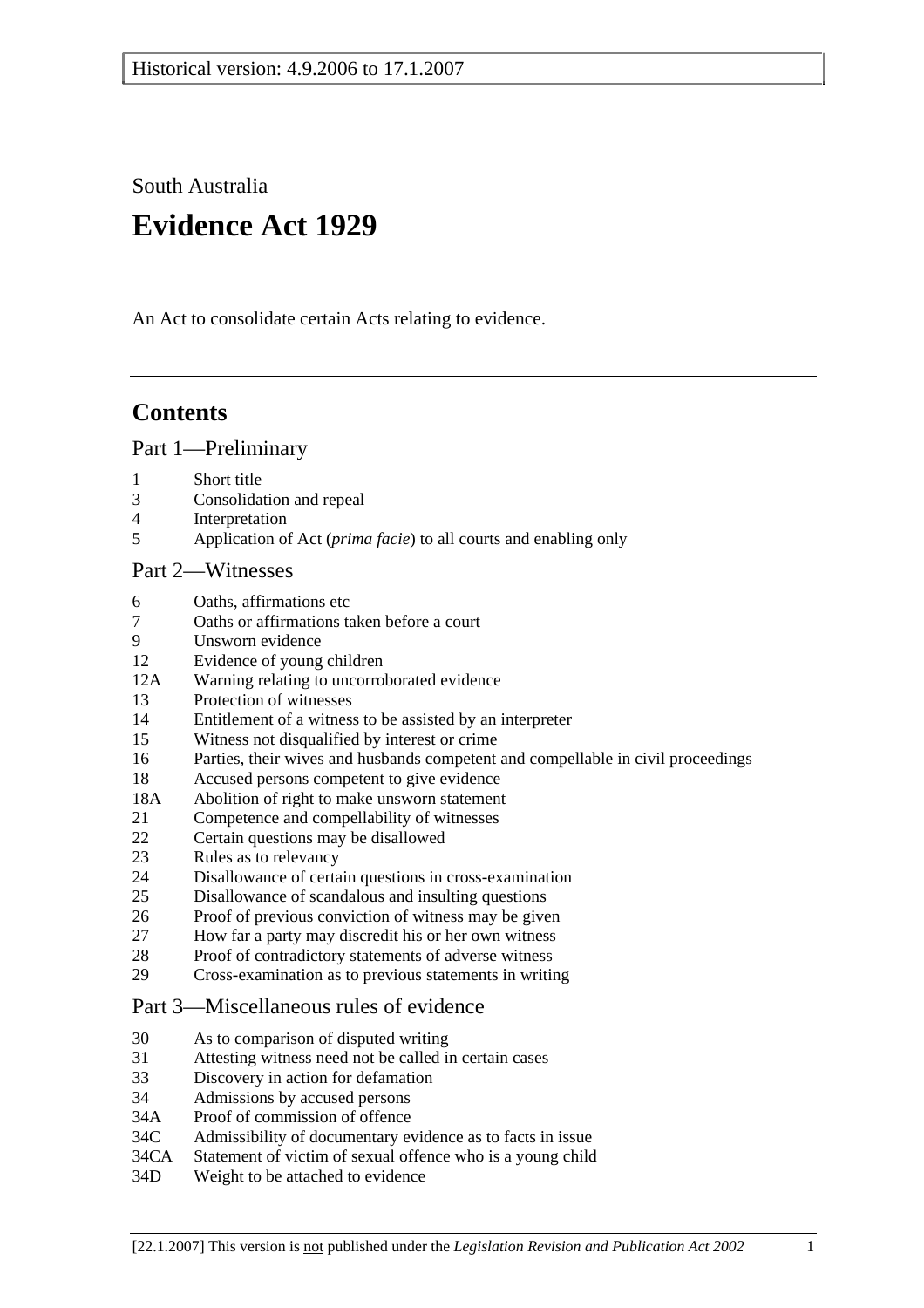- 34E Proof of instrument to validity of which attestation is necessary
- 34F Presumptions as to documents twenty years old
- 34G Interpretation and savings
- 34H Evidence of access or non-access
- 34I Evidence in sexual cases
- 34J Special provision for taking evidence where witness is seriously ill
- 34K Admissibility of depositions at trial

#### Part 4—Public Acts and documents

- 35 Judicial notice of legislative instruments
- 36 Proof of votes and proceedings of Parliament
- 37 Evidentiary value of official publications
- 37A Proof of Gazette
- 37B Proof of printing by Government Printer
- 37C Proof of Imperial orders-in-Council
- 38 Foreign and Colonial Acts of State, judgments etc provable by copies
- 39 Public documents provable by examined or certified copy
- 40 Proof of documents by examined or certified copies
- 41 Certifying a false document
- 42 Proof of conviction or acquittal of an indictable offence
- 43 Proof of convictions and orders of courts of summary jurisdiction
- 43A Proof of identity of person convicted in another State
- 44 Registers of British vessels and certificates of registry admissible as *prima facie* evidence of their contents
- 45 Documents relating to transportation of persons or goods
- 45A Admission of business records in evidence
- 45B Admission of certain documents in evidence
- 45C Modification of best evidence rule

## Part 5—Banking records

- 46 Interpretation
- 47 Admission of banking record in evidence
- 48 Evidence of non-existence of account may be given by affidavit
- 49 Power to order inspection of banking records etc
- 50 Bank not compellable to produce records except under order
- 51 Costs occasioned by default of bank

#### Part 6—Telegraphic messages

- 53 Party may give notice of intention to adduce telegraphic message in evidence
- 54 And thereupon may produce message received with evidence that same received from telegraph station
- 55 After notice, sending a message may be proved by production of copy message and evidence of payment of fees for transmission
- 56 Certain documents may be transmitted by electric telegraph under restriction
- 57 Copies so transmitted to be as valid and effectual as originals
- 58 Penalty for false certificate of sending message
- 59 Signing false certificate upon copy

#### Part 6A—Computer evidence

- 59A Interpretation
- 59B Admissibility of computer output
- 59C Regulations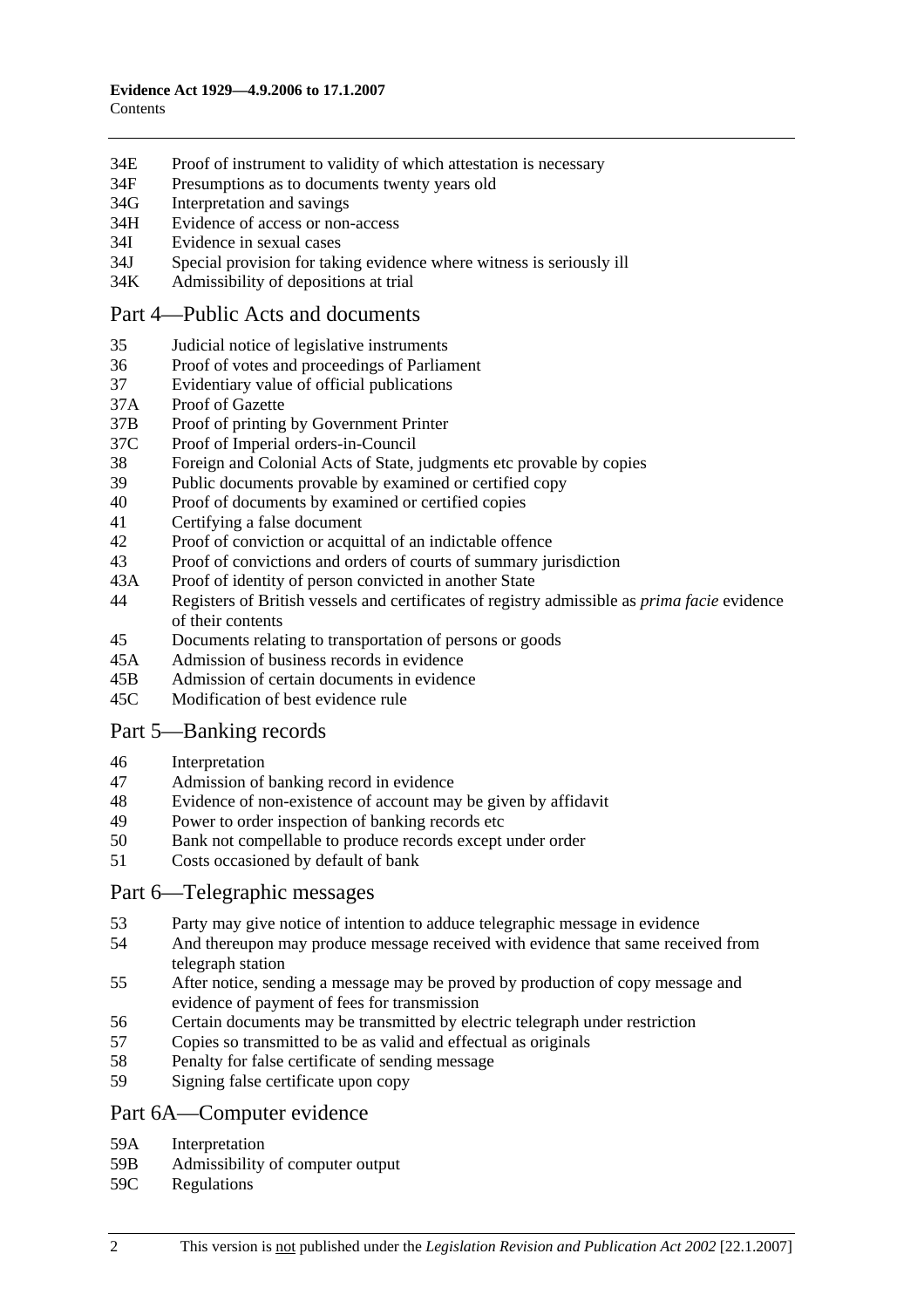## Part 6B—Obtaining evidence from outside a court's territorial jurisdiction

- 59D Interpretation
- 59E Taking of evidence outside the State
- 59F Power of South Australian Court to take evidence on request
- 59G Depositions to be signed
- 59H Transmission of request
- 59I Saving provision

## Part 6C—Use of audio and audio visual links

## Division 1—Preliminary

- 59IA Interpretation
- 59IB Transitional
- 59IC Application of Part

## Division 2—Use of interstate audio or audio visual link in proceedings before South Australian courts

- 59ID Application of this Division
- 59IE State courts may take evidence and submissions from outside State
- 59IF Expenses
- 59IG Counsel entitled to practise

## Division 3—Use of interstate audio or audio visual link in proceedings in participating States

- 59IH Application of Division
- 59II Recognised courts may take evidence or receive submissions from persons in South Australia
- 59IJ Powers of recognised courts<br>59IK Orders made by recognised
- Orders made by recognised court
- 59IL Enforcement of order
- 59IM Privileges, protection and immunity of participants in proceedings in courts of participating States
- 59IN Recognised court may administer oath in South Australia
- 59IO Assistance to recognised court
- 59IP Contempt of recognised courts
- Part 7—General provisions

#### Division 1—Power to dispense with formal proof

- 59J Court's power to dispense with formal proof
- Division 2—Notice of action
- 60 Sufficiency of notice of action

#### Division 3—Facilitation of proof of certain matters

- 62 Proof of "public place" in certain cases
- 62A Proof of place being within municipality etc
- 63 Proof of foreign law
- 63A Evidence as to foreign law
- 64 Proof of matters of history, science etc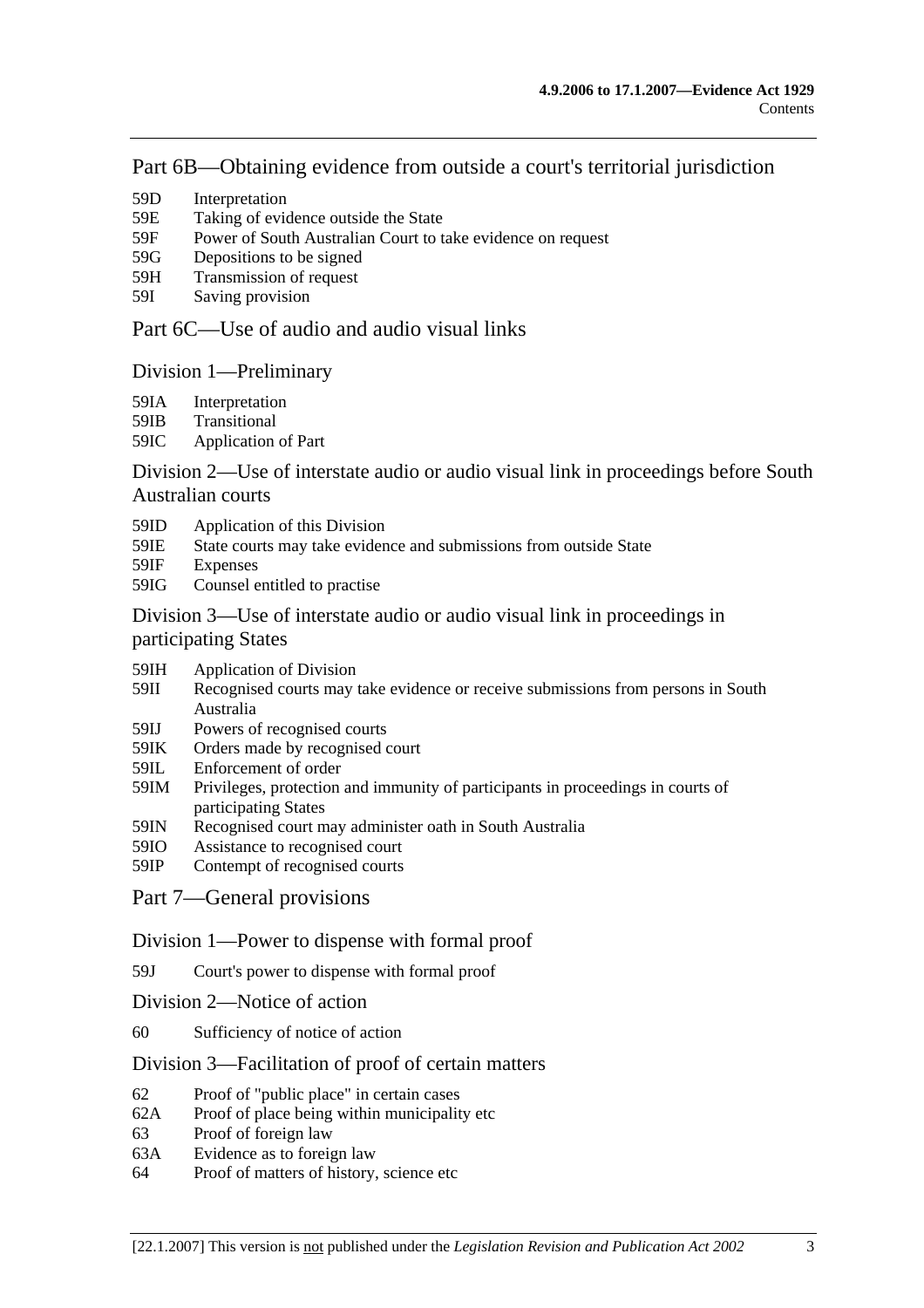- 65 Reference by court to books, official certificates etc
- 65A Proof of age

## Division 4—Taking affidavits etc outside the State

- 66 Taking of affidavits out of the State
- 66A Taking of affidavits out of the State by sailors, soldiers and airmen
- 67 Extension of provisions relating to affidavits to attestation etc of other documents

## Division 5—Admission of official documents in evidence

67A Admissibility of documents without proof of seal etc

## Division 6—Power of foreign authority to take evidence

- 67AB Taking of evidence in this State by foreign authorities
- Division 7—Select Committee evidence

67B Evidence before the Parliamentary Select Committee of Inquiry into Prostitution

Division 8—Evidence of settlement negotiations

67C Exclusion of evidence of settlement negotiations

## Division 9—Protected communications

- 67D Interpretation
- 67E Certain communications to be protected by public interest immunity
- 67F Evidence of protected communications

## Part 8—Publication of evidence

## Division 1—Preliminary

68 Interpretation

## Division 2—Orders for clearing court or suppressing publication of evidence etc

- 69 Order for clearing the court
- 69A Suppression orders
- 69B Appeals
- 70 Disobedience to orders under this Division
- 71 Attorney-General to provide annual report

## Division 3—Sexual cases

71A Restriction on reporting proceedings relating to sexual offences

Division 4—Cases generally

- 71B Publishers required to report result of certain proceedings
- 71C Restriction on reporting of proceedings following acquittals

## Part 9—Miscellaneous

73 Regulations

Schedule 1—Acts repealed or amended

Schedule 4—Affidavit about proof of identity of person convicted in another State or Territory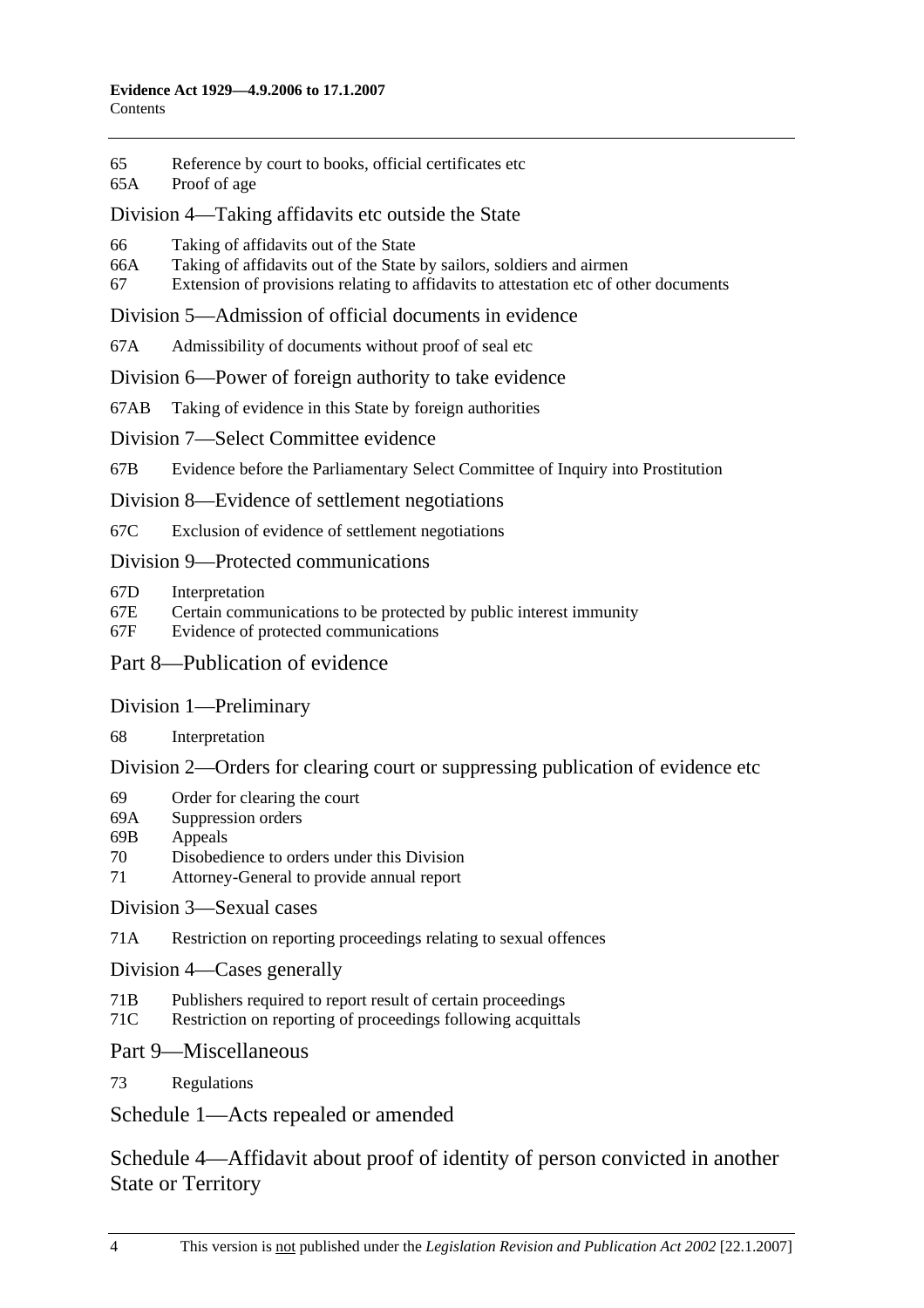Legislative history

Appendix—Divisional penalties and expiation fees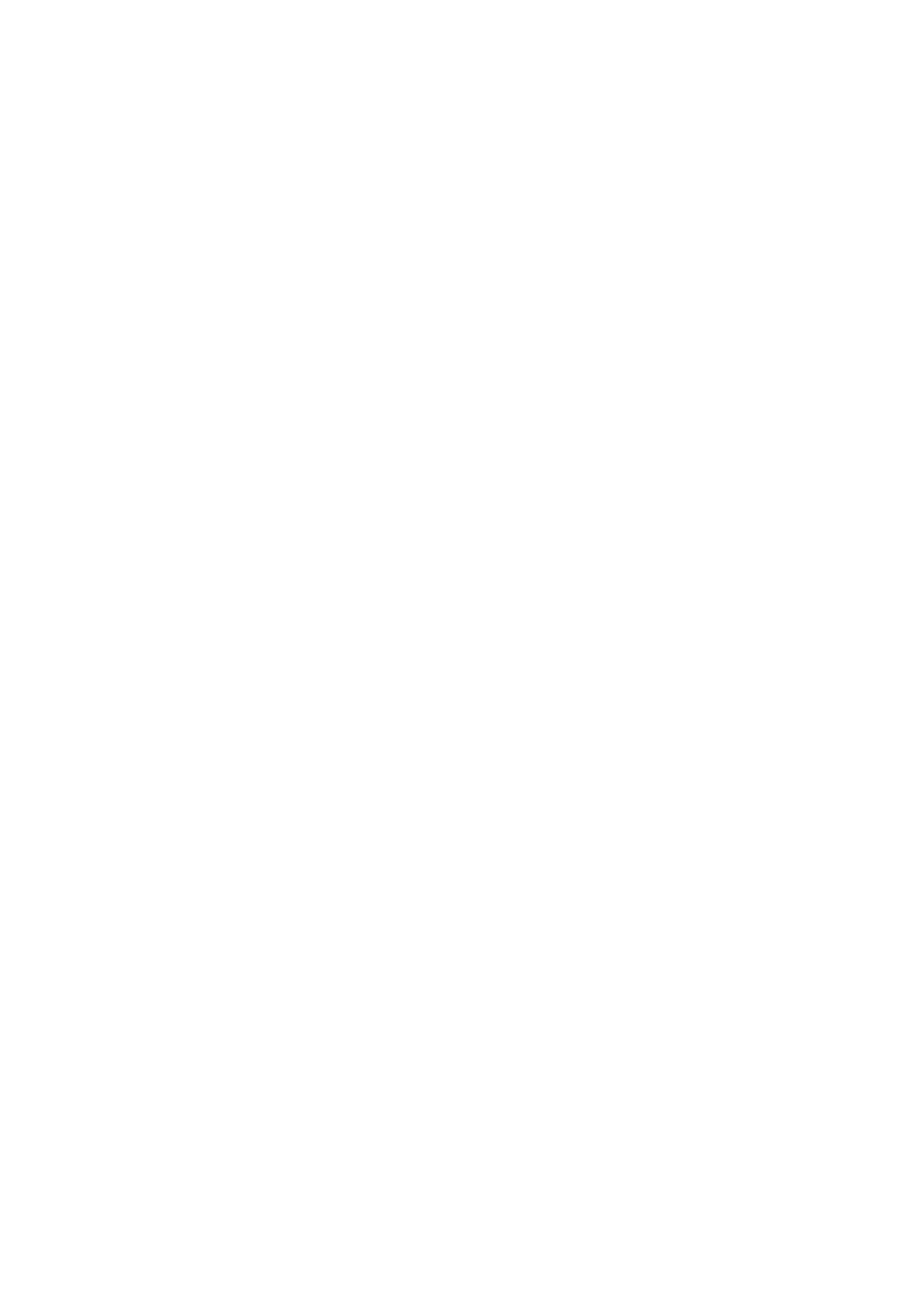## **The Parliament of South Australia enacts as follows:**

## **Part 1—Preliminary**

#### **1—Short title**

This Act may be cited as the *Evidence Act 1929*.

#### **3—Consolidation and repeal**

This Act is a consolidation of certain provisions contained in the Acts mentioned in Schedule 1, and the said Acts are hereby repealed to the extent expressed in the said Schedule.

#### **4—Interpretation**

In this Act, unless some other intention is expressed, or implied by the context—

*child* means a person under the age of 18 years;

*court* includes a tribunal, authority or person invested by law with judicial or quasijudicial powers, or with authority to make any inquiry or to receive evidence;

*judge* includes the member or members of any court having authority to admit evidence;

*legal proceeding* or *proceeding* includes any action, trial, inquiry, cause, or matter, whether civil or criminal, in which evidence is or may be given and includes an arbitration;

#### *sexual offence* means—

- (a) rape; or
- (b) indecent assault; or
- (c) any offence involving unlawful sexual intercourse or an act of gross indecency; or
- (d) incest; or
- (da) any offence involving sexual exploitation or abuse of a child, or exploitation of a child as an object of prurient interest; or
- (e) any attempt to commit, or assault with intent to commit, any of the foregoing offences;

*sworn evidence* means evidence given under the obligation of an oath or an affirmation; and *unsworn evidence* has a corresponding meaning;

*electric telegraph* means any system of telecommunication operated by the Australian Telecommunication Commission or any other authority approved by proclamation;

*telegraphic message* means any message or other communication transmitted, or intended for transmission, or purporting to have been transmitted, by electric telegraph;

*telegraph station* means a station established or used by the Australian Telecommunication Commission or other authority approved by proclamation for the receipt or transmission of telegraphic messages;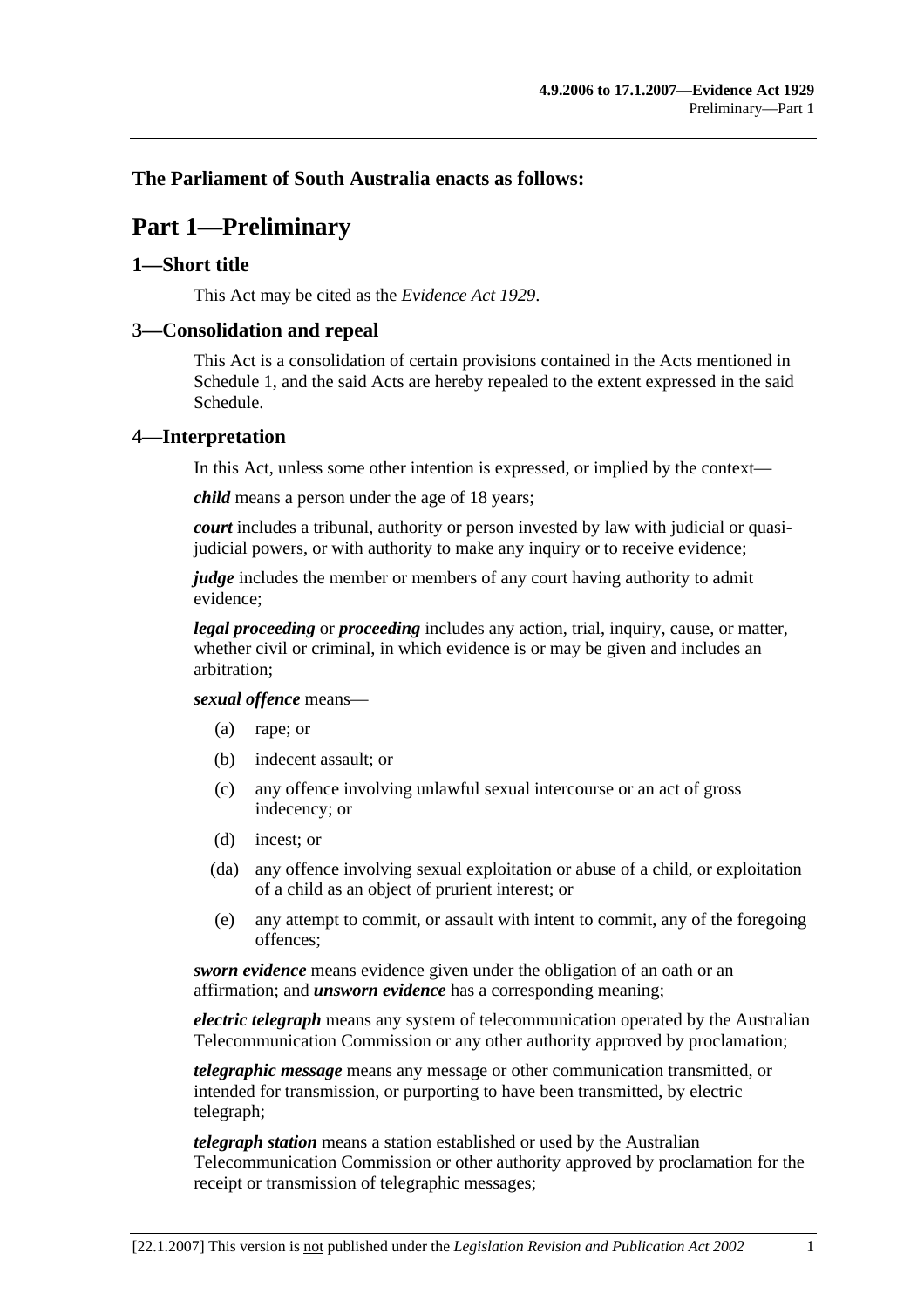*young child* means a child of or under the age of 12 years.

#### **Note—**

For definition of divisional penalties (and divisional expiation fees) see Appendix.

## **5—Application of Act (***prima facie***) to all courts and enabling only**

The provisions of this Act, unless an intention to the contrary is expressed, or appears or is implied by the context—

- (a) apply to every proceeding before any court whatever; and
- (b) are in addition to, and not in derogation of, any rules of evidence, or power, or right, or duty in relation to procedure or evidence, whether existing at common law, or provided for by any law, at any time, in force in the State.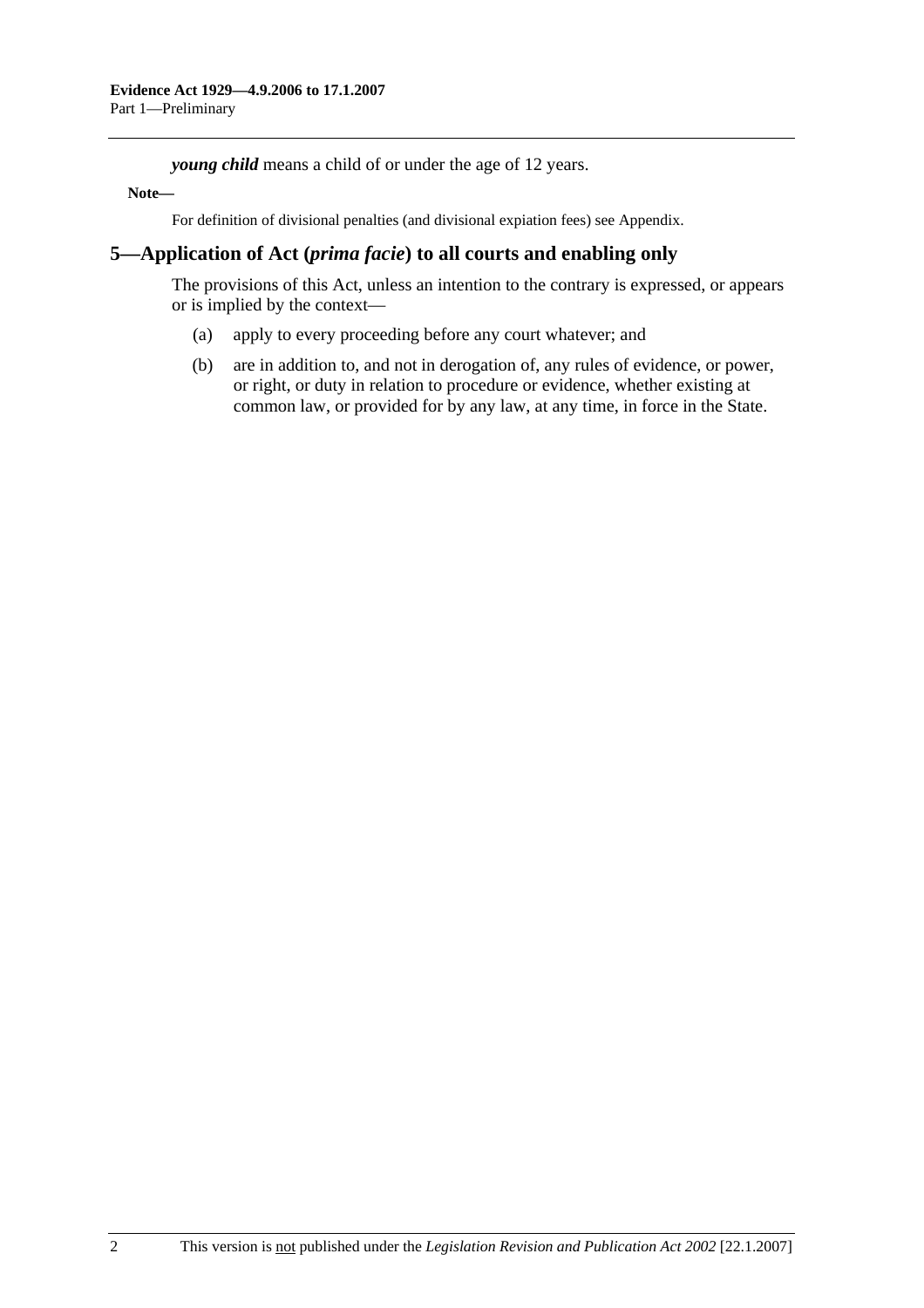## **Part 2—Witnesses**

## **6—Oaths, affirmations etc**

- (1) An oath shall be administered and taken as follows:
	- (a) the person taking the oath shall hold a copy of the Bible (being a book that contains the New Testament, the Old Testament or both) in his hand and, after the oath has been tendered to him, shall say "I swear"; or
	- (b) in any other manner and form which the person taking the oath declares to be binding on his conscience; or
	- (c) in any other manner or form authorised or permitted by law.
- (2) Where an oath has been lawfully administered and taken, the fact that the person taking the oath had no religious belief, or that the oath was not taken so as to be binding on his conscience, shall not affect, at law, the validity or effect of the oath.
- (3) A person is permitted, and should be offered the choice, to make an affirmation instead of an oath in all circumstances in which, and for all purposes for which, an oath is required or permitted by law.
- (4) An affirmation is to be administered to a person by asking the person "Do you solemnly and truly affirm" followed by the words of the appropriate oath (omitting any words of imprecation or calling to witness) after which the person must say "I do solemnly and truly affirm".
- (5) Every affirmation has, at law, the same force and effect as an oath.
- (6) No oath or affirmation is invalid by reason of a procedural or formal error or deficiency.

## **7—Oaths or affirmations taken before a court**

- (1) Every court has authority to administer an oath or an affirmation.
- (2) Where an oath or affirmation is to be taken before a court, or in connection with proceedings before a court, it may be administered by—
	- (a) the court itself; or
	- (b) an officer of the court; or
	- (c) any person authorised by the court to administer the oath or affirmation; or
	- (d) any other person authorised by law to administer the oath or affirmation.

#### **9—Unsworn evidence**

- (1) A person is presumed to be capable of giving sworn evidence in any proceedings unless the judge determines that the person does not have sufficient understanding of the obligation to be truthful entailed in giving sworn evidence.
- (2) If the judge determines that a person does not have sufficient understanding of the obligation to be truthful entailed in giving sworn evidence, the judge may permit the person to give unsworn evidence provided that—
	- (a) the judge—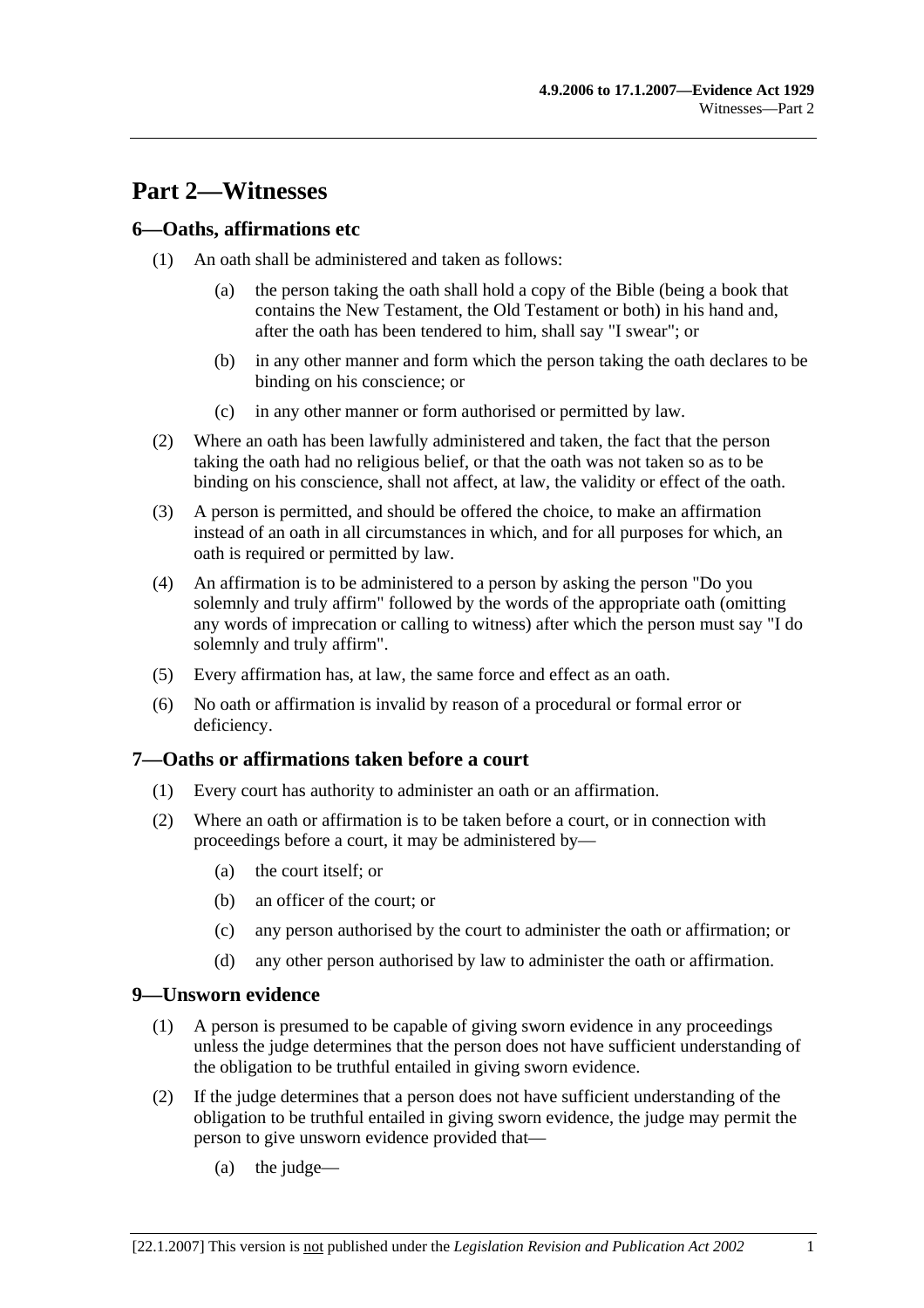- (i) is satisfied that the person understands the difference between the truth and a lie; and
- (ii) tells the person that it is important to tell the truth; and
- (b) the person indicates that he or she will tell the truth.
- (3) In determining a question under this section, the judge is not bound by the rules of evidence, but may inform himself or herself as the judge thinks fit.
- (4) If unsworn evidence is given under this section in a trial by jury, the judge—
	- (a) must explain to the jury the reason the evidence is unsworn; and
	- (b) may, and if a party so requests must, warn the jury of the need for caution in determining whether to accept the evidence and the weight to be given to it.
- (5) A justice to whom it appears that a person who desires to lay a complaint or information does not have sufficient understanding of the obligation to be truthful entailed in giving sworn evidence may ascertain by inquiry the subject matter of the complaint or information and reduce it into the appropriate form, and any action or proceedings may be taken on the complaint or information in all respects as if the complainant or informant had deposed to the truth of the contents on oath or affirmation.

## **12—Evidence of young children**

- (4) A young child who is called as a witness is, while giving evidence, entitled to have present in the court, and within reasonable proximity, a person of his or her choice to provide emotional support (but the person must not interfere in the proceedings).
- (5) Unless the court otherwise allows, a witness or prospective witness in the proceedings cannot be chosen under subsection (4) to provide emotional support for a young child.

## **12A—Warning relating to uncorroborated evidence**

There is no rule of law or practice obliging a judge in a criminal trial to warn the jury that it is unsafe to convict on the uncorroborated evidence of a child if the child gave sworn evidence.

#### **13—Protection of witnesses**

- (1) If it is practicable and desirable to make special arrangements for taking evidence from a witness in order to protect the witness from embarrassment or distress, to protect the witness from being intimidated by the atmosphere of a courtroom, or for any other proper reason, the court should, subject to subsections (3) and (4), order that special arrangements be made for taking the evidence of that witness.
- (2) The Court may, for example, make orders of the following kinds:
	- (a) an order that the evidence be given outside the courtroom and transmitted to the courtroom by means of closed circuit television;
	- (b) an order that a screen, partition or one-way glass be placed to obscure the witness's view of a party to whom the evidence relates or some other person;
	- (c) an order that the witness be accompanied by a relative or friend for the purpose of providing emotional support.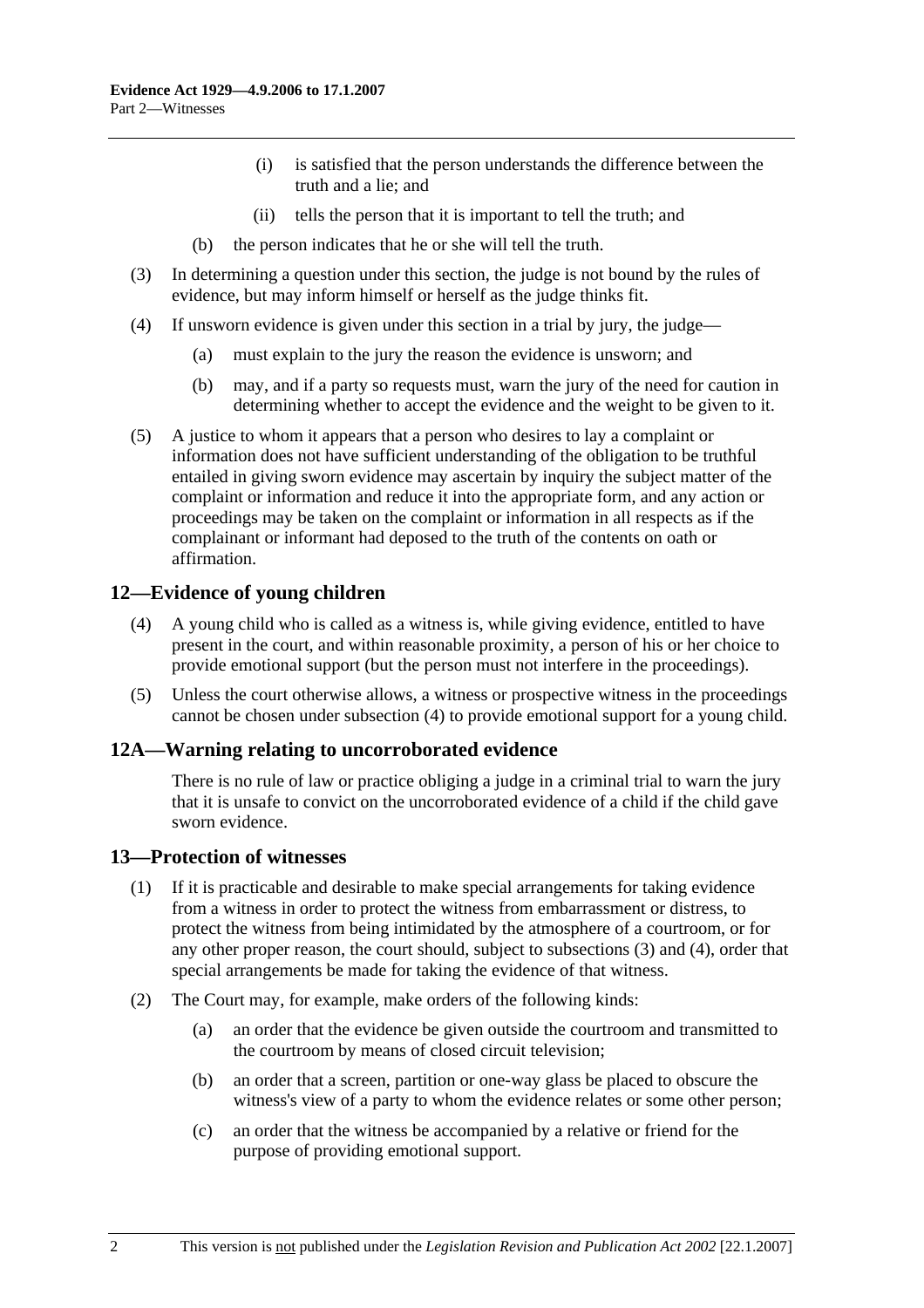- (3) An order must not be made under subsection (1) if the order would prejudice any party to the proceedings.
- (4) An order must not be made under subsection (1) if its effect would be—
	- (a) to relieve a witness from the obligation to give sworn evidence; or
	- (b) to relieve a witness from the obligation to submit to cross-examination; or
	- (c) to prevent the judge, or (in the case of a trial by jury) the jury, from seeing and hearing the witness while giving evidence.
- (5) If the effect of an order under subsection (1) would be to prevent the defendant in criminal proceedings from seeing and hearing a witness while giving evidence, the order may only be made if there is no other practicable way to protect the witness.
- (6) If a witness is accompanied by a relative or friend for the purpose of providing emotional support, that person must be visible to the parties, the judge and (in the case of a trial by jury) the jury while the witness is giving evidence.
- (7) If, on a trial by jury, a court makes special arrangements for taking the evidence of a witness, the judge must warn the jury not to draw from that fact any inference adverse to the defendant, and not to allow the special arrangements to influence the weight to be given to the evidence.
- (8) An order under this section may be made, varied or revoked on the court's own initiative, or on the application of a party or witness.
- (9) If evidence is to be given in criminal proceedings by a vulnerable witness, the court should, before evidence is taken in the proceedings from the witness, determine whether an order should be made under this section.
- $(10)$  In subsection  $(9)$ —

*vulnerable witness* means—

- (a) a witness who is under 16 years of age; or
- (b) a witness who suffers from an intellectual disability; or
- (c) a witness who is the alleged victim of a sexual offence to which the proceedings relate; or
- (d) a witness who is, in the opinion of the court, at some special disadvantage because of the circumstances of the case, or the circumstances of the witness.

## **14—Entitlement of a witness to be assisted by an interpreter**

- (1) Where—
	- (a) the native language of a witness who is to give oral evidence in any proceedings is not English; and
	- (b) the witness is not reasonably fluent in English,

the witness is entitled to give that evidence through an interpreter.

- (1a) A person may only act as an interpreter—
	- (a) if the person takes an oath or makes an affirmation to interpret accurately; and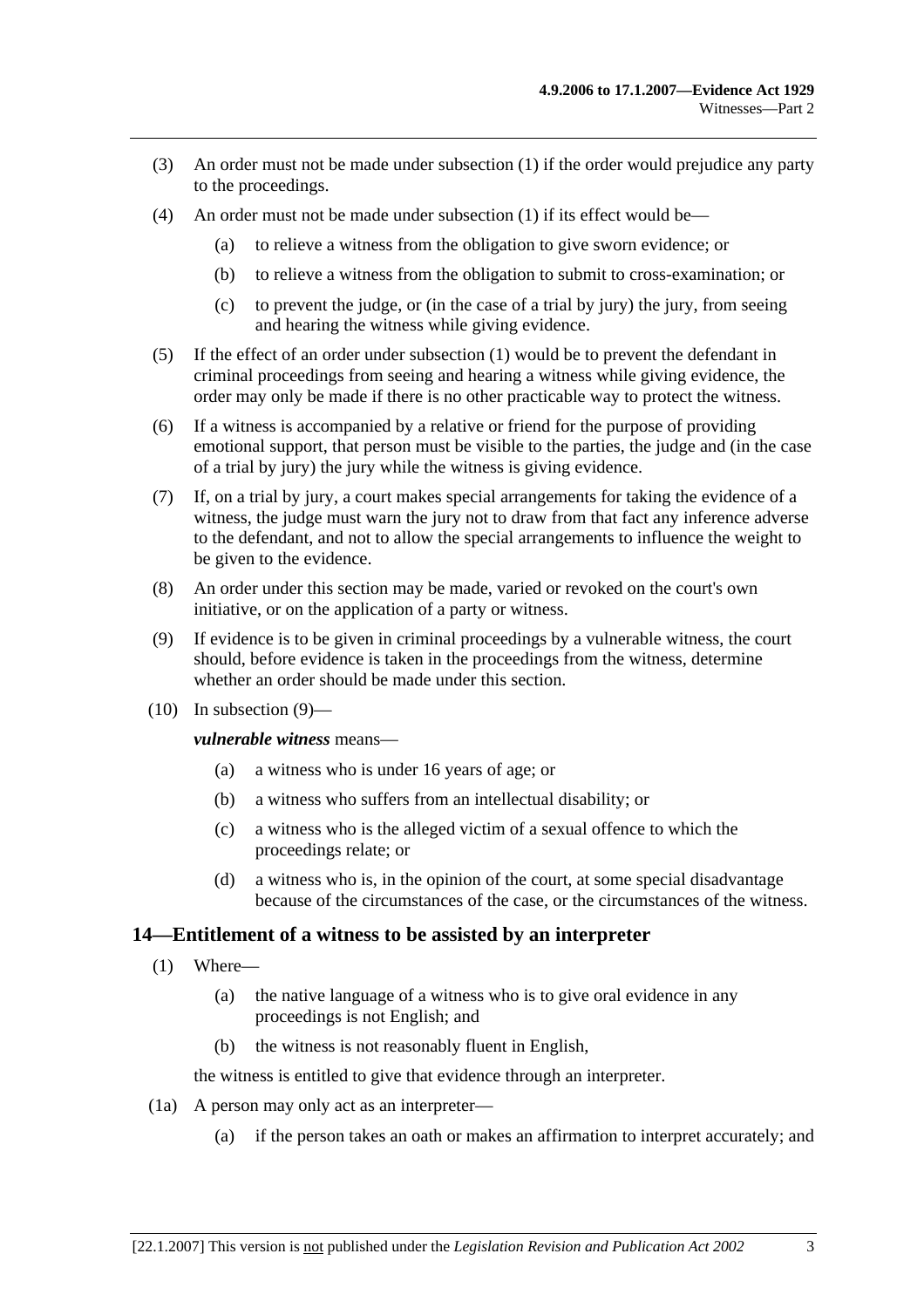- (b) in a case where a party to the proceeding disputes the person's ability or impartiality as an interpreter, if the judge is satisfied as to the person's ability and impartiality.
- (2) An affidavit or other written deposition in a language other than English shall be received in evidence in the same circumstances as an affidavit or other written deposition in English if it has annexed to it—
	- (a) a translation of its contents into English; and
	- (b) an affidavit by the translator to the effect that the translation accurately reproduces in English the contents of the original.

## **15—Witness not disqualified by interest or crime**

No person shall be excluded from giving evidence on the ground—

- (a) that he has or may have an interest in the matter in question or in the event of the proceeding, or
- (b) that he has previously been convicted of any crime or offence.

#### **16—Parties, their wives and husbands competent and compellable in civil proceedings**

In any proceeding not being a criminal proceeding the parties thereto and the persons on whose behalf such proceeding is brought or defended, and the husbands and wives of such parties or persons respectively, shall, subject to the provisions of this Act, be competent and compellable to give evidence on behalf of either or any of the parties to such proceeding.

#### **18—Accused persons competent to give evidence**

- (1) Every person charged with an offence shall be a competent witness for the defence at every stage of the proceedings, whether the person so charged is charged solely or jointly with any other person: Provided as follows:
	- (a) a person so charged shall not be called as a witness in pursuance of this Act except upon his own application;
	- (b) the failure of any person charged with an offence to give evidence shall not be made the subject of any comment by the prosecution;
	- (c) a person charged and being a witness in pursuance of this Act may be asked any question in cross-examination notwithstanding that it would tend to criminate him as to the offence charged;
	- (d) a person charged and called as a witness in pursuance of this Act shall not be asked, and if asked, shall not be required to answer, any question tending to show that he has committed or been convicted of or been charged with any offence other than that wherewith he is then charged, or is of bad character, unless—
		- (i) the evidence to be elicited by the question is admissible as tending to show that he is guilty or not guilty of the offence with which he is charged; or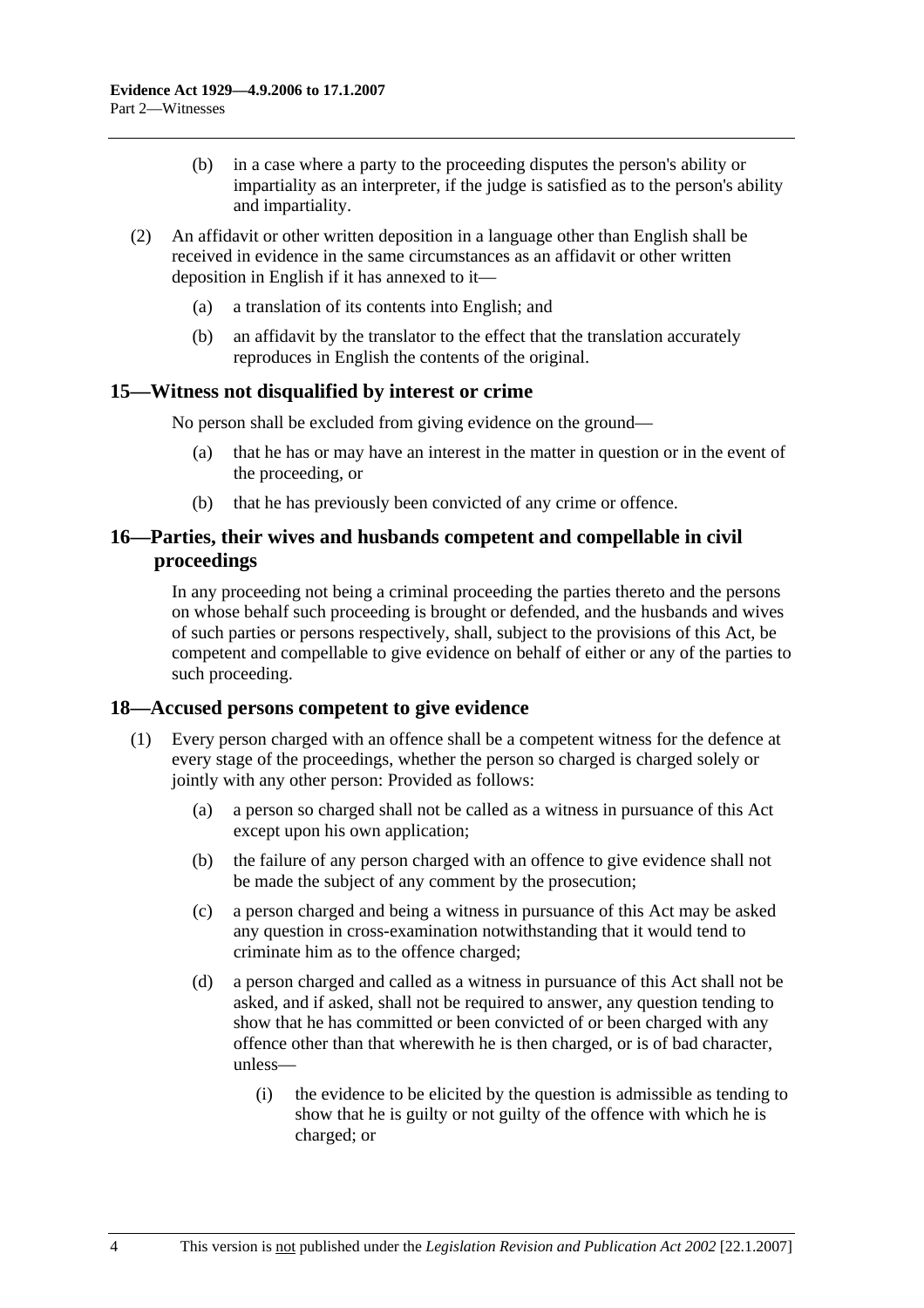- (ii) he has personally or by his advocate asked questions of the witnesses for the prosecution with a view to establish his own good character or has given evidence of his good character; or
- (iii) he forfeits the protection of this paragraph by virtue of subsection (2); or
- (iv) he has given evidence against any other person charged with the same offence;
- (e) every person called as a witness in pursuance of this Act shall, unless otherwise ordered by the court, give his evidence from the witness box or other place from which the other witnesses give their evidence;
- (f) nothing herein contained shall affect the provisions of section 110 of the *Justices Act 1921*.
- (2) A defendant forfeits the protection of subsection  $(1)(d)$  if—
	- (a) the nature or conduct of the defence is such as to involve imputations on the character of the prosecutor or a witness for the prosecution; and
	- (b) the imputations are not such as would necessarily arise from a proper presentation of the defence.
- (3) Notwithstanding the provisions of subsection (2), a defendant does not forfeit the protection of subsection (1)(d) by reason of imputations on the character of the prosecutor or a witness for the prosecution arising from evidence of the conduct of the prosecutor or witness—
	- (a) in the events or circumstances on which the charge is based; or
	- (b) in the investigation of those events or circumstances, or in assembling evidence in support of the charge; or
	- (c) in the course of the trial, or proceedings preliminary to the trial.

#### **18A—Abolition of right to make unsworn statement**

A person charged with an offence is not entitled to make at the trial for the offence any unsworn statement of fact in defence of the charge (except in the course of giving unsworn evidence under section 9).

## **21—Competence and compellability of witnesses**

- (1) A close relative of a person charged with an offence shall be competent and compellable to give evidence for the defence and shall, subject to this section, be competent and compellable to give evidence for the prosecution.
- (2) Where a person is charged with an offence and a close relative of the accused is a prospective witness against the accused in any proceedings related to the charge (including proceedings for the grant, variation or revocation of bail, or an appeal at which fresh evidence is to be taken) the prospective witness may apply to the court for an exemption from the obligation to give evidence against the accused in those proceedings.
- (3) Where it appears to a court to which an application is made under subsection (2)—
	- (a) that, if the prospective witness were to give evidence, or evidence of a particular kind, against the accused, there would be a substantial risk of—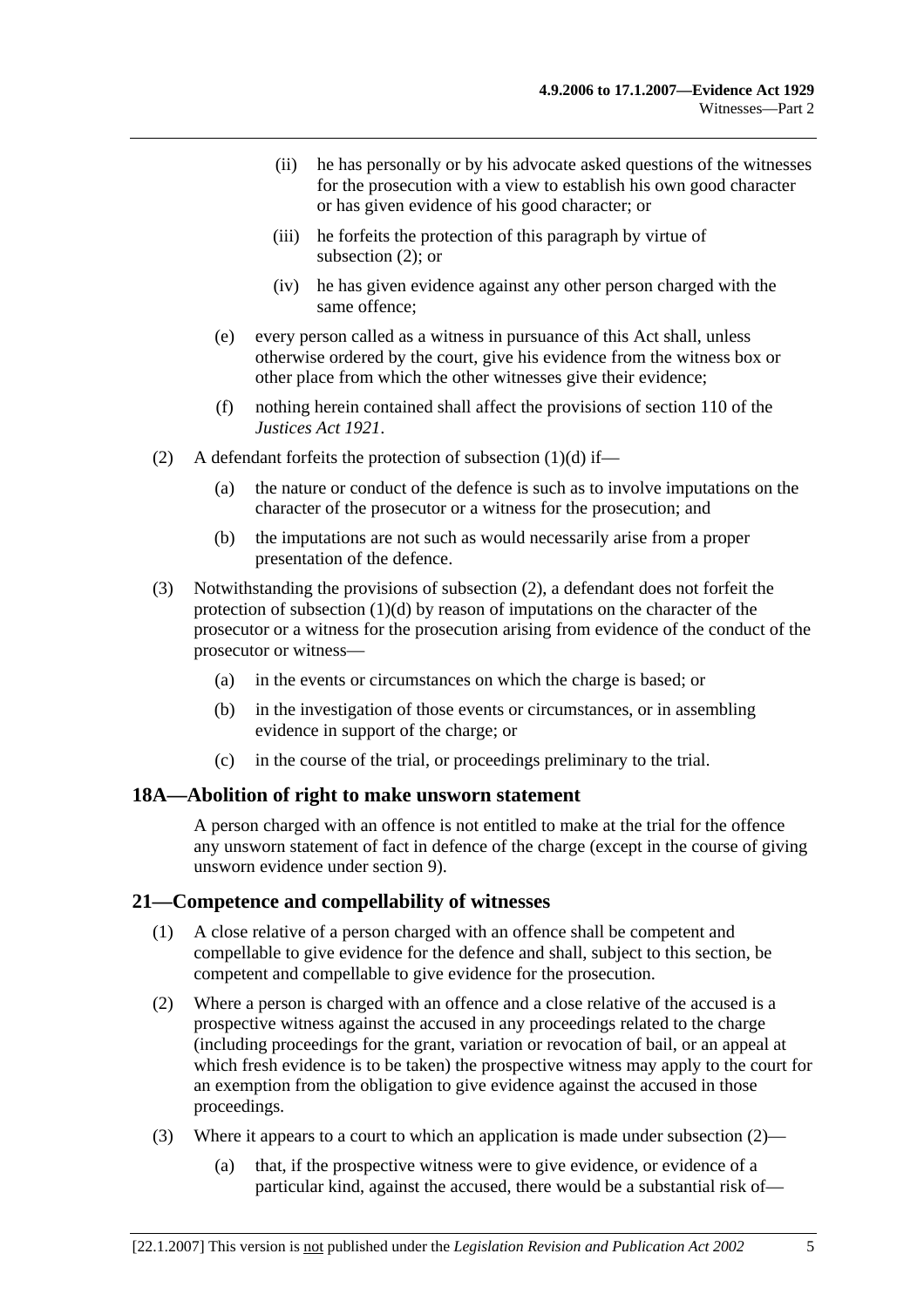- (i) serious harm to the relationship between the prospective witness and the accused; or
- (ii) serious harm of a material, emotional or psychological nature to the prospective witness; and
- (b) that, having regard to the nature and gravity of the alleged offence and the importance to the proceedings of the evidence that the prospective witness is in a position to give, there is insufficient justification for exposing the prospective witness to that risk,

the court may exempt the prospective witness, wholly or in part, from the obligation to give evidence against the accused in the proceedings before the court.

- (3a) If the prospective witness is a young child, or is mentally impaired, the court should consider whether to grant an exemption under subsection (3) even though no application for exemption has been made and, if of opinion that such an exemption should be granted, may proceed to grant the exemption accordingly.
- (4) Where a court is constituted of a judge and jury—
	- (a) an application for an exemption under this section shall be heard and determined by the judge in the absence of the jury; and
	- (b) the fact that a prospective witness has applied for, or been granted or refused, an exemption under this section shall not be made the subject of any question put to a witness in the presence of the jury or of any comment to the jury by counsel or the presiding judge.
- (5) The judge presiding at proceedings in which a close relative of an accused person is called as a witness against the accused must satisfy himself or herself that the prospective witness—
	- (a) is aware of his or her right to apply for an exemption under this section; or
	- (b) is incapable, by reason of age or mental impairment, of understanding his or her right to apply for an exemption under this section.
- (6) This section does not operate to make a person who has himself been charged with an offence compellable to give evidence in proceedings related to that charge.
- (7) In this section—

*close relative* of an accused person means a spouse, parent or child;

*spouse* includes a putative spouse within the meaning of the *Family Relationships Act 1975*.

#### **22—Certain questions may be disallowed**

In any proceeding in any court, whether civil or criminal, the judge may disallow any questions put in cross-examination of any party or other witness which may appear to him to be vexatious and not relevant to any matter proper to be inquired into in the proceeding.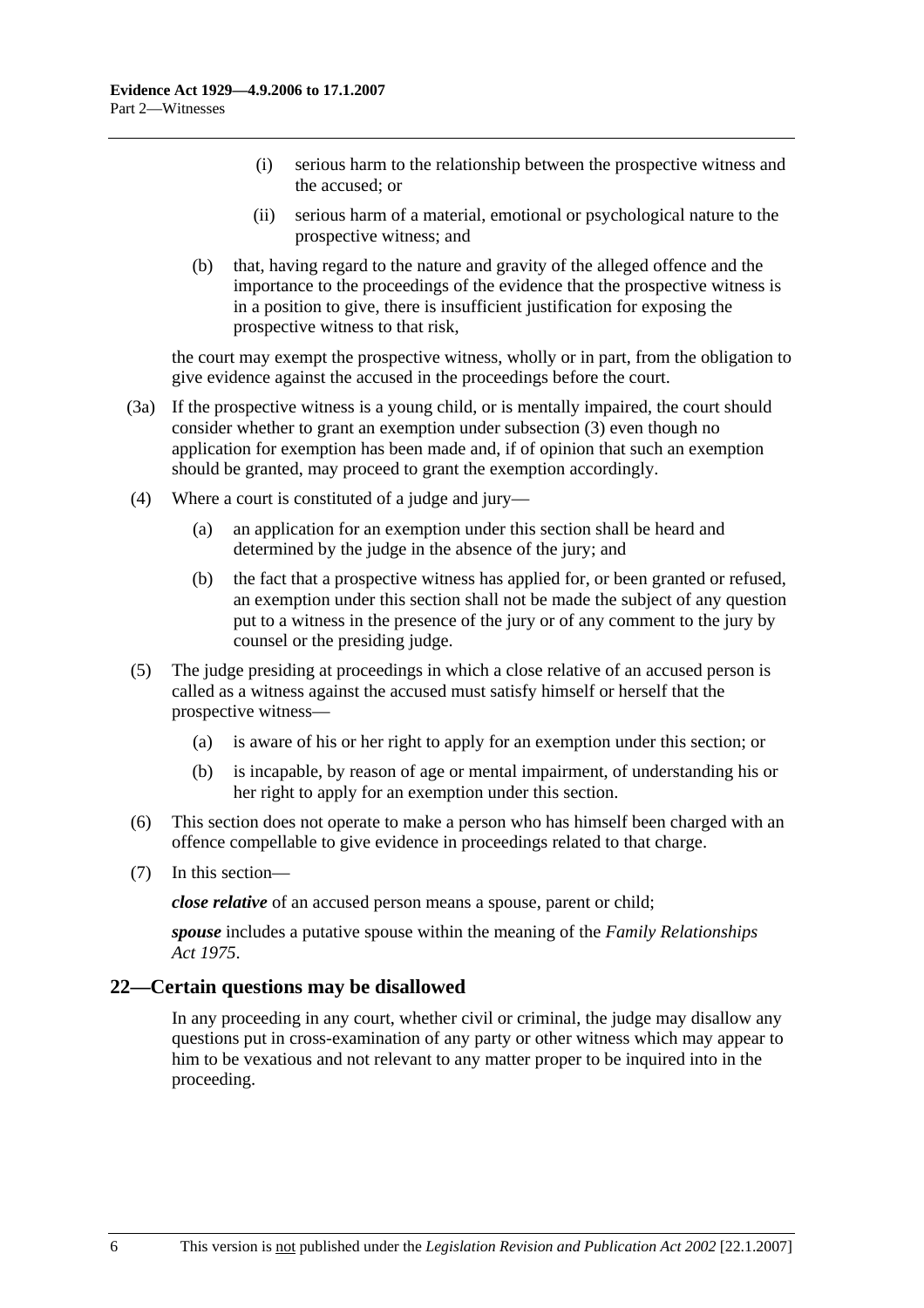## **23—Rules as to relevancy**

In deciding whether a question affecting the credibility of a witness is relevant, or ought to be allowed, the judge shall have regard to the following considerations:

- (a) such questions are proper if they are of such a nature that the truth of the imputation conveyed by them would seriously affect the opinion of the court as to the credibility of the witness on the matter to which he testifies;
- (b) such questions are improper if the imputation which they convey relates to matters so remote in time, or of such a character, that the truth of the imputation would not affect, or would affect only in a slight degree, the opinion of the court as to the credibility of the witness on the matter to which he testifies;
- (c) such questions are improper if there is a great disproportion between the importance of the imputation made against the witness's character and the importance of his evidence.

## **24—Disallowance of certain questions in cross-examination**

- (1) If any question put to a witness upon cross-examination relates to a matter not relevant to the proceeding, except in so far as it affects the credit of the witness by injuring his character, it shall be the duty of the court to decide whether or not the witness shall be compelled to answer it, and the court may, if it thinks fit, inform the witness that he is not obliged to answer it.
- (2) In exercising this discretion the court shall have regard to the considerations referred to in section 23.

## **25—Disallowance of scandalous and insulting questions**

The court may forbid any question it regards as—

- (a) indecent or scandalous, although the question may have some bearing on the case before the court, unless the question relates to facts in issue, or to matters necessary to be known in order to determine whether or not the facts in issue existed; or
- (b) intended to insult or annoy, or needlessly offensive in form, notwithstanding that the question may be proper in itself.

## **26—Proof of previous conviction of witness may be given**

A witness may, subject to any other provisions of this Act, be questioned as to whether he has been convicted of any offence, and upon being so questioned, if he either denies or does not admit the fact, or refuses to answer, it shall be lawful for the cross-examining party to prove such conviction.

#### **27—How far a party may discredit his or her own witness**

A party producing a witness shall not be allowed to impeach his credit by general evidence of bad character; but if the judge is of opinion that the witness is adverse, the party may—

(a) contradict the witness by other evidence; or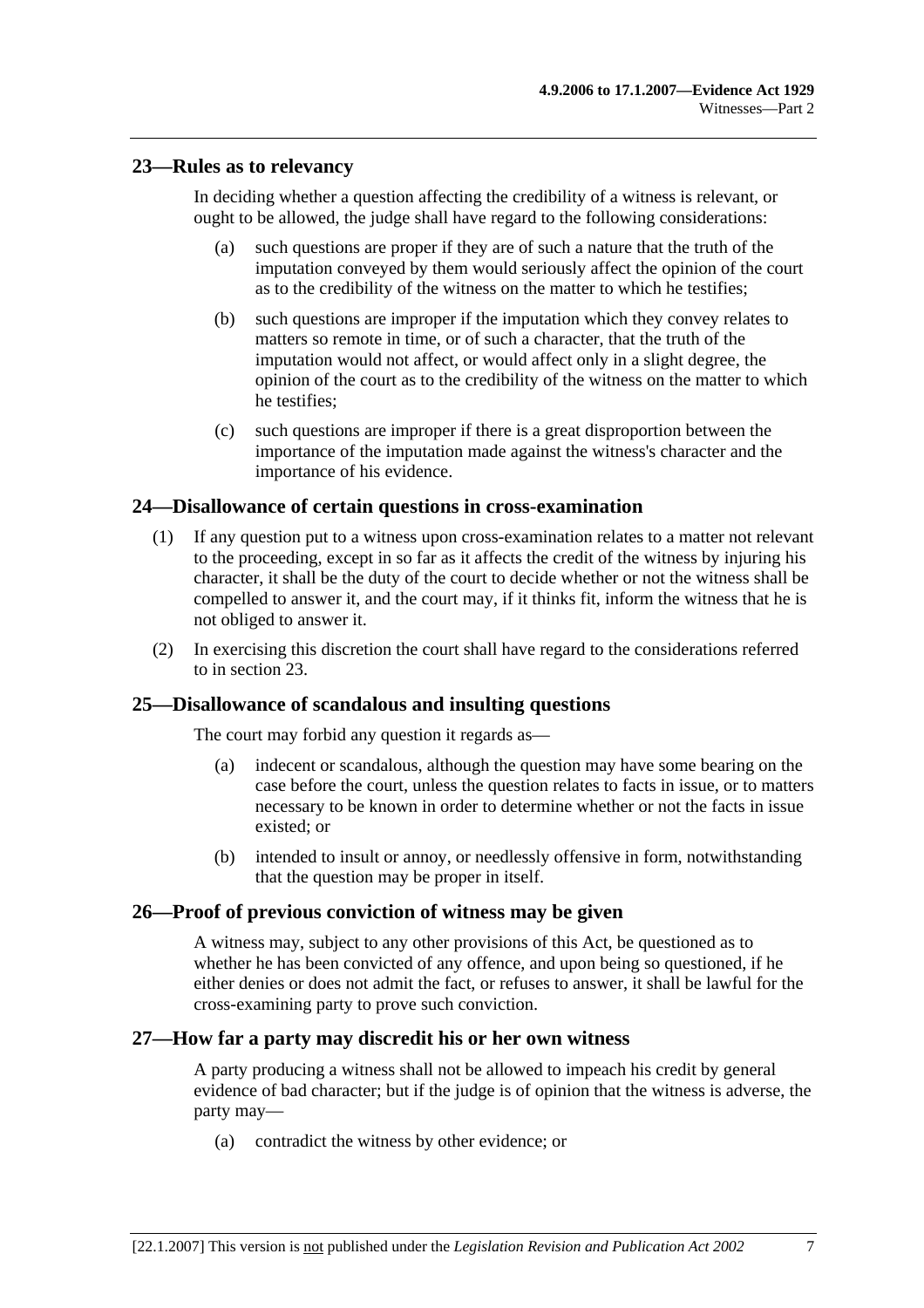(b) with the permission of the judge, prove that the witness has made, at any other time, a statement inconsistent with his present testimony: Provided that, before giving such last-mentioned proof, the circumstances of the supposed statement sufficient to designate the particular occasion, must be mentioned to the witness, and he must be asked whether or not he has made the statement.

#### **28—Proof of contradictory statements of adverse witness**

If any witness, upon cross-examination as to a former statement made by him, relative to the subject matter of the cause, and inconsistent with his present testimony, does not distinctly admit that he has made the statement, proof may be given that he did in fact make it; but before such proof can be given, the circumstances of the supposed statement, sufficient to designate the particular occasion, must be mentioned to the witness, and he must be asked whether or not he has made the statement.

#### **29—Cross-examination as to previous statements in writing**

A witness may be cross-examined as to previous statements made by him in writing, or reduced into writing, relative to the subject matter of the cause, without the writing being shown to him; but if it is intended to contradict the witness by the writing, his attention must, before such contradictory proof can be given, be called to those parts of the writing which are to be used for the purpose of so contradicting him: Provided always, that the judge, at any time during the trial, may require the production of the writing for his inspection; and may thereupon make such use of it, for the purposes of the trial, as he thinks fit.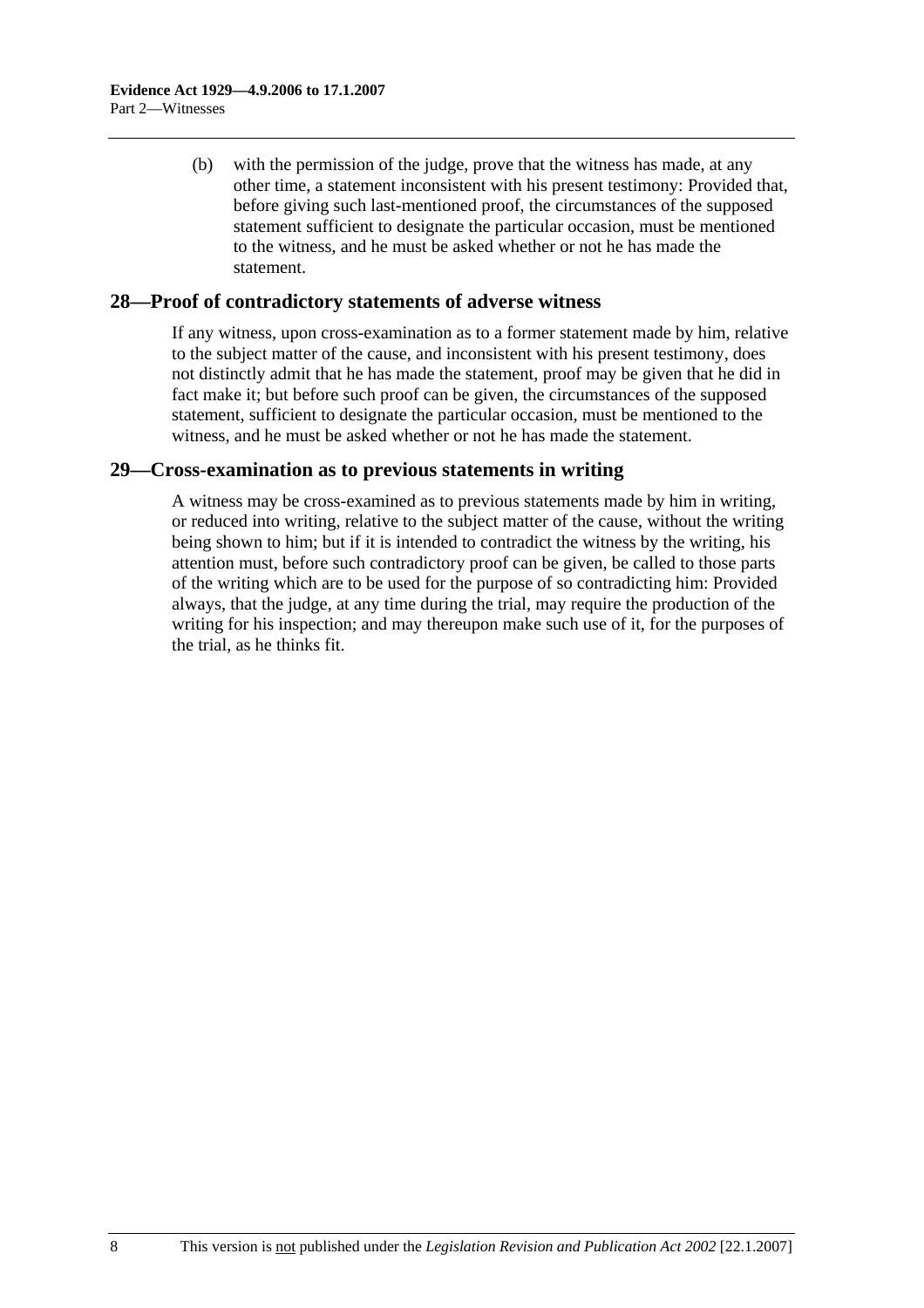## **Part 3—Miscellaneous rules of evidence**

## **30—As to comparison of disputed writing**

Comparison of a disputed writing with any writing proved to the satisfaction of the judge to be genuine shall be permitted to be made by witnesses; and such writings, and the evidence of witnesses respecting the same, may be submitted to the court as evidence of the genuineness or otherwise of the writing in dispute.

## **31—Attesting witness need not be called in certain cases**

It shall not be necessary to prove, by the attesting witness, any instrument to the validity of which attestation is not requisite; and such instrument may be proved by admission or otherwise, as if there had been no attesting witness thereto.

## **33—Discovery in action for defamation**

- (1) A person who is required to answer a question, or to discover or produce a document or thing, in civil proceedings for defamation is not excused from answering the question or discovering or producing the document or thing on the ground that the answer to the question or the discovery or production of the document or thing might tend to incriminate the person of an offence.
- (2) However, any answer given to a question, or document or thing discovered or produced, by a natural person in compliance with the requirement is not admissible in evidence against the person in any other action or proceedings.

## **34—Admissions by accused persons**

A person may admit on his trial any fact alleged or sought to be proved against him, and such admission shall be sufficient proof of the fact without other evidence: Provided that the admission shall be made by the accused either personally or by his counsel or solicitor in his presence, or, in the case of a body corporate, by its counsel or solicitor.

## **34A—Proof of commission of offence**

Where a person has been convicted of an offence or found by a court exercising criminal jurisdiction to have committed an offence and the commission of the offence is in issue or relevant to an issue in a civil proceeding, the conviction or finding is evidence of the commission of the offence and admissible in the proceeding against the person or a party claiming through or under the person.

## **34C—Admissibility of documentary evidence as to facts in issue**

- (1) In any civil proceedings where direct oral evidence of a fact would be admissible, any statement made by a person in a document and tending to establish that fact shall, on production of the original document, be admissible as evidence of that fact if the following conditions are satisfied, that is to say—
	- (a) if the maker of the statement either—
		- (i) had personal knowledge of the matters dealt with by the statement; or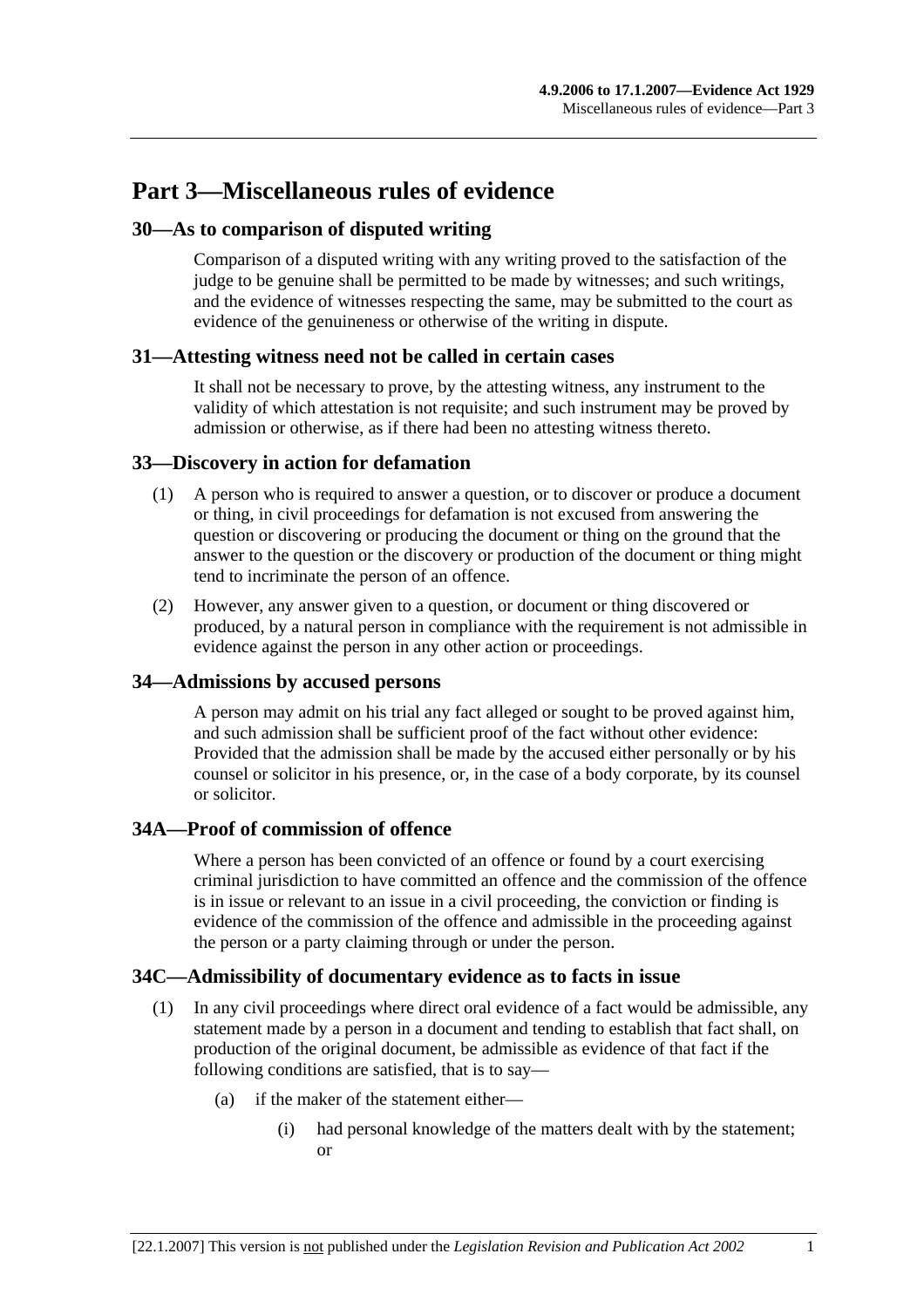- (ii) where the document in question is or forms part of a record purporting to be a continuous record, made the statement (in so far as the matters dealt with thereby are not within his personal knowledge) in the performance of a duty to record information supplied to him by a person who had, or might reasonably be supposed to have, personal knowledge of those matters; and
- (b) if the maker of the statement is called as a witness in the proceedings.
- (1a) However, the condition that the maker of the statement shall be called as a witness need not be satisfied if he is dead, or unfit by reason of his bodily or mental condition to attend as a witness, or if he is beyond the seas and it is not reasonably practicable to secure his attendance, or if all reasonable efforts to find him have been made without success.
- (2) In any civil proceedings, the court may at any stage of the proceedings, if having regard to all the circumstances of the case it is satisfied that undue delay or expense would otherwise be caused, order that such a statement as is mentioned in subsection (1) of this section shall be admissible as evidence or may, without any such order having been made, admit such a statement in evidence—
	- (a) notwithstanding that the maker of the statement is available but is not called as a witness;
	- (b) notwithstanding that the original document is not produced, if in lieu thereof there is produced a copy of the original document or of the material part thereof certified to be a true copy in such manner as may be specified in the order or as the court may approve, as the case may be.
- (3) Nothing in this section shall render admissible as evidence any statement made by a person interested at a time when proceedings were pending or anticipated involving a dispute as to any fact which the statement might tend to establish.
- (4) For the purposes of this section, a statement in a document shall not be deemed to have been made by a person unless the document or the material part thereof was written, made or produced by him with his own hand, or was signed or initialled by him or otherwise recognised by him in writing as one for the accuracy of which he is responsible.
- (5) For the purpose of deciding whether or not a statement is admissible as evidence by virtue of the foregoing provisions, the court may draw any reasonable inference from the form or contents of the document in which the statement is contained, or from any other circumstances, and may, in deciding whether or not a person is fit to attend as a witness, act on a certificate purporting to be the certificate of a legally qualified medical practitioner and where the proceedings are with a jury, the court may in its discretion reject the statement notwithstanding that the requirements of this section are satisfied with respect thereto, if for any reason it appears to it to be inexpedient in the interests of justice that the statement should be admitted.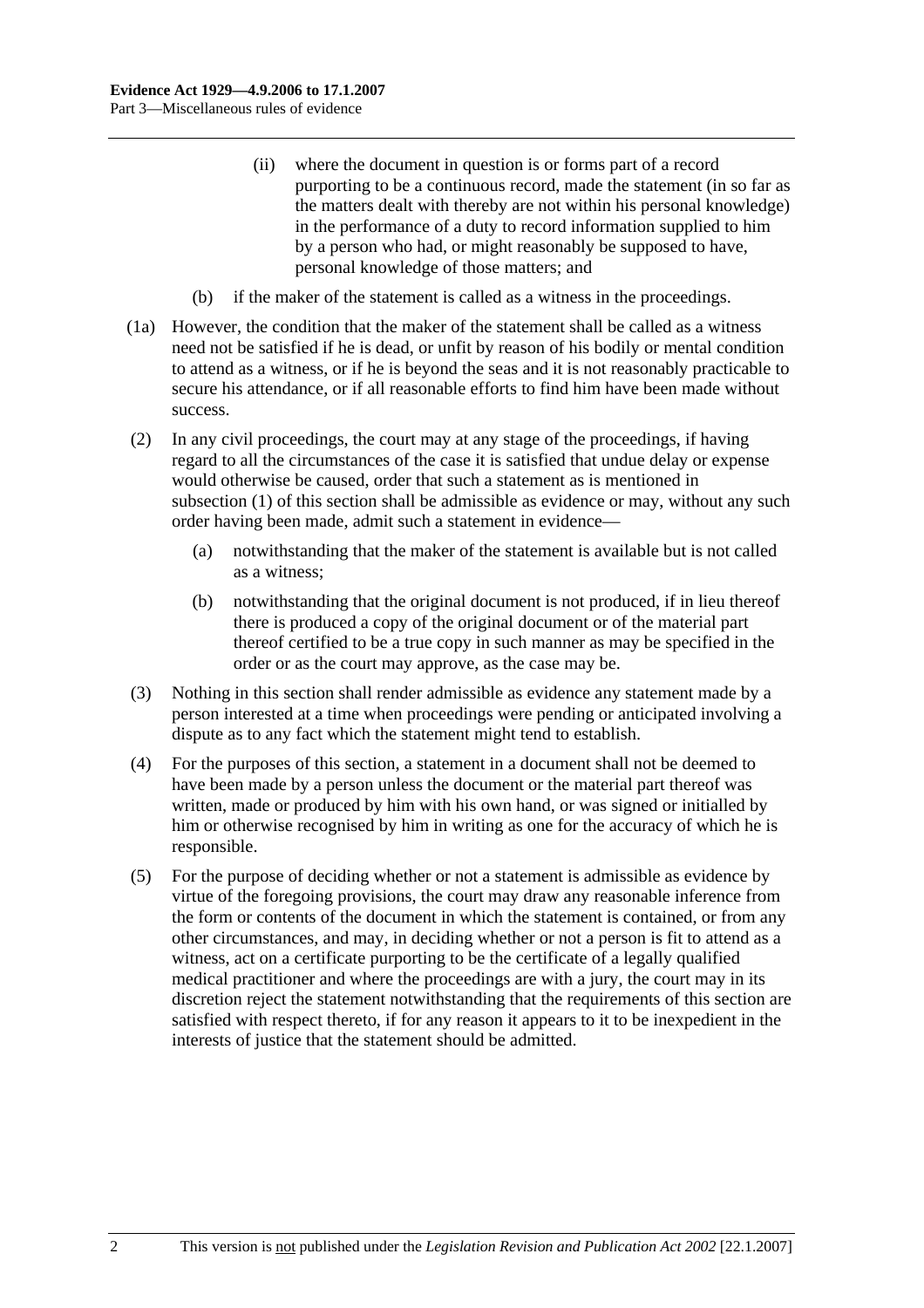## **34CA—Statement of victim of sexual offence who is a young child**

- (1) Subject to subsection (2), where the alleged victim of a sexual offence is a young child, the court may, in its discretion, admit evidence of the nature and contents of the complaint from a witness to whom the alleged victim complained of the offence if the court, after considering the nature of the complaint, the circumstances in which it was made and any other relevant factors, is of the opinion that the evidence has sufficient probative value to justify its admission.
- (2) Such evidence may not be admitted at the trial unless the alleged victim has been called, or is available to be called, as a witness.

## **34D—Weight to be attached to evidence**

- (1) In estimating the weight, if any, to be attached to a statement rendered admissible as evidence by this Act, regard shall be had to all the circumstances from which any inference can reasonably be drawn as to the accuracy or otherwise of the statement, and in particular to the question whether or not the statement was made contemporaneously with the occurrence or existence of the facts stated, and to the question whether or not the maker of the statement had any incentive to conceal or misrepresent facts.
- (2) For the purpose of any rule of law or practice requiring evidence to be corroborated or regulating the manner in which uncorroborated evidence is to be treated, a statement rendered admissible as evidence by this Act shall not be treated as corroboration of evidence given by the maker of the statement.

## **34E—Proof of instrument to validity of which attestation is necessary**

Subject as hereinafter provided, in any proceedings, whether civil or criminal, an instrument to the validity of which attestation is requisite may, instead of being proved by an attesting witness, be proved in the manner in which it might be proved if no attesting witness were alive: Provided that nothing in this section shall apply to the proof of wills or other testamentary documents.

#### **34F—Presumptions as to documents twenty years old**

In any proceedings, whether civil or criminal, there shall, in the case of a document proved, or purporting, to be not less than twenty years old, be made any presumption which immediately before the commencement of this Act would have been made in the case of a document of like character proved, or purporting, to be not less than thirty years old.

#### **34G—Interpretation and savings**

(1) In sections 34C to 34F (inclusive) of this Act—

*document* includes books, maps, plans, drawings and photographs;

*statement* includes any representation of fact, whether made in words or otherwise;

*proceedings* includes arbitrations and references, and *court* shall be construed accordingly.

- (2) Nothing in sections 34C to 34F (inclusive) of this Act shall—
	- (a) prejudice the admissibility of any evidence which would apart from the provisions of those sections be admissible; or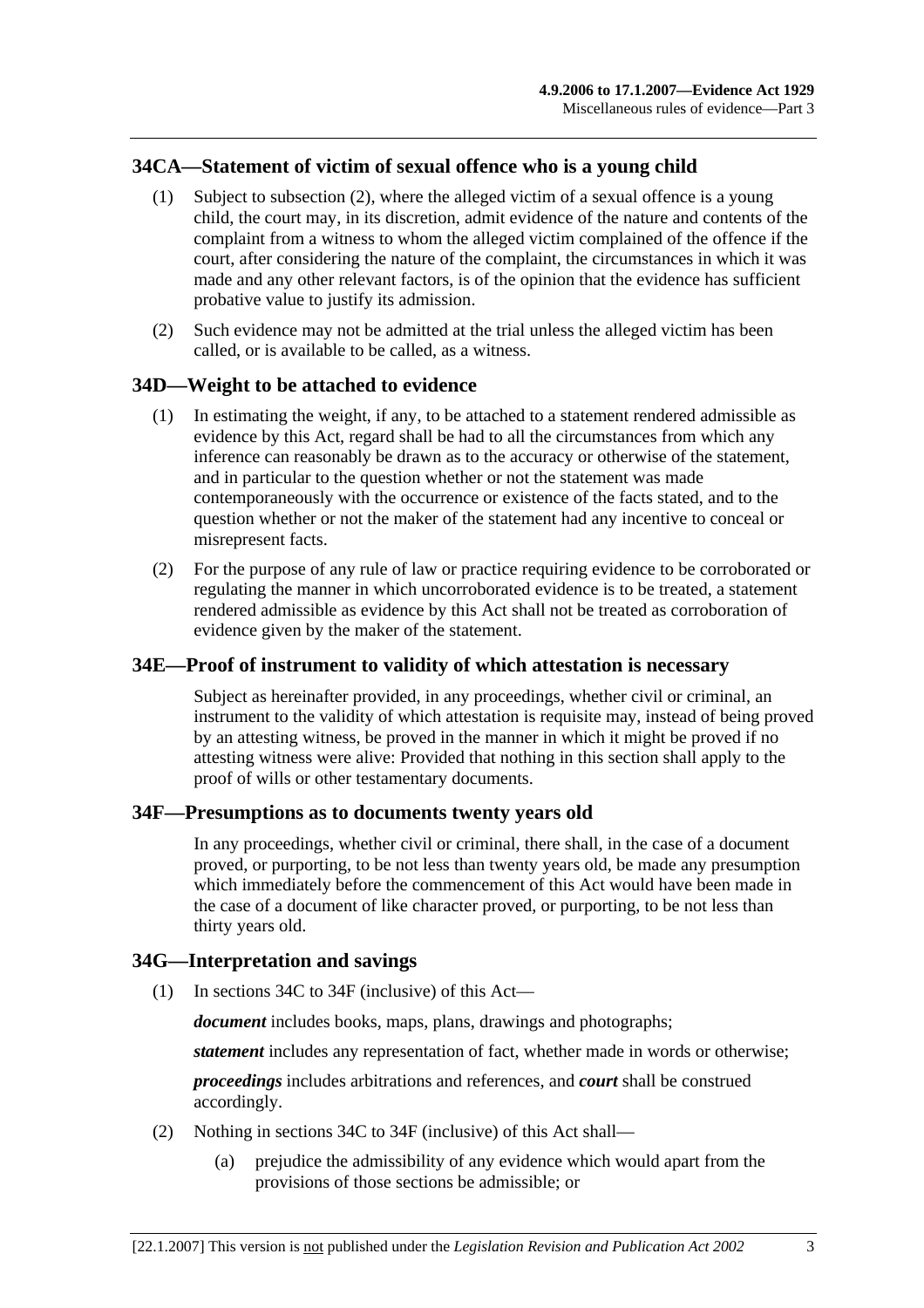(b) enable documentary evidence to be given as to any declaration relating to a matter of pedigree, if that declaration would not have been admissible as evidence if those sections had not been enacted.

#### **34H—Evidence of access or non-access**

In any proceedings a husband or wife may give evidence proving or tending to prove that he or she did or did not have sexual relations with his or her spouse, notwithstanding that any such evidence would prove or tend to prove that any child born to the wife during marriage was illegitimate.

## **34I—Evidence in sexual cases**

- (1) In proceedings in which a person is charged with a sexual offence, no question shall be asked or evidence admitted—
	- (a) as to the sexual reputation of the alleged victim of the offence; or
	- (b) except with the permission of the judge, as to the alleged victim's sexual activities before or after the events of and surrounding the alleged offence (other than recent sexual activities with the accused).
- (2) In deciding whether permission should be granted under subsection  $(1)(b)$ , the judge shall give effect to the principle that alleged victims of sexual offences should not be subjected to unnecessary distress, humiliation or embarrassment through the asking of questions or admission of evidence of the kind referred to in that subsection and shall not grant permission unless satisfied that the evidence in respect of which permission is sought—
	- (a) is of substantial probative value; or
	- (b) would, in the circumstances, be likely materially to impair confidence in the reliability of the evidence of the alleged victim,

and that its admission is required in the interests of justice.

- (3) Permission shall not be granted under subsection (1)(b) authorising the asking of questions or the admission of evidence the purpose of which is only to raise inferences from some general disposition of the alleged victim.
- (4) An application for permission under subsection (1)(b) shall be heard and determined in the absence of the jury (if any).
- (5) In proceedings in which a person is charged with a sexual offence, the judge is not required by any rule of law or practice to warn the jury that it is unsafe to convict the accused on the uncorroborated evidence of the alleged victim of the offence.
- (6) Subsection (5) does not affect the operation of any provision of this or any other Act requiring that the evidence of a witness be corroborated.
- (6a) If, in proceedings in which a person is charged with a sexual offence, any information is presented to the jury, or suggestion made in the presence of the jury, that the alleged victim failed to make a complaint, or delayed in making a complaint, about the alleged offence, the judge must—
	- (a) warn the jury that the alleged victim's failure to make a complaint, or delay in making a complaint, does not necessarily mean the allegation is false; and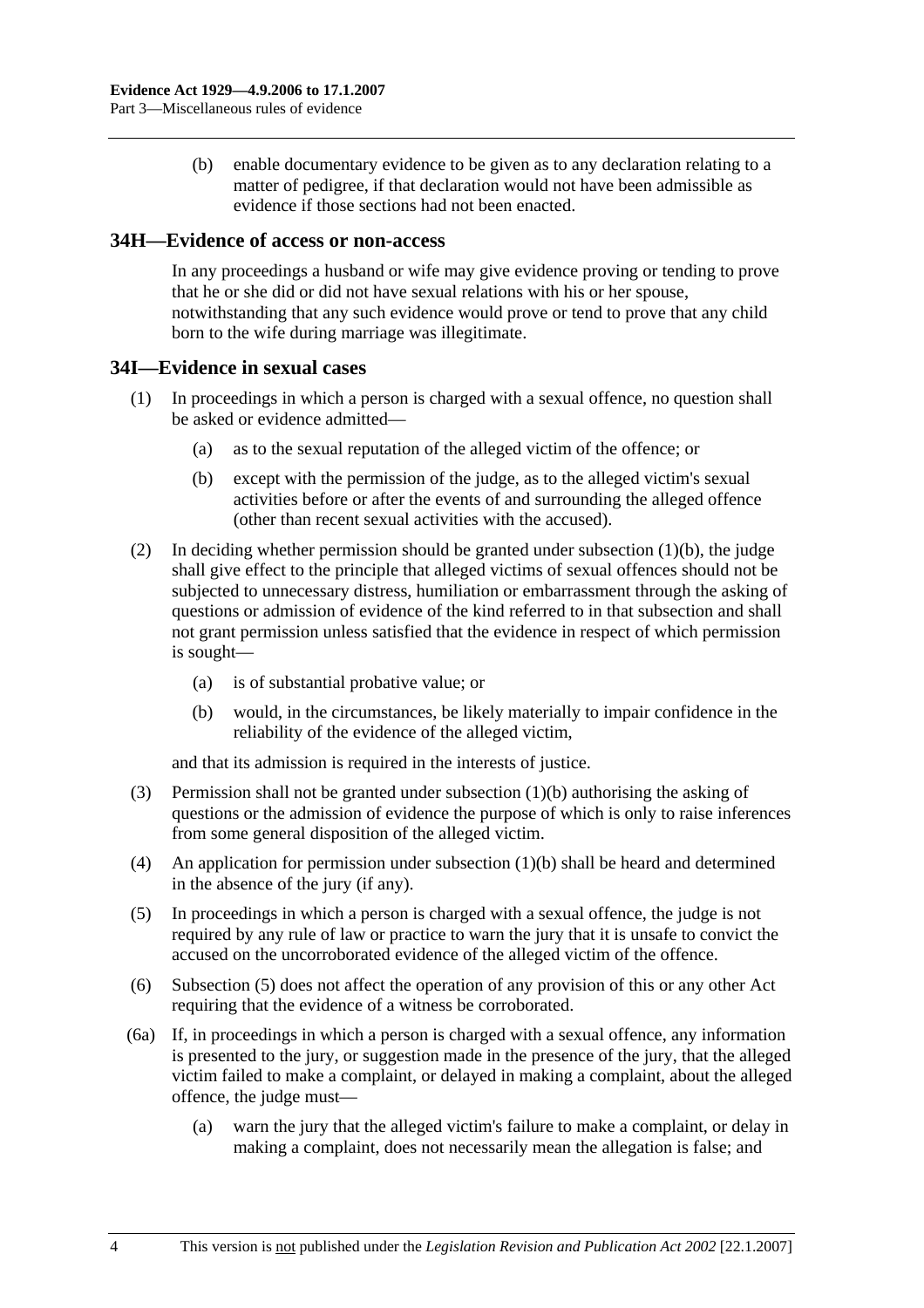- (b) inform the jury that the victim of a sexual offence could have valid reasons for failing to make a complaint or for delaying in making a complaint.
- (7) In this section—

*evidence* includes an allegation or statement made by way of an unsworn statement;

*sexual activities* includes sexual experience or lack of sexual experience.

#### **34J—Special provision for taking evidence where witness is seriously ill**

- (1) Where a person who may be in a position to give information in relation to an indictable offence is dangerously ill and, in the opinion of a medical practitioner, unlikely to recover from the illness, a magistrate or justice may take a statement from that person.
- (2) The statement is to be a sworn statement unless the magistrate or justice determines that the person making the statement does not have sufficient understanding of the obligation to be truthful entailed in giving sworn evidence.
- (3) Where a person is subsequently charged with an indictable offence to which the statement is relevant, the statement is admissible in evidence at the preliminary examination or trial of the charge if it is established—
	- (a) that the person from whom the statement was taken is dead or unable to give evidence because of illness or infirmity; and
	- (b) that the prosecutor or defendant (as the case requires) had reasonable notice of the proposal to take evidence and a reasonable opportunity to attend and cross-examine the person.

## **34K—Admissibility of depositions at trial**

- (1) Where—
	- (a) a statement from a witness is filed or tendered for the purpose of the preliminary examination of a charge of an indictable offence or oral evidence is taken from a witness at a preliminary examination; and
	- (b) the witness subsequently dies or becomes so ill or infirm that he or she cannot give evidence at the trial,

the record of the witness's evidence at the preliminary examination may, with the permission of the court of trial, be read as evidence at the trial.

 (2) Permission to admit evidence for the prosecution under this section will not be granted if the court considers that admission of the evidence without the opportunity of crossexamination would, in the circumstances of the case, be unfair to the defendant.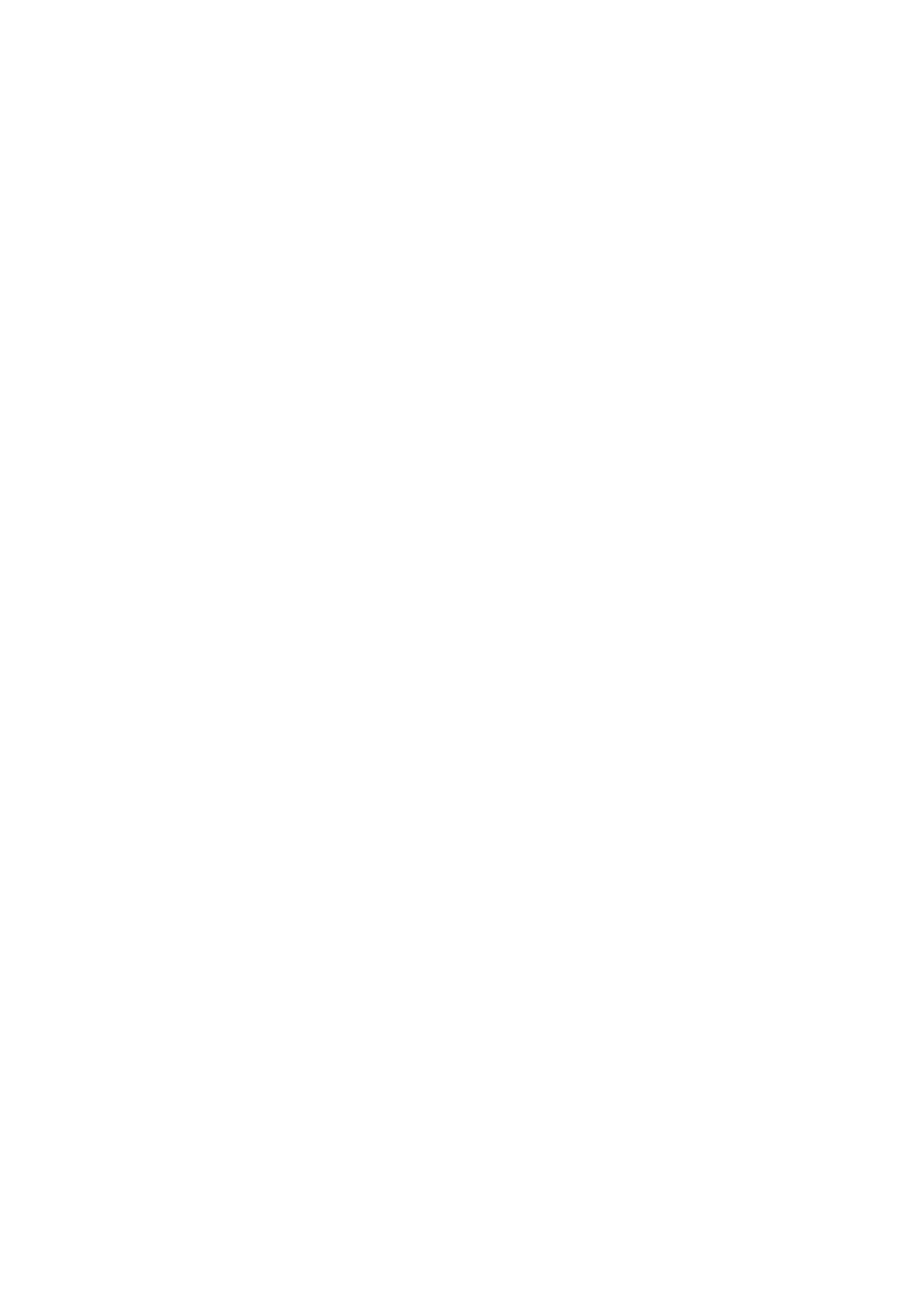## **Part 4—Public Acts and documents**

#### **35—Judicial notice of legislative instruments**

- (1) A court must take judicial notice of a legislative instrument.
- (2) In this section—

#### *legislative instrument* means—

- (a) an Act of this State, or an Act or ordinance of any other State or a Territory of the Commonwealth;
- (b) an Act of the Imperial Parliament that forms part of the law of this State or of any other State or a Territory of the Commonwealth;
- (c) a regulation, rule, by-law or other form of subordinate legislation made under the law of this State or of any other State or a Territory of the Commonwealth;
- (d) a proclamation, order or notice published in the Gazette or the corresponding official publication of some other State or a Territory of the Commonwealth;
- (e) an Act or other instrument of a kind referred to in a preceding paragraph as published or republished under—
	- (i) the *Legislation Revision and Publication Act 2002*; or
	- (ii) a former Act, or provision of an Act, of this State that provided for the reprinting or consolidation of any such instruments; or
	- (iii) a corresponding Act or ordinance of any other State or a Territory of the Commonwealth.

## **36—Proof of votes and proceedings of Parliament**

All documents purporting to be copies of the votes and proceedings or journals or minutes of either House of Parliament, or of papers presented to either House of Parliament, if purporting to be printed by the Government Printer, shall on their mere production be admitted as evidence thereof.

## **37—Evidentiary value of official publications**

The Gazette or the corresponding official publication of some other State or a Territory of the Commonwealth is admissible in any legal proceedings as evidence of any legislative, judicial or administrative acts published or notified in it.

## **37A—Proof of Gazette**

The mere production of a paper purporting to be the Gazette shall in all courts be evidence that the paper is the Gazette and was published on the day on which it bears date.

## **37B—Proof of printing by Government Printer**

The mere production of a paper purporting to be printed by the Government Printer or by the authority of the Government of the State shall in all courts be evidence that the paper was printed by the Government Printer or by such authority.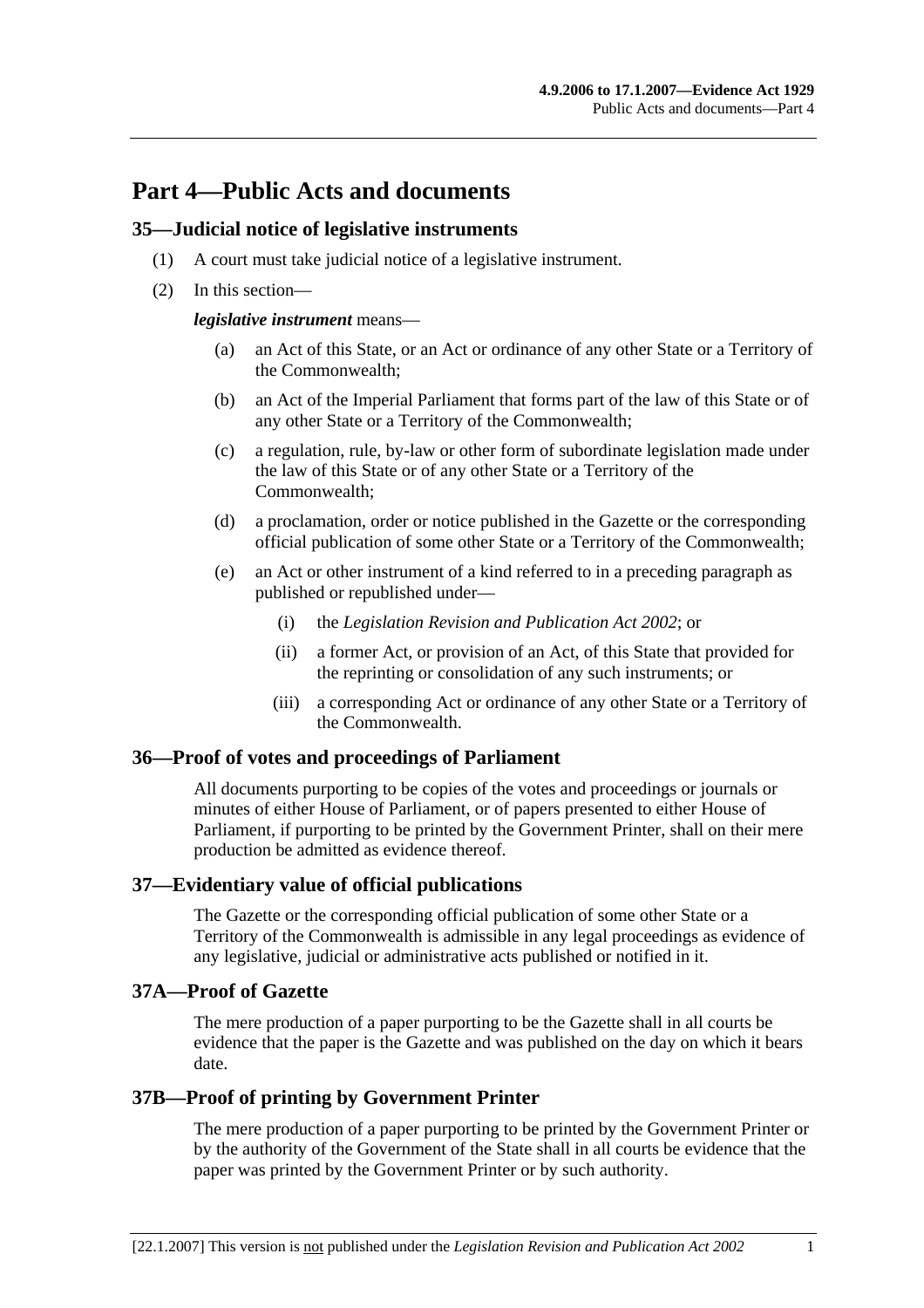## **37C—Proof of Imperial orders-in-Council**

(1) In this section—

#### *Imperial order-in-Council* means—

- any letters patent or Imperial order-in-Council; or
- (b) any admiralty map or chart issued by, or under the authority of, the Government of Great Britain, or the United Kingdom.
- (2) Evidence of the making and contents of an Imperial order-in-Council may be given by production of a document purporting to be certified by the Secretary to the Attorney-General as a true copy of the Imperial order-in-Council.
- (3) A statement in a document produced in evidence under subsection (2) of this section as to the date of publication of the Imperial order-in-Council shall be evidence that the Imperial order-in-Council was published on that date.

## **38—Foreign and Colonial Acts of State, judgments etc provable by copies**

- (1) Evidence of any proclamation, treaty, or other act of State, of any foreign State, or in any part of His Majesty's Dominions outside the Commonwealth and other than the United Kingdom, may be given by the production of a document, purporting to be a copy thereof and—
	- (a) proved to be an examined copy thereof; or
	- (b) purporting to be sealed with the seal of the foreign State or of the said part of His Majesty's Dominions.
- (2) Evidence of any judgment, decree, order or other judicial proceeding of any court of justice in the United Kingdom or in any foreign State or part of His Majesty's Dominions outside the Commonwealth and other than the United Kingdom (including any affidavit, pleading, or other legal document filed or deposited in the court) may be given by the production of a document purporting to be a copy thereof; and
	- (a) proved to be an examined copy thereof; or
	- (b) purporting to be sealed with the seal of such court; or
	- (c) purporting to be signed by a judge of such court with a statement in writing attached by him to his signature that such court has no seal, and without proof of his judicial character, or of the truth of such statement.
- (3) If any such document as aforesaid purports to be sealed or signed as aforesaid it shall be admissible without proof of the seal or of the signature as the case may be.

## **39—Public documents provable by examined or certified copy**

- (1) Whenever any book or other document is of such a public nature as to be admissible in evidence on its mere production from the proper custody, and no Act exists which renders its contents provable by means of a copy, any copy thereof or extract therefrom shall be admissible in evidence,
	- (a) if it is proved to be an examined copy or extract; or
	- (b) it purports to be signed and certified as a true copy or extract by the officer to whose custody the original is entrusted.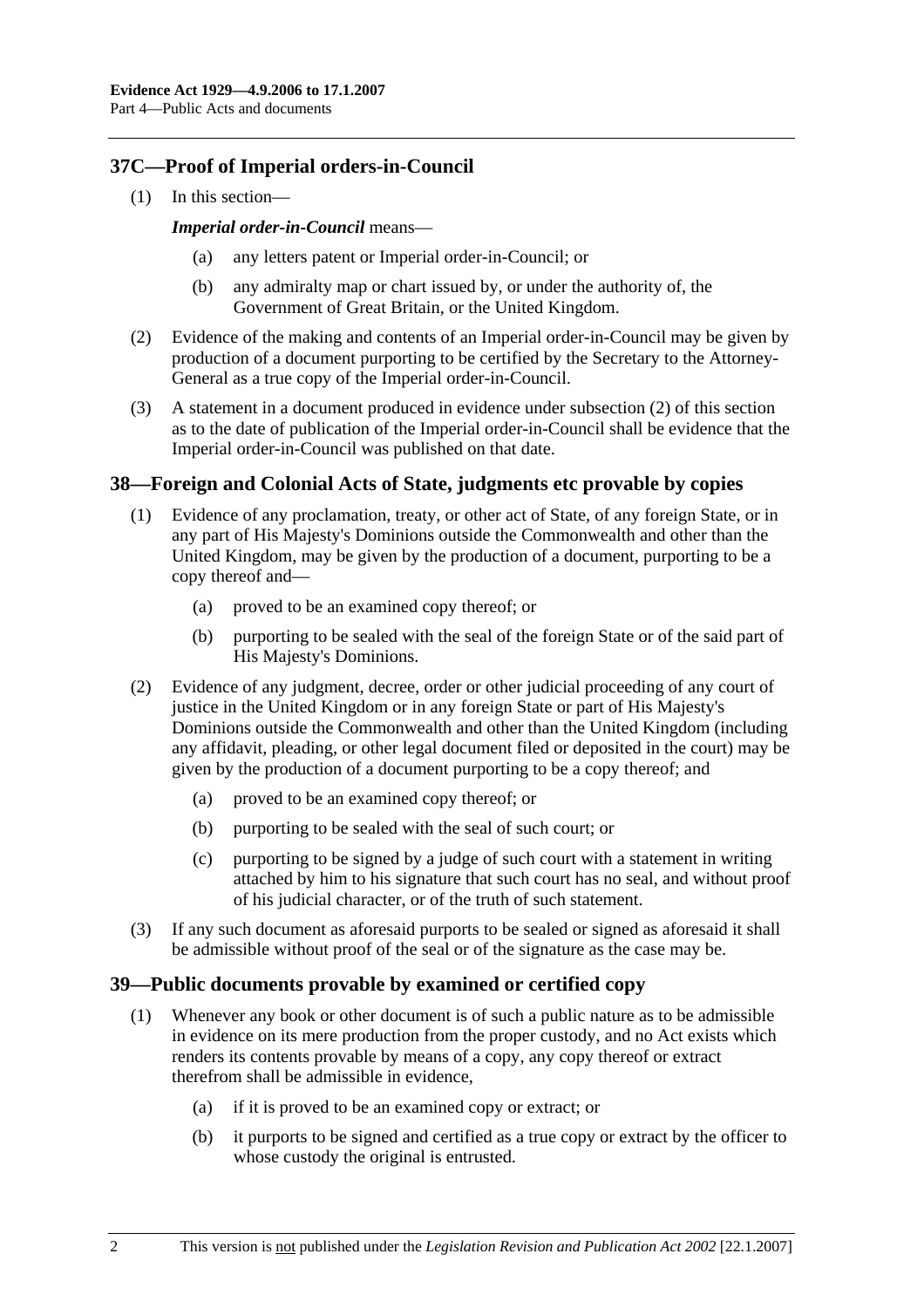(2) Every such officer is hereby required to furnish such certified copy or extract to any person applying for the same at a reasonable time, upon payment of a reasonable sum for the same, not exceeding five cents for every folio of ninety words.

## **40—Proof of documents by examined or certified copies**

Whenever any book, or other document, in the United Kingdom, or in any part of His Majesty's Dominions outside the Commonwealth and other than the United Kingdom, is provable (according to the law of England, or of the said part of His Majesty's Dominions) by means of a copy, any copy thereof or extract therefrom shall be admissible in evidence if it—

- (a) is proved to be an examined copy or extract; or
- (b) purports to be signed and certified as a true copy or extract by some officer who shall further certify that he is the officer to whose custody the original is entrusted.

#### **41—Certifying a false document**

If any officer authorised or required by this Act to furnish any certified copy or extract shall wilfully certify any document as being a true copy or extract, knowing that the same is not a true copy or extract, as the case may be, he shall be guilty of an offence, and be liable, on conviction, to imprisonment with hard labour for any term not less than eighteen months or more than three years.

## **42—Proof of conviction or acquittal of an indictable offence**

- (1) The information, trial, and conviction, or acquittal of any person for an indictable offence may be proved by a certificate purporting to be under the hand of the Registrar of the Supreme Court or the District Court or the associate or other officer having the custody of the records of the court where such conviction, or acquittal took place, or of the deputy of such associate or other officer.
- (2) The certificate may set forth the substance and effect of the record omitting the formal parts thereof.
- (3) A conviction for any offence committed in any other State or any Territory of the Commonwealth may be proved by a like certificate.
- (4) No proof shall be required of the handwriting or official position of any person certifying in pursuance of this section.
- (5) The mode of proof authorised by this section shall be in addition to and not to the exclusion of any other authorised mode of proof.

#### **43—Proof of convictions and orders of courts of summary jurisdiction**

- (1) Any conviction, order of dismissal or other order made by a court of summary jurisdiction may be proved in any court whatever by the production of a copy of such conviction, order of dismissal or other order, purporting to be certified by the clerk of the court by which such conviction, order of dismissal or other order was made, or by the deputy of such clerk.
- (2) No proof shall be required of the signature or official character of the person appearing to have signed any such copy as aforesaid.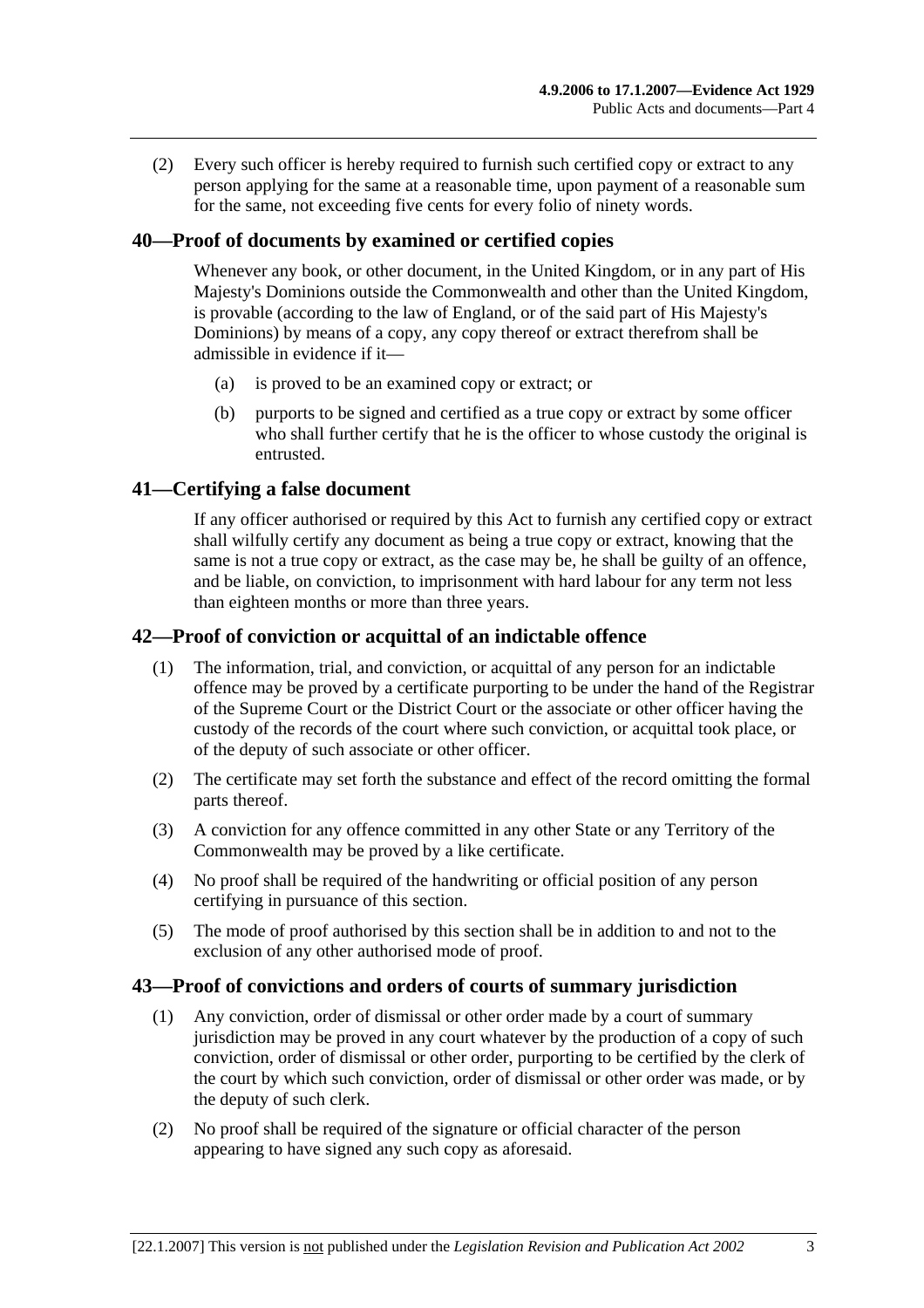- (3) This section shall apply to any conviction, order of dismissal or other order made before or after the commencement of this Act.
- (4) In this section the expression *court of summary jurisdiction* shall mean any court, by whatever name called, which in any State or Territory of the Commonwealth has jurisdiction to try offences summarily.

## **43A—Proof of identity of person convicted in another State**

For the purpose of proving the identity of any person alleged to have been convicted in any other State, or any Territory of the Commonwealth, an affidavit substantially in the form of Schedule 4 shall be admissible in evidence in all courts and shall be *prima facie* evidence that the person whose finger-prints are exhibited thereto—

- (a) is the person who in any document exhibited to the said affidavit and purporting to be a certificate of conviction or a certified copy of conviction, is referred to as having been convicted;
- (b) has been convicted of the offences mentioned in the said affidavit.

## **44—Registers of British vessels and certificates of registry admissible as** *prima facie* **evidence of their contents**

- (1) Every register of vessels kept under any of the Acts of the Imperial Parliament relating to the registry of British vessels, may be proved either by the production of the original or by an examined copy thereof, or by a copy thereof purporting to be certified under the hand of the person having the charge of the original.
- (2) Every such register, or such copy of a register, and also every certificate of registry granted under any of the said Acts relating to the registry of British vessels, and purporting to be signed as required by law, shall be received in evidence as *prima facie* proof of all the matters contained or recited in such register when the register or such copy thereof as aforesaid is produced, and of all matters contained or recited in or endorsed on such certificate of registry when the said certificate is produced.

## **45—Documents relating to transportation of persons or goods**

- (1) An apparently genuine document purporting to be a document of a prescribed nature and to relate to the transportation or shipment of any person or goods, from one place to another—
	- (a) shall be admissible in evidence on production without further proof; and
	- (b) shall be evidence of any fact stated, or referred to, in the document, or to be inferred from the document, and where the document relates to the shipment of goods, shall be evidence that the ownership of goods referred to in the document is in the consignee named in the document or his assignee.
- (2) Evidence of the description of any package or property, or of any inscription or mark upon any package or property shall be admissible (without production of the original inscription or mark) for the purpose of raising an inference as to the identity of the package or property with that referred to in a document admissible in evidence under this section.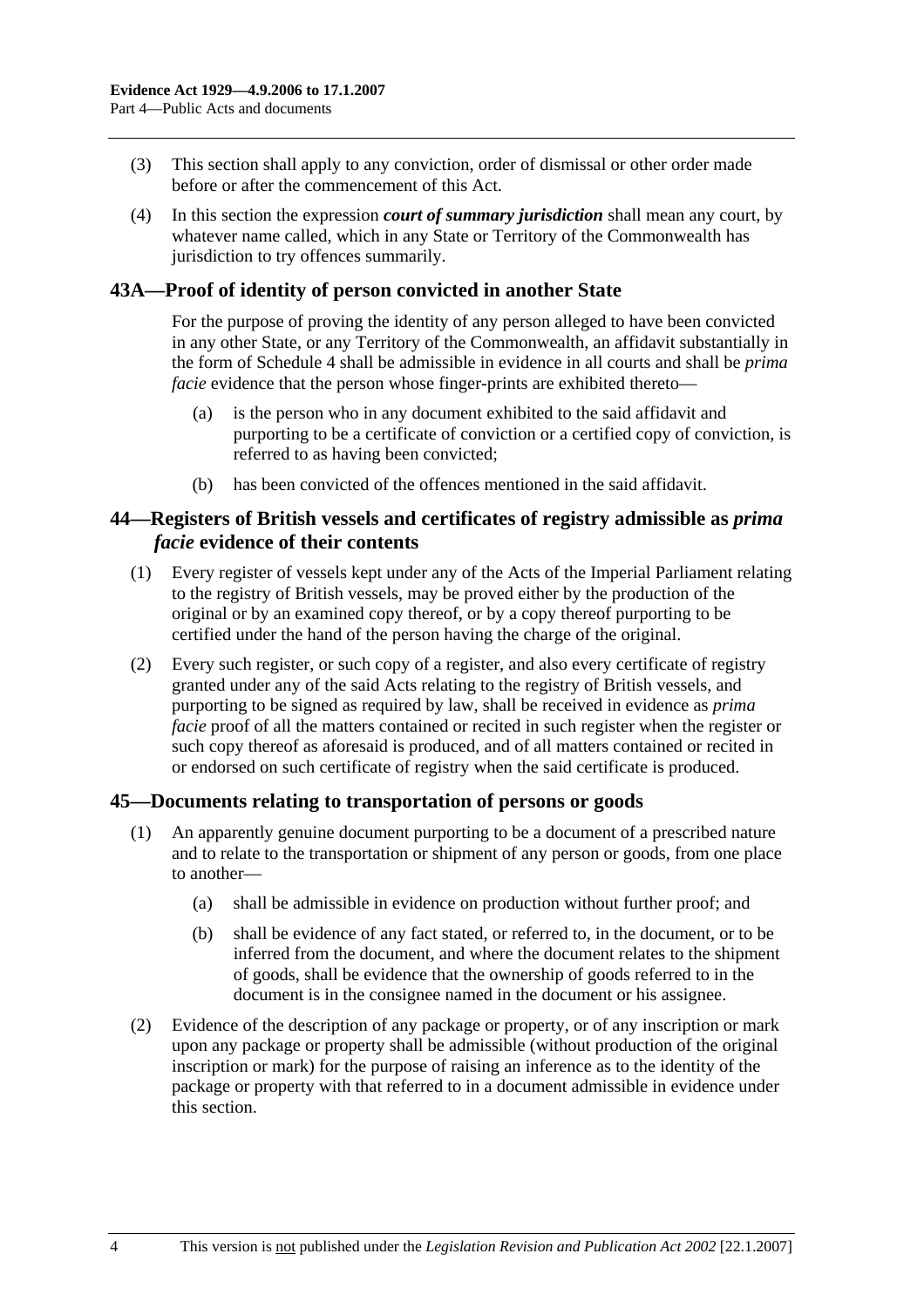- (3) For the purpose of determining the evidentiary weight, if any, of a document admitted in evidence under this section, consideration shall be given to the source from which the document is produced, the safeguards (if any) that have been taken to ensure its accuracy and any other relevant matters.
- (4) In this section—

#### *document of a prescribed nature* means—

- (a) bill of lading, manifest, shipping receipt, consignment note, way-bill, delivery sheet, register or order, invoice, ticket, passenger list or register, and any document of a like nature; or
- (b) any reproduction of any such document by photographic, photostatic, lithographic or other like process;

*shipment* means carriage by any means by air, land or water.

#### **45A—Admission of business records in evidence**

- (1) An apparently genuine document purporting to be a business record—
	- (a) shall be admissible in evidence without further proof; and
	- (b) shall be evidence of any fact stated in the record, or any fact that may be inferred from the record (whether the inference arises wholly from the matter contained in the record, or from that matter in conjunction with other evidence).
- (2) A document shall not be admitted in evidence under this section if the court is of the opinion—
	- (a) that the person by whom, or at whose direction, the document was prepared can and should be called by the party tendering the document to give evidence of the matters contained in the document; or
	- (b) that the evidentiary weight of the document is slight and is outweighed by the prejudice that might result to any of the parties from the admission of the document in evidence; or
	- (c) that it would be otherwise contrary to the interests of justice to admit the document in evidence.
- (3) For the purpose of determining the evidentiary weight, if any, of a document admitted in evidence under this section, consideration shall be given to the source from which the document is produced, the safeguards (if any) that have been taken to ensure its accuracy, and any other relevant matters.
- (4) In this section—

*business* means business, occupation, trade or calling and includes the business of any governmental or local governmental body or instrumentality;

*business record* means—

 (a) any book of account or other document prepared or used in the ordinary course of a business for the purpose of recording any matter relating to the business; or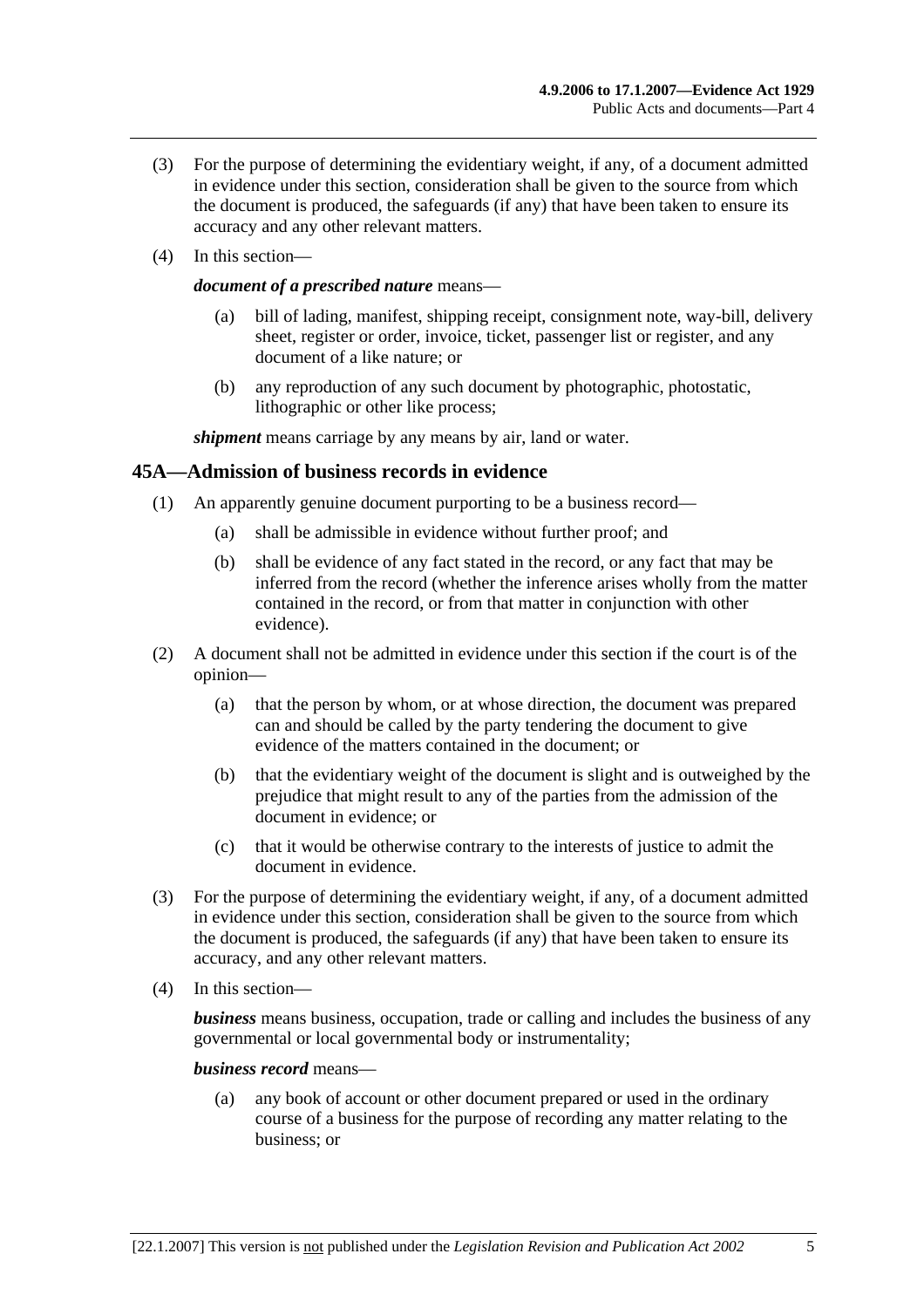(b) any reproduction of any such record by photographic, photostatic, lithographic or other like process.

## **45B—Admission of certain documents in evidence**

- (1) An apparently genuine document purporting to contain a statement of fact, or written, graphical or pictorial matter in which a statement of fact is implicit, or from which a statement of fact may be inferred shall, subject to this section, be admissible in evidence.
- (2) A document shall not be admitted in evidence under this section where the court is not satisfied that the person by whom, or at whose direction, the document was prepared could, at the time of the preparation of the document have deposed of his own knowledge to the statement that is contained or implicit in, or may be inferred from, the contents of the document.
- (3) A document shall not be admitted in evidence under this section if the court is of the opinion—
	- (a) that the person by whom, or at whose direction, the document was prepared can and should be called by the party tendering the document to give evidence of the matters contained in the document; or
	- (b) that the evidentiary weight of the document is slight and is outweighed by the prejudice that might result to any of the parties from the admission of the document in evidence; or
	- (c) that it would be otherwise contrary to the interests of justice to admit the document in evidence.
- (4) In determining whether to admit a document in evidence under this section, the Court may receive evidence by affidavit of any matter pertaining to the admission of that document in evidence.
- (5) For the purpose of determining the evidentiary weight, if any, of a document admitted in evidence under this section, consideration shall be given to the source from which the document was produced, the safeguards (if any) that have been taken to ensure its accuracy, and any other relevant matters.
- (6) In this section—

#### *document* means—

- (a) any original document; or
- (b) any reproduction of an original document by photographic, photostatic or lithographic or other like process.

## **45C—Modification of best evidence rule**

- (1) A document that accurately reproduces the contents of another document is admissible in evidence before a court in the same circumstances, and for the same purposes, as that other document (whether or not that other document still exists).
- (2) In determining whether a particular document accurately reproduces the contents of another, a court is not bound by the rules of evidence and, in particular—
	- (a) the court may rely on its own knowledge of the nature and reliability of the processes by which the reproduction was made;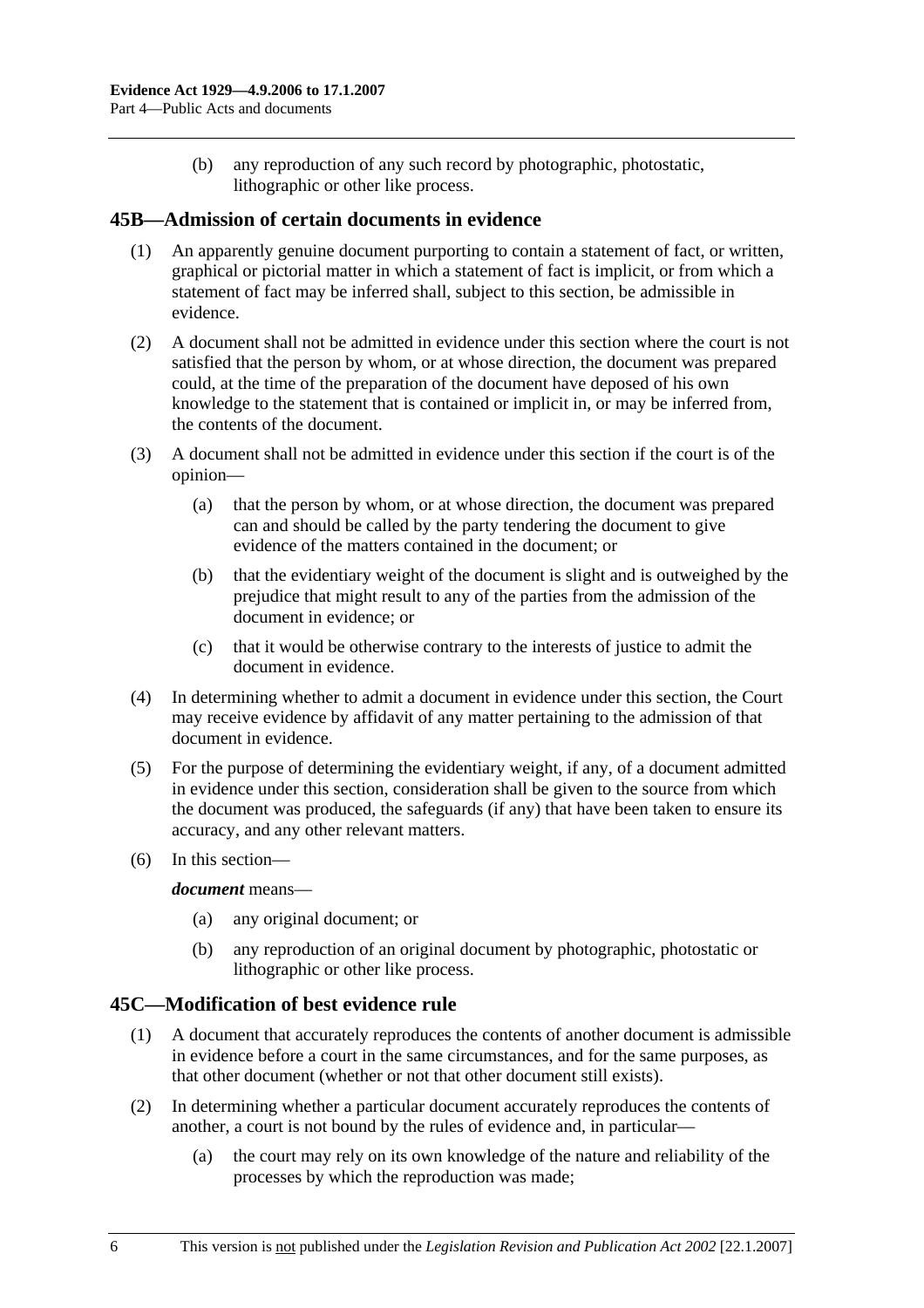- (b) the court may make findings based on the certificate of a person with knowledge and experience of the processes by which the reproduction was made;
- (c) the court may make findings based on the certificate of a person who has compared the contents of both documents and found them to be identical;
- (d) the court may act on any other basis it considers appropriate in the circumstances.
- (3) This section applies to reproductions made—
	- (a) by an instantaneous process; or
	- (b) by a process in which the contents of a document are recorded (by photographic, electronic or other means) and the reproduction is subsequently produced from that record; or
	- (c) in any other way.
- (4) Where a reproduction is made by an approved process, it will be presumed that it accurately reproduces the contents of the document purportedly reproduced unless the contrary is established.
- (5) The above reference to an approved process is a reference to a process prescribed by regulation for the purposes of this subsection.
- (6) Where a court admits or refuses to admit a document under this section, the court must, if so requested by a party to the proceedings, state the reason for its decision.
- (7) A person who gives a certificate for the purposes of this section knowing it to be false is guilty of an indictable offence.

Penalty: Division 5 imprisonment.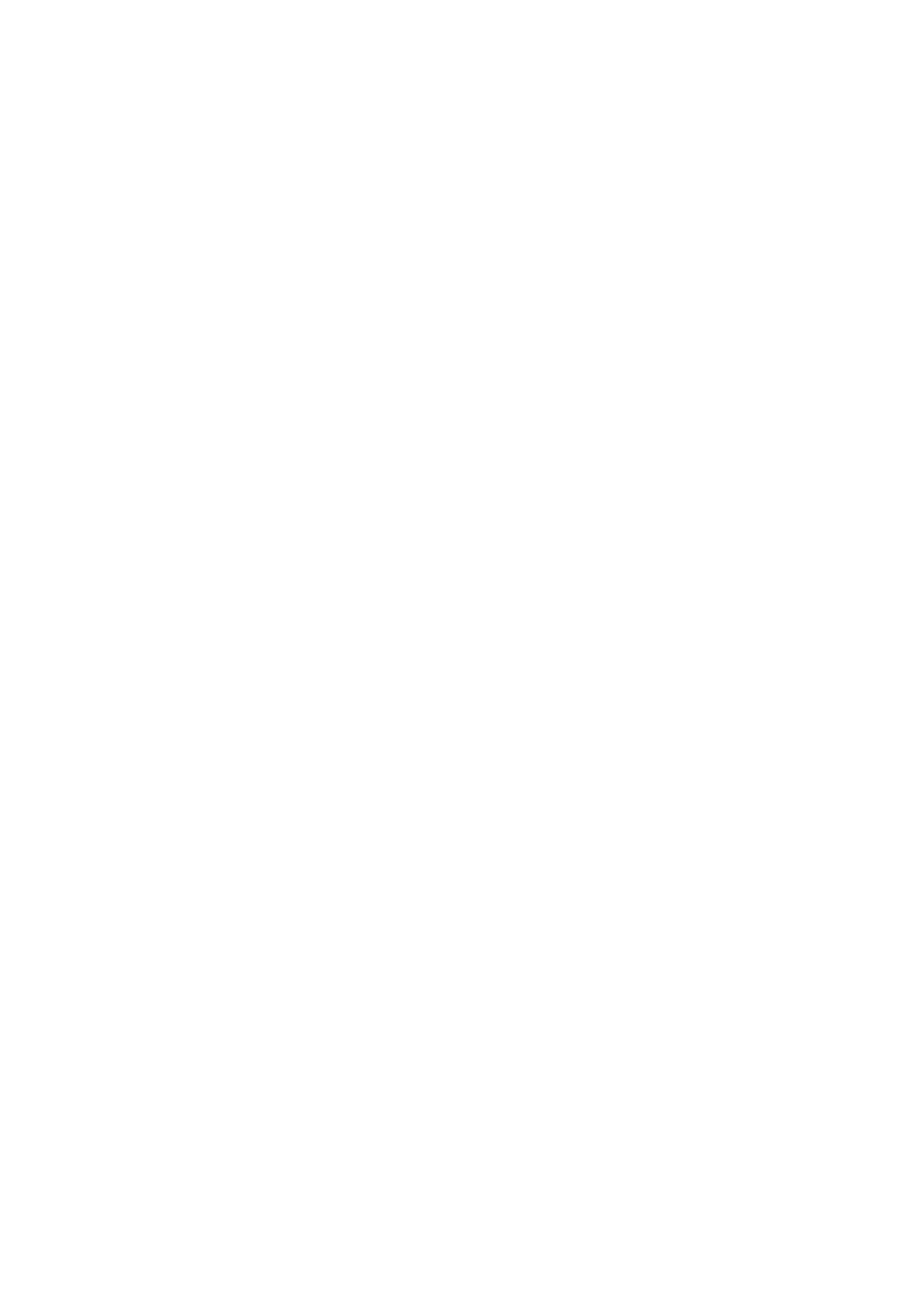## **Part 5—Banking records**

#### **46—Interpretation**

#### In this Part—

#### *bank* means—

- (a) a body corporate carrying on the business of banking in a State or Territory of the Commonwealth; or
- (d) any other body that accepts money on deposit from the public;

#### *banking records* means—

- (a) books of account, accounts, and accounting records (including working papers and other documents necessary to explain the methods and calculations by which accounts are made up); and
- (b) books, diaries, or other records used in the course of carrying on the business of a bank; and
- (c) cheques, bills of exchange, promissory notes, deposit slips, orders for the payment of money, invoices, receipts and vouchers; and
- (d) securities, and documents of title to securities,

in the possession or control of a bank;

*copy*, in relation to a banking record made by microfilming or by a mechanical or electronic process, means a document produced from the record containing, in an intelligible form, the information stored in the record.

## **47—Admission of banking record in evidence**

- (1) Subject to subsection (2), a copy of a banking record is admissible in legal proceedings as evidence—
	- (a) of the record; and
	- (b) of the transactions or matters to which the record relates.
- (2) The copy shall not be admitted in evidence unless it is first proved—
	- (a) that the record was compiled in the ordinary course of business; and
	- (b) that the record is in the custody or control of the bank; and
	- (c) that reasonable steps have been taken to ensure that the copy is an accurate copy of the record, or accurately reproduces information stored in the record.
- (3) Evidence may be given orally or by affidavit by an officer of the bank for the purpose of proving the matters referred to in subsection (2).

## **48—Evidence of non-existence of account may be given by affidavit**

An affidavit made by an officer of a bank stating that a person named in the affidavit had at a time, or over a period, specified in the affidavit no account at the bank, or at a specified branch, is admissible in legal proceedings as evidence of the fact stated.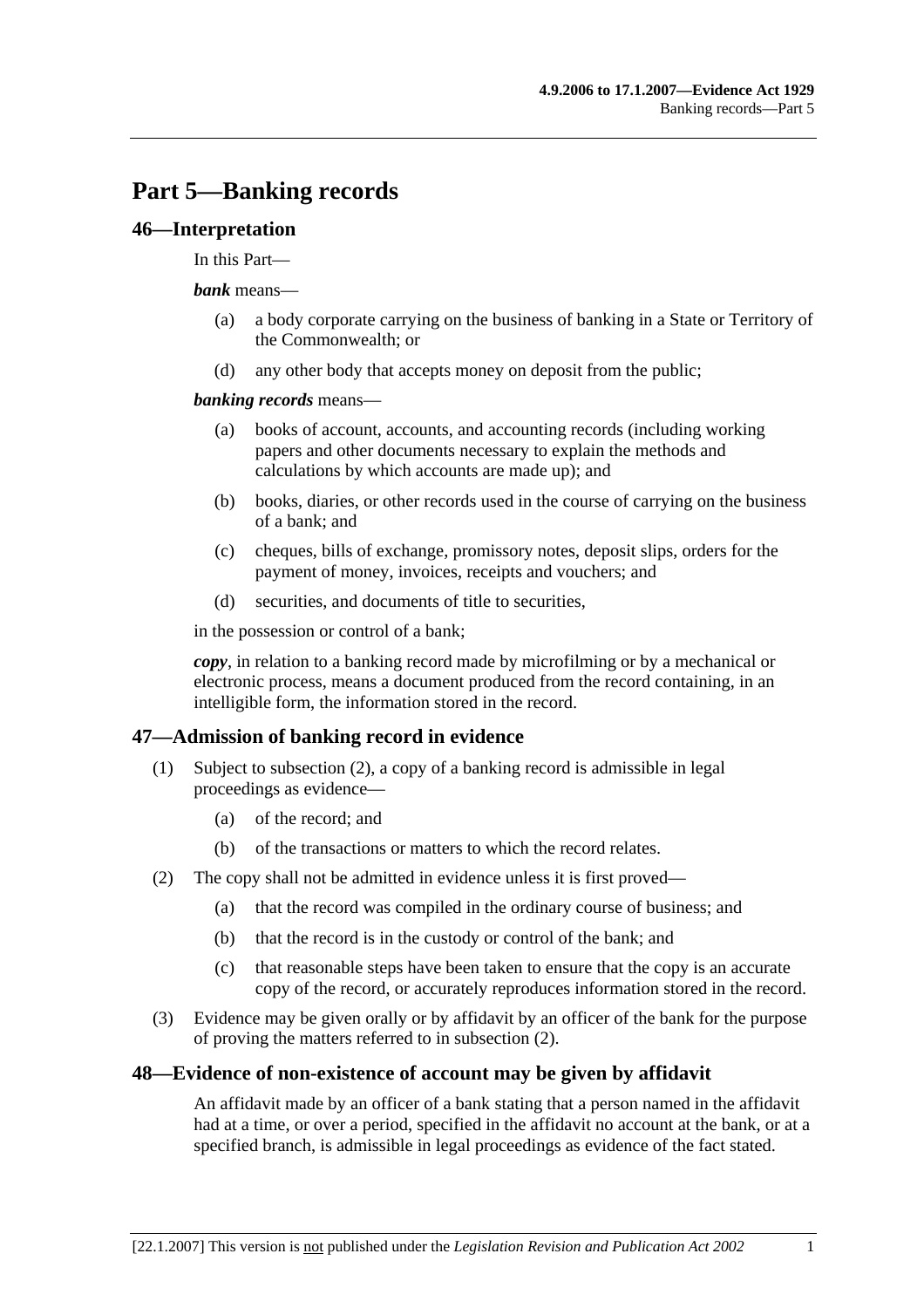#### **49—Power to order inspection of banking records etc**

- (1) On the application of any party to a legal proceeding a judge may order that such party be at liberty to inspect and take copies of a banking record for any of the purposes of such proceedings.
- (1a) Where—
	- (a) a Judge of the Supreme Court; or
	- (b) a District Court Judge; or
	- (c) a Magistrate,

is satisfied on the application of a member of the police force or an officer of the Corporate Affairs Commission that it would be in the interests of the administration of justice to permit the applicant to inspect and take copies of banking records, the Judge may order that the applicant be at liberty to inspect and take copies of those banking records.

- (2) An order under this section may be made either with or without summoning the bank or any other person, and shall be served on the bank three clear days before the same is to be obeyed, unless the judge otherwise directs. Any Sunday or public holiday shall be excluded from the computation of time under this section.
- (3) Subject to subsection (4), where an order is made under subsection (1a), the applicant shall cause a copy of the order to be served personally or by post on the person subject to investigation within six months of the date of the order or such further period as may be allowed by a Judge.

Penalty: One thousand dollars.

- (4) Service of a copy of an order is not required under subsection (3)—
	- (a) if evidence of the commission of an offence was obtained in pursuance of the order and, within the period allowed under subsection (3) for service of a copy of the order, the person subject to investigation is charged with that offence; or
	- (b) if the whereabouts of the person on whom the copy is to be served is unknown and not ascertainable by reasonable inquiry.
- (5) A reference in subsection (3) or (4) to the person subject to investigation shall be construed as a reference to the person to whose financial transactions the banking records subject to inspection in pursuance of an order under subsection (1a) relate.
- (6) Copies of applications made under subsection (1a) shall be retained for a period of six years—
	- (a) in the case of applications made by members of the police force—by the Commissioner of Police; and
	- (b) in the case of applications made by officers of the Corporate Affairs Commission—by the Corporate Affairs Commission.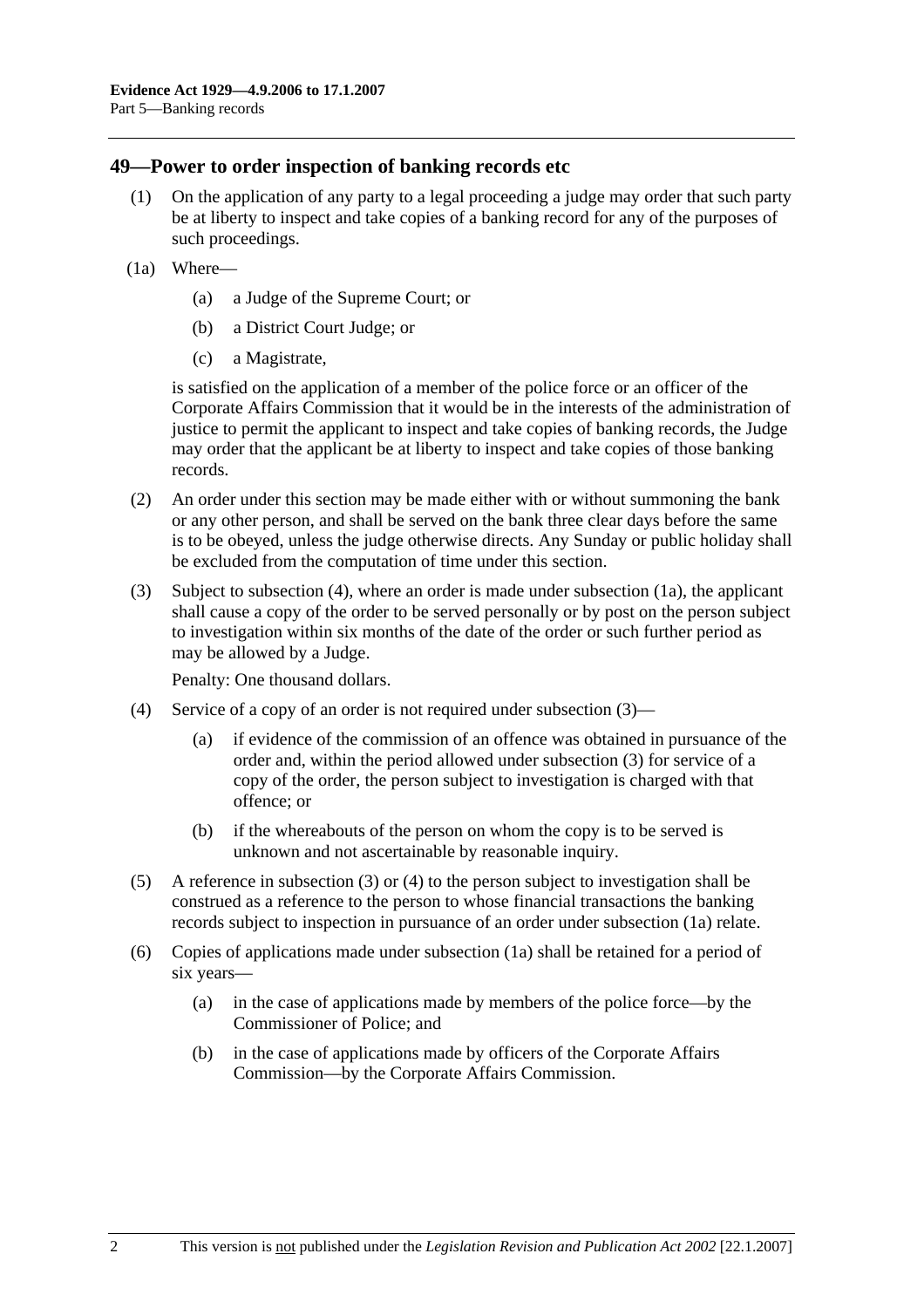- (7) The Commissioner of Police shall in each calendar year report to the Minister responsible for the police force the number of applications made under subsection (1a) by members of the police force during the previous calendar year, and the Corporate Affairs Commission shall in each calendar year report to the Minister to whom it is responsible the number of applications made under subsection (1a) by officers of the Commission during the previous calendar year.
- (8) A report under subsection (7) may be incorporated in any other annual report that the Commissioner of Police or the Corporate Affairs Commission (as the case may be) is required by or under statute to make to the Minister to whom the report under that subsection is to be submitted.
- (9) A person who divulges, otherwise than in the course of his official duties, information obtained by him by virtue of an order under subsection (1a) shall be guilty of an offence and liable to a penalty not exceeding five thousand dollars.

#### **50—Bank not compellable to produce records except under order**

A bank or officer of a bank shall not in any legal proceeding to which the bank is not a party be compellable—

- (a) to produce any banking record, the contents of which can be proved under this Act; or
- (b) to appear as a witness to prove the matters, transactions, and accounts recorded in a banking record,

unless by order of a judge made for special cause.

#### **51—Costs occasioned by default of bank**

- (1) Costs occasioned by a default or delay by a bank in complying with an order under this Part (not being an order under section 49(1a)) may be awarded by the judge against the bank.
- (2) Any such order against a bank may be enforced as if the bank were a party to the proceedings in aid of which the application is made.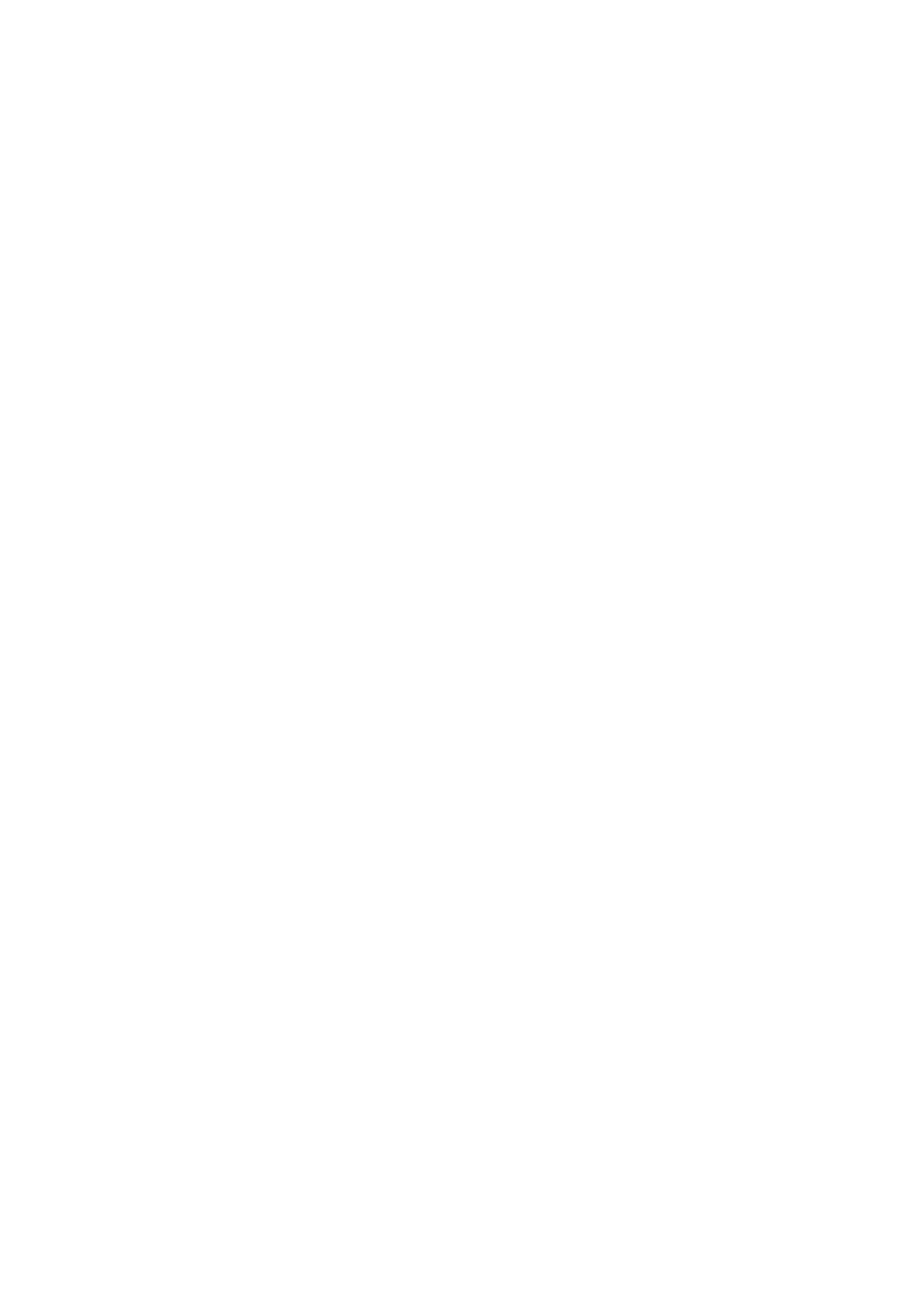## **Part 6—Telegraphic messages**

## **53—Party may give notice of intention to adduce telegraphic message in evidence**

- (1) Any party to any legal proceedings may at any time after the commencement thereof give notice to any other party that he proposes to adduce in evidence at the trial or hearing any telegraphic message that has been sent by electric telegraph from any station in the Commonwealth to any other station within the Commonwealth: Provided that the time between the giving of such notice and the day on which such evidence shall be tendered shall not in any case be less than two days.
- (2) Every such notice shall specify the names of the sender and receiver of the message, the subject matter thereof, and the date as nearly as may be.

## **54—And thereupon may produce message received with evidence that same received from telegraph station**

When such a notice has been given the production of any telegraphic message described in the notice, and purporting to have been sent by any person, together with evidence that the same was duly received from a telegraph station, shall be *prima facie* evidence that such message was signed and sent by the person so purporting to be the sender thereof to the person to whom the same shall be addressed without any further proof of the identity of the sender; but the party against whom any such message shall be given in evidence shall be at liberty, nevertheless, to prove that the same was not in fact sent by the person by whom it purports to have been sent.

## **55—After notice, sending a message may be proved by production of copy message and evidence of payment of fees for transmission**

In any legal proceedings, the production of any telegraphic message, or of a machine copy or press copy thereof, or a copy thereof verified on oath or affirmation together with evidence that such message was duly taken to a telegraph station, and that the fees (if any) for the transmission thereof were duly paid, shall be *prima facie* evidence that such message was duly delivered to the person named therein as the person to whom the same was to be transmitted; and the burden of proving that such message was not in fact received, shall be upon the person against whom such message shall be given in evidence: Provided that the party adducing the same in evidence shall give notice to the other party of his intention so to do in such manner and at such time as the practice of the court requires with respect to a notice to produce documents at the trial or hearing.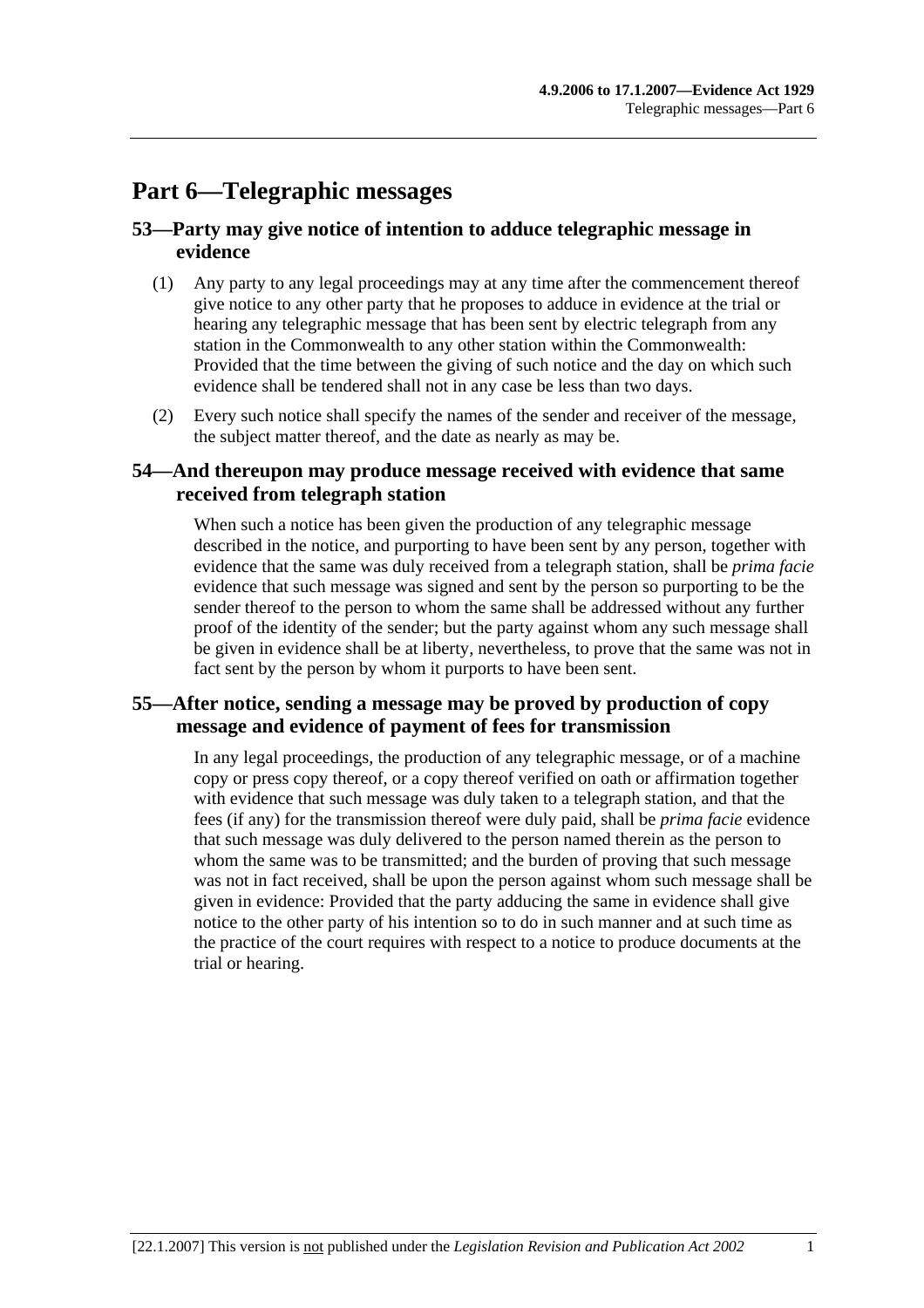## **56—Certain documents may be transmitted by electric telegraph under restriction**

- (1) The Governor, any Minister of the Crown, the President of the Legislative Council, the Speaker of the House of Assembly, a Judge of the Supreme Court, a Local Court Judge, or District Criminal Court Judge, the Judge in Insolvency, any special magistrate, and any principal officer of Government, or solicitor, may cause to be transmitted by electric telegraph the contents of any writ, warrant, rule, order, authority, or other communication requiring signature or seal subject to the provisions following, that is to say—
	- (a) the original document shall be delivered at the telegraph station in the presence and under the inspection of some justice of the peace or notary public;
	- (b) the person to whom the contents of any such document shall be so sent shall, forthwith and in the presence and under the supervision of a justice of the peace or notary public, cause to be sent back by electric telegraph, a copy of the message received by him; and in the event of any error appearing therein, the process shall be repeated under the like supervision, until it appears that a true copy of such document has been received by the person to whom it has been sent;
	- (c) when it appears that such true copy has been so received, such firstmentioned justice, or notary public, shall endorse upon the original document a certificate that a true copy thereof has been sent, under the provisions of this Act, to the person to whom the same has been so sent; and shall forthwith, by electric telegraph, inform such person that such certificate has been so endorsed;
	- (d) the person so receiving such true copy shall, upon receiving information of such certificate, endorse upon the copy of the original document received by him a certificate that the same has been duly received, under the provisions of this Act, which certificate shall be signed by him and by the justice or notary public so supervising the receipt of such copy as hereinbefore provided.
- (2) In this section—

*any principal officer of Government* includes the Auditor-General, the Under Secretary, the Under Treasurer, the Solicitor-General, the Crown Solicitor, the Director of Public Prosecutions and the secretary to any department presided over by a Minister of the Crown, the Clerk of the Legislative Council, the Clerk of the House of Assembly, the Surveyor-General, the Registrar-General, the Sheriff, the Master of the Supreme Court, the Commissioner of Police, inspectors of police, the Returning Officer for the State; and for the purposes of returns to writs of election, but not otherwise, also includes any returning officer or deputy returning officer of an electoral district.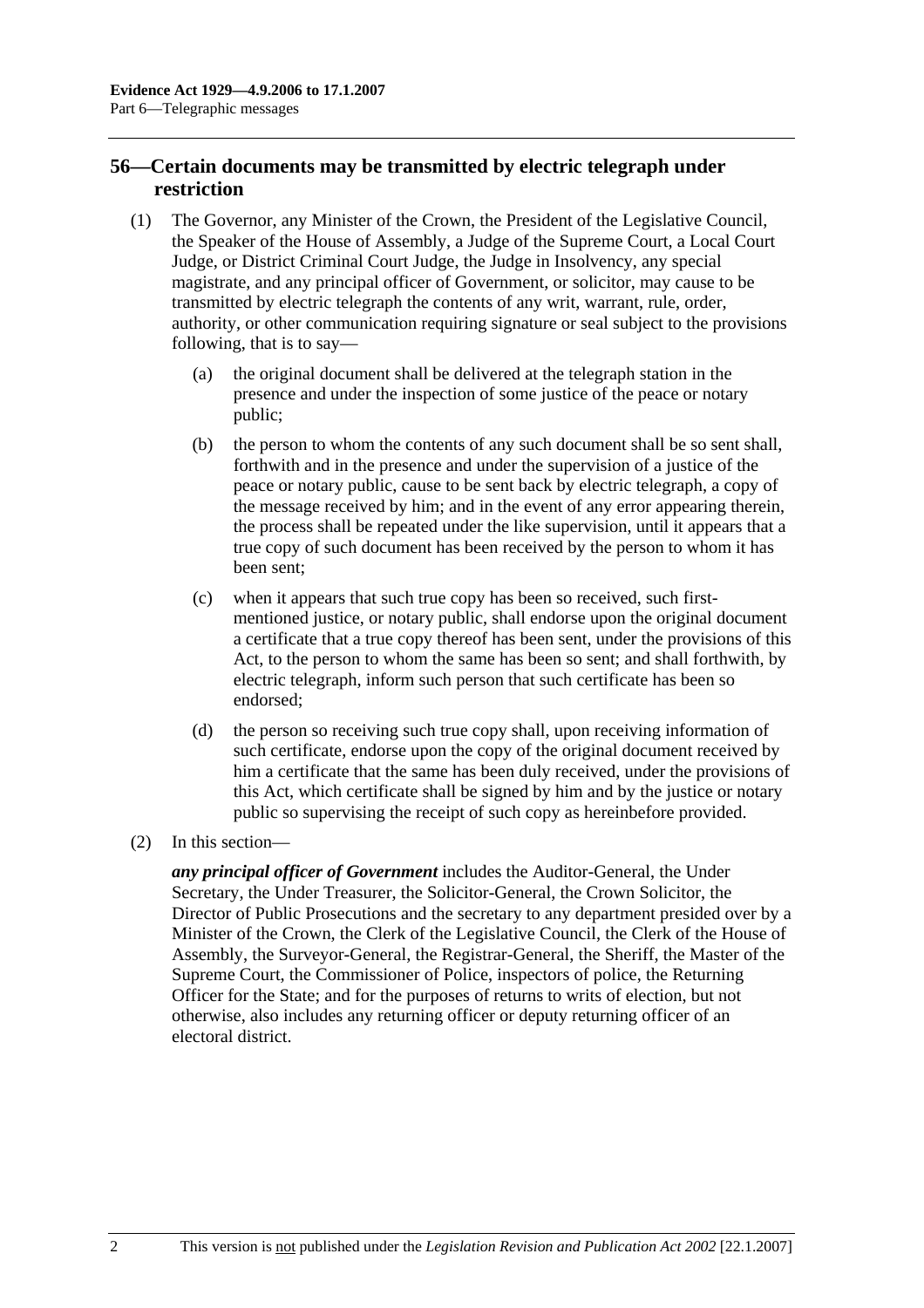## **57—Copies so transmitted to be as valid and effectual as originals**

- (1) Every copy so endorsed and certified as aforesaid shall be as valid to all intents and purposes as the original, whereof it purports to be a copy, would have been, and shall be admissible in evidence in any case in which the original would have been so admissible; and any person by whom such copy has been received, or who is thereby authorised, instructed, or commanded, or who is lawfully charged with any duty in respect thereof, shall have and become liable to the same rights and duties in respect thereof as if he had received the original document duly signed and sealed, or signed or sealed, as the case may be.
- (2) In the case of any document intended to be served, or the efficacy or use whereof depends upon service, every such copy shall for the purpose of such service be deemed to be the original document whereof it purports to be a copy.

#### **58—Penalty for false certificate of sending message**

Any justice or notary public who wilfully and falsely endorses upon any original document, delivered at a telegraph station for the purpose of being transmitted under the provisions of this Act, a certificate that a true copy thereof has been sent under this Act, or who by telegraph wilfully and falsely informs any person to whom such has been so sent that a certificate under the provisions of this Act has been endorsed thereon, shall forfeit a sum not exceeding two hundred dollars, which may be sued for and recovered by the first person who shall, for his own benefit and without collusion, sue for the same.

#### **59—Signing false certificate upon copy**

Any person by this Part of this Act required to sign a certificate upon any copy of a document that such copy has been duly received under the provisions of this Act, who shall wilfully sign such certificate, knowing the same to be false, shall be guilty of an offence, and, being convicted thereof, shall be liable to be imprisoned for any term not exceeding two years.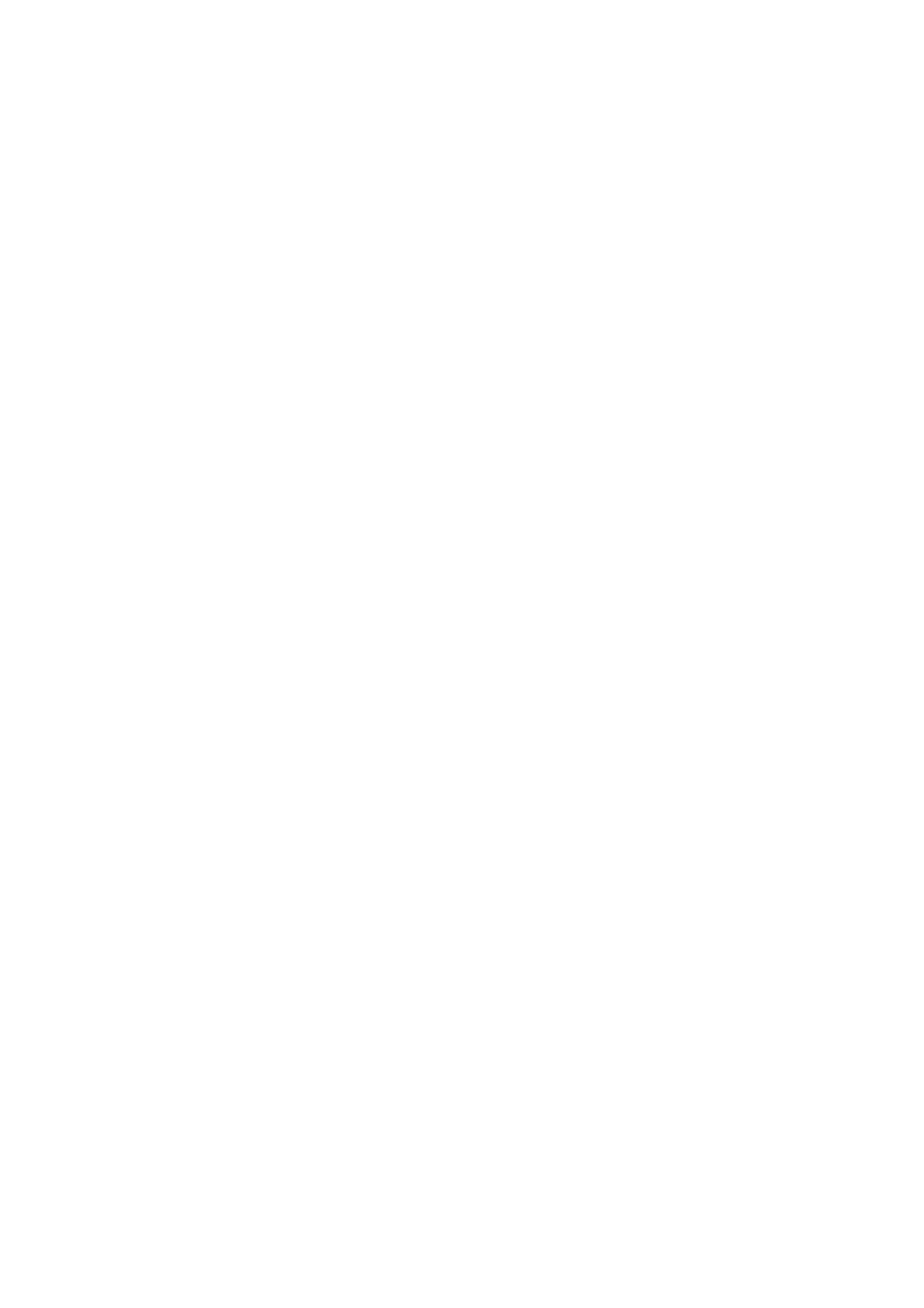# **Part 6A—Computer evidence**

## **59A—Interpretation**

In this Part, unless the contrary intention appears—

*computer* means a device that is by electronic, electro-mechanical, mechanical or other means capable of recording and processing data according to mathematical and logical rules and of reproducing that data or mathematical or logical consequences thereof;

*computer output* or *output* means a statement or representation (whether in written, pictorial, graphical or other form) purporting to be a statement or representation of fact—

- (a) produced by a computer; or
- (b) accurately translated from a statement or representation so produced;

*data* means a statement or representation of fact that has been transcribed by methods, the accuracy of which is verifiable, into the form appropriate to the computer into which it is, or is to be, introduced.

#### **59B—Admissibility of computer output**

- (1) Subject to this section, computer output shall be admissible as evidence in any civil or criminal proceedings.
- (2) The court must be satisfied—
	- (a) that the computer is correctly programmed and regularly used to produce output of the same kind as that tendered in evidence pursuant to this section; and
	- (b) that the data from which the output is produced by the computer is systematically prepared upon the basis of information that would normally be acceptable in a court of law as evidence of the statements or representations contained in or constituted by the output; and
	- (c) that, in the case of the output tendered in evidence, there is, upon the evidence before the court, no reasonable cause to suspect any departure from the system, or any error in the preparation of the data; and
	- (d) that the computer has not, during a period extending from the time of the introduction of the data to that of the production of the output, been subject to a malfunction that might reasonably be expected to affect the accuracy of the output; and
	- (e) that during that period there have been no alterations to the mechanism or processes of the computer that might reasonably be expected adversely to affect the accuracy of the output; and
	- (f) that records have been kept by a responsible person in charge of the computer of alterations to the mechanism and processes of the computer during that period; and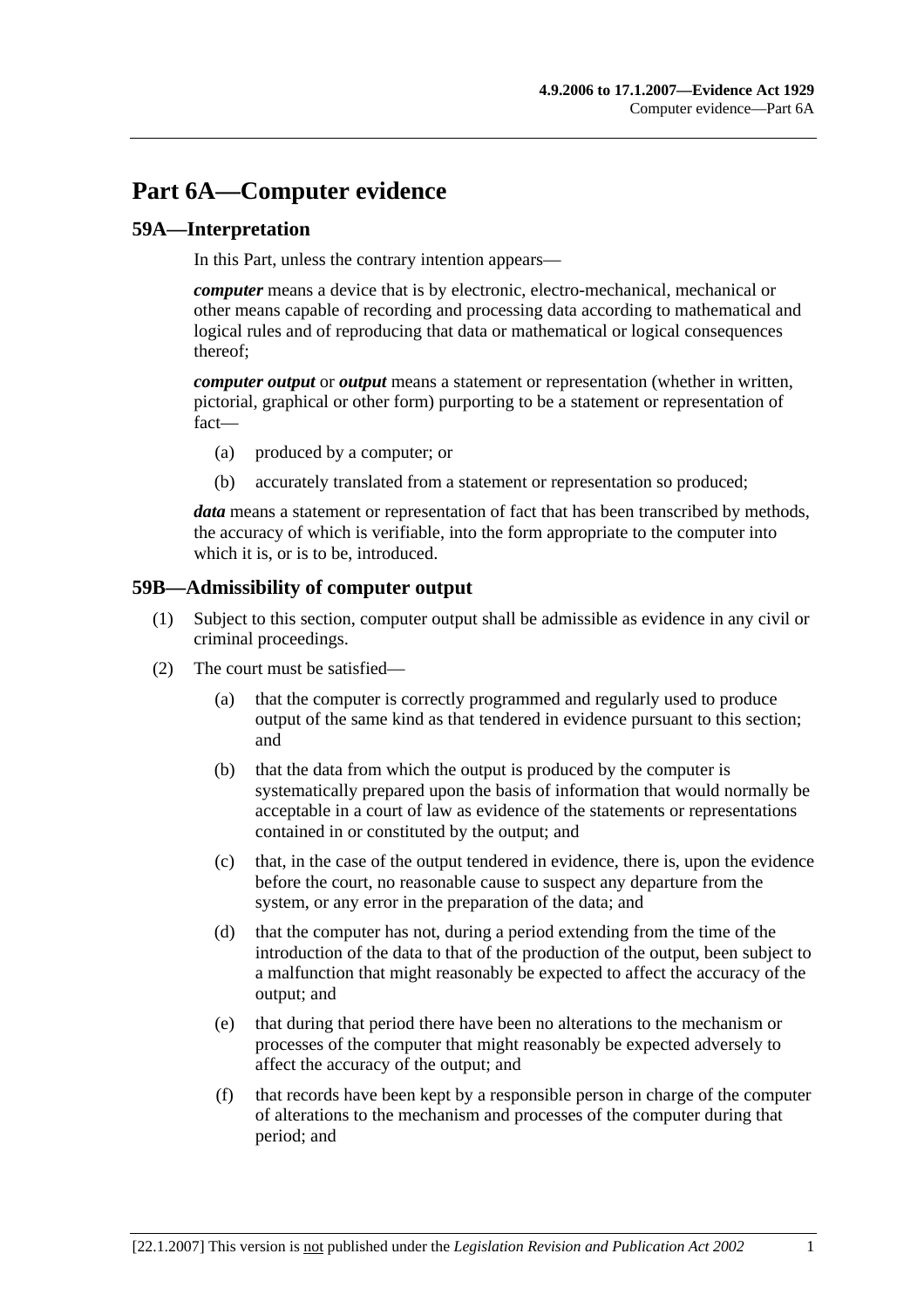- (g) that there is no reasonable cause to believe that the accuracy or validity of the output has been adversely affected by the use of any improper process or procedure or by inadequate safeguards in the use of the computer.
- (3) Where two or more computers have been involved, in combination or succession, in the recording of data and the production of output derived therefrom and tendered in evidence under this section, the court must be satisfied that the requirements of subsection (2) of this section have been satisfied in relation to each computer so far as those requirements are relevant in relation to that computer to the accuracy or validity of the output, and that the use of more than one computer has not introduced any factor that might reasonably be expected adversely to affect the accuracy or validity of the output.
- (4) A certificate under the hand of a person having prescribed qualifications in computer system analysis and operation or a person responsible for the management or operation of the computer system as to all or any of the matters referred to in subsection (2) or (3) of this section shall, subject to subsection (6) of this section, be accepted in any legal proceedings, in the absence of contrary evidence, as proof of the matters certified.
- (5) An apparently genuine document purporting to be a record kept in accordance with subsection (2) of this section, or purporting to be a certificate under subsection (4) of this section shall, in any legal proceedings, be accepted as such in the absence of contrary evidence.
- (6) The court may, if it thinks fit, require that oral evidence be given of any matters comprised in a certificate under this section, or that a person by whom such a certificate has been given attend for examination or cross-examination upon any of the matters comprised in the certificate.

#### **59C—Regulations**

The Governor may make such regulations as he deems necessary or expedient for the purposes of this Part, and without limiting the generality of the foregoing those regulations may—

- (a) make any provision for the purposes of this Part with respect to the preparation, auditing or verification of data, or the methods by which it is prepared; and
- (b) prescribe the qualifications of a person by whom a certificate may be given, or a translation made, under this Part.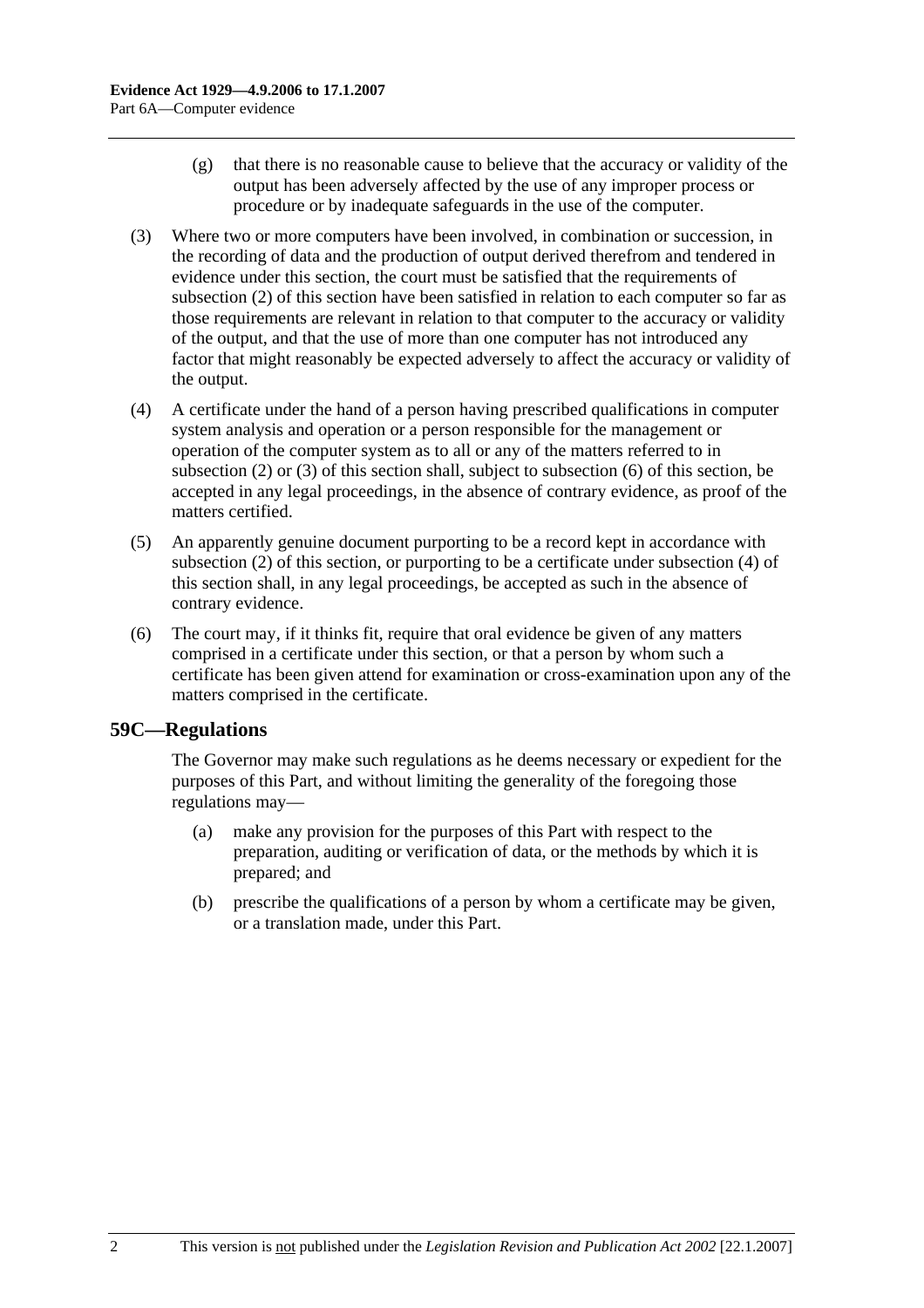# **Part 6B—Obtaining evidence from outside a court's territorial jurisdiction**

## **59D—Interpretation**

(1) In this Part—

#### *authorised South Australian court* means—

- (a) the Supreme Court;
- (b) the District Court;
- (c) the Magistrates Court;
- (e) a court or tribunal declared by the Attorney-General, by notice in the Gazette, to be an authorised South Australian court for the purposes of this Part;

*foreign court* means a court established under the law of some country, state or territory other than this State.

- (2) This Part applies in respect of—
	- (a) civil proceedings originating in courts within or outside Australia;
	- (b) criminal proceedings originating in Australian courts.

## **59E—Taking of evidence outside the State**

- (1) Where, in the opinion of an authorised South Australian court, it is necessary or expedient that evidence relating to proceedings before it be taken outside the State, the court may—
	- (a) sit outside the State for the purpose of taking the evidence; or
	- (b) issue a commission to an officer of the court or some other appropriate person to take the evidence; or
	- (c) request a foreign court to take the evidence.
- (2) Subject to any just exception—
	- (a) any depositions taken on commission or by a foreign court that takes evidence in pursuance of a request under this Part may be put in as evidence at the hearing of the proceedings to which they relate; and
	- (b) any documents produced to a commissioner or a foreign court that takes evidence in pursuance of a request under this Part are admissible at the hearing of the proceedings to which they relate as if produced at the hearing.
- (3) Any documents appearing to be depositions or documents so taken or produced, will, in the absence of evidence to the contrary, be accepted as such.
- (4) An authorised South Australian court may take evidence from a place outside the State by video link or any other form of telecommunication that the court thinks appropriate in the circumstances.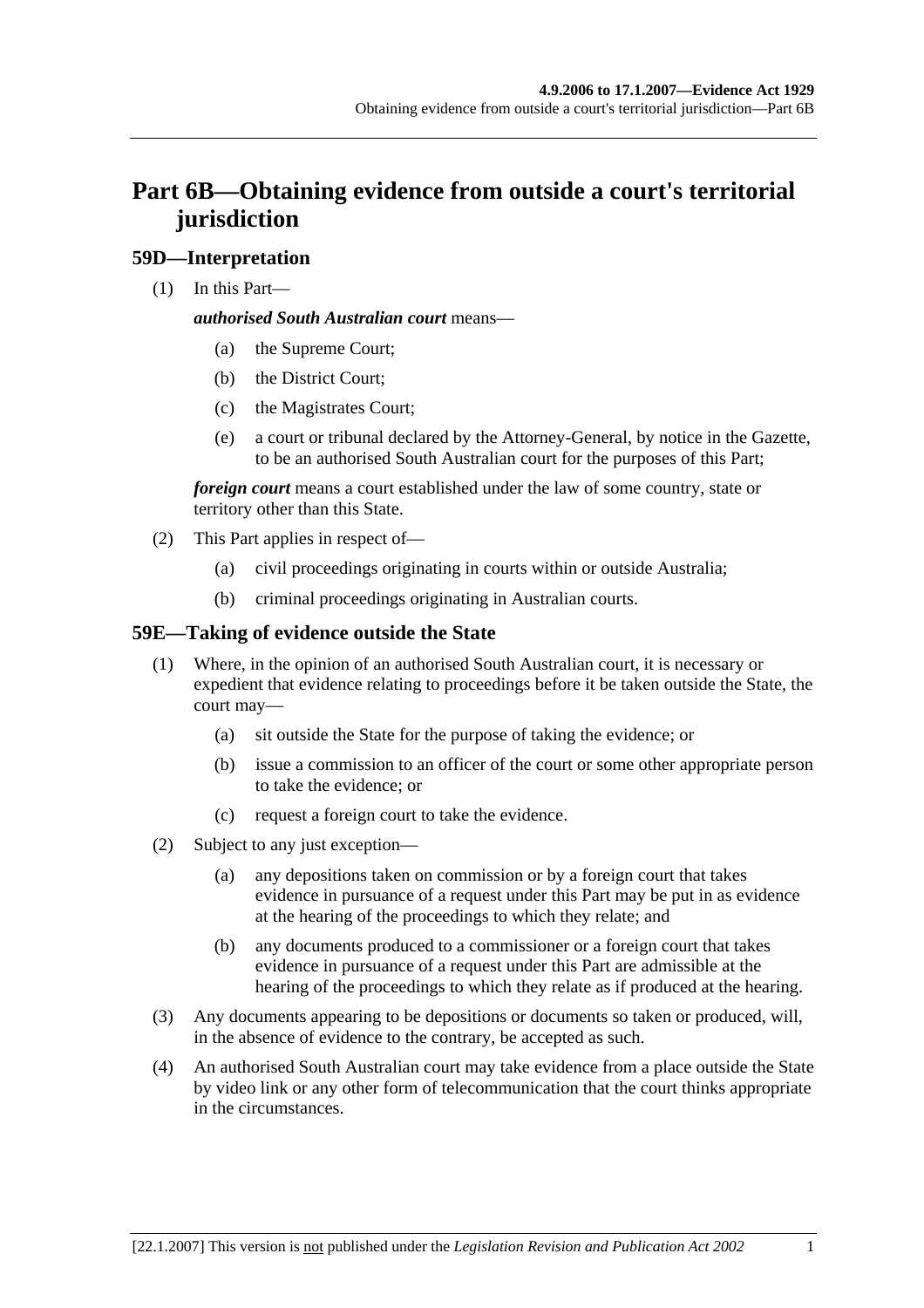Part 6B—Obtaining evidence from outside a court's territorial jurisdiction

#### **59F—Power of South Australian Court to take evidence on request**

- (1) Where a foreign court requests an authorised South Australian court to take evidence in this State for the purpose of proceedings before that foreign court the South Australian court may summon any person to appear before it for the purpose of giving evidence or for the purpose of producing documents.
- (2) A witness summoned to appear before an authorised South Australian court under this section may be examined, cross-examined or re-examined before that court.
- (3) Subject to this Part, the South Australian court in taking evidence under this section shall have the same powers as if the proceedings originated in that court.
- (4) If, while any person is being examined before an authorised South Australian court, objection is taken to any question, or to answering any question, the ground of the objection and the answer (if any) to the question shall be set out in the deposition of that person.
- (5) Subject to subsections (6) and (7), the validity of the ground of any such objection shall not be determined by the authorised South Australian court but by the foreign court at whose request the examination is being conducted.
- (6) The authorised South Australian court may permit a witness to decline to answer a question where in the opinion of the court the answer to that question might incriminate him or where it would in the opinion of the court be unfair to the witness, or to any other person, that the answer should be given and recorded.
- (7) A witness cannot be compelled to give evidence on a particular subject if he or she could not be compelled to give evidence on that subject in the foreign court from which the request to take evidence originated.

#### **59G—Depositions to be signed**

Where pursuant to this Part—

- (a) a witness has given evidence before an authorised South Australian court, his deposition shall be signed by him and by the person presiding over the court; or
- (b) a document has been produced before an authorised South Australian court, the person presiding over the court shall attach to that document a certificate signed by him stating the name of the person by whom the document was produced.

#### **59H—Transmission of request**

Where an authorised South Australian court receives a request from a foreign court for the examination of a witness, or the production of documents, and it appears to the court that the witness or person by whom the evidence is to be given, or the documents produced, is not in South Australia and is not proceeding to South Australia, but is in, or proceeding to, some other country or State, the South Australian court—

 (a) may transmit the request to a foreign court in that other country or State together with such information as it possesses concerning the whereabouts of that person; and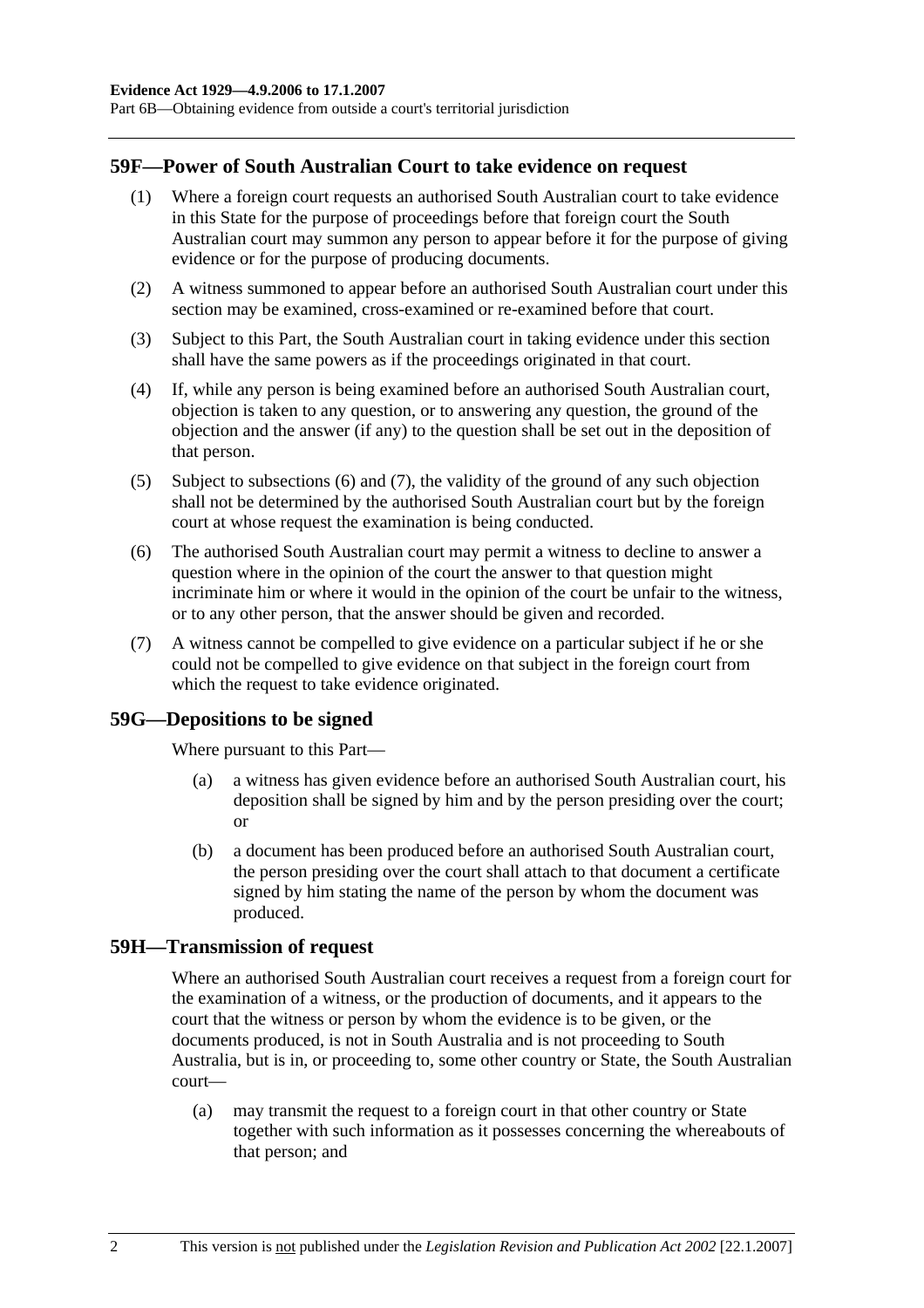(b) shall give notice to the foreign court from which it received the request of the fact that the request has been so transmitted.

## **59I—Saving provision**

- (1) Nothing in this Part limits the power of a court to require a witness to attend in person before the court.
- (2) The provisions of this Part are supplementary to, and do not derogate from, the provisions of any other Act or law.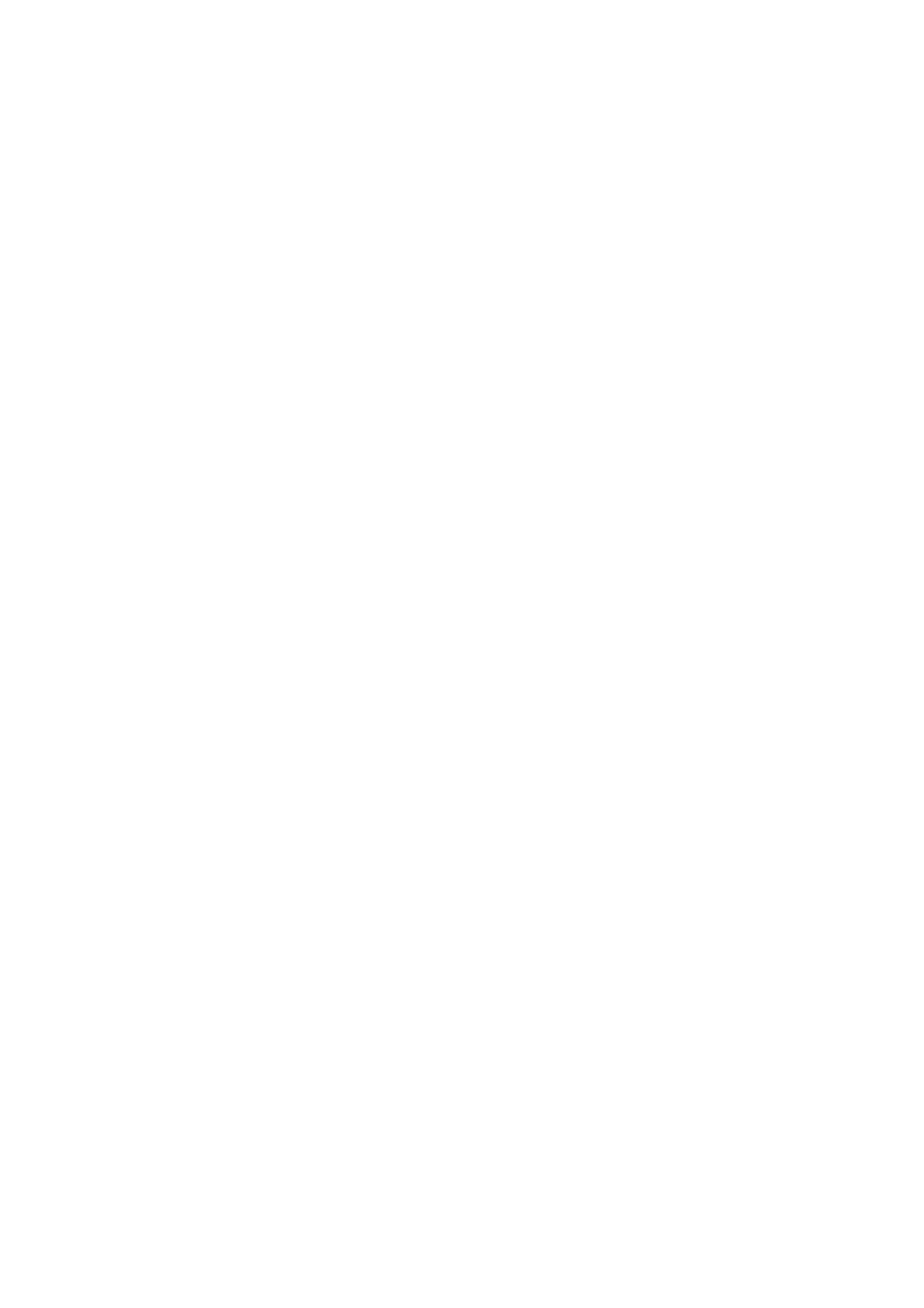# **Part 6C—Use of audio and audio visual links**

# **Division 1—Preliminary**

## **59IA—Interpretation**

In this Part—

*audio link* means a system of two-way communication linking different places so that a person speaking at any one of the places can be heard at the other;

#### **Example—**

An audio link may be established by facilities such as a two-way radio or telephone.

*audio visual link* means a system of two-way communication linking different places so that a person speaking at any one of the places can be seen and heard at the other;

#### **Example—**

An audio visual link may be established by facilities such as a closed-circuit television.

*participating State* means another State in which statutory provisions substantially corresponding to this Part are in force;

*recognised court* means a court or tribunal of a participating State that is authorised by the provisions of an Act of that State in terms substantially corresponding to this Part to direct that evidence be taken or submissions made by audio, or audio visual, link from South Australia;

*South Australian court* means—

- (a) the Supreme Court;
- (b) the District Court;
- (c) the Magistrates Court;
- (d) the Coroner's Court;
- (e) a court or tribunal prescribed by regulation to be a South Australian court for the purposes of this Part;

*State* includes Territory;

*tribunal* of a State means a person or body authorised by or under a law of the State to take evidence on oath or affirmation.

#### **59IB—Transitional**

This Part extends to proceedings whether the proceedings were commenced, or the cause of action arose, before or after the commencement of this Part.

#### **59IC—Application of Part**

This Part is in addition to, and does not derogate from, other provisions of this Act or of any other law authorising the taking of evidence, or the conduct of proceedings, outside this State.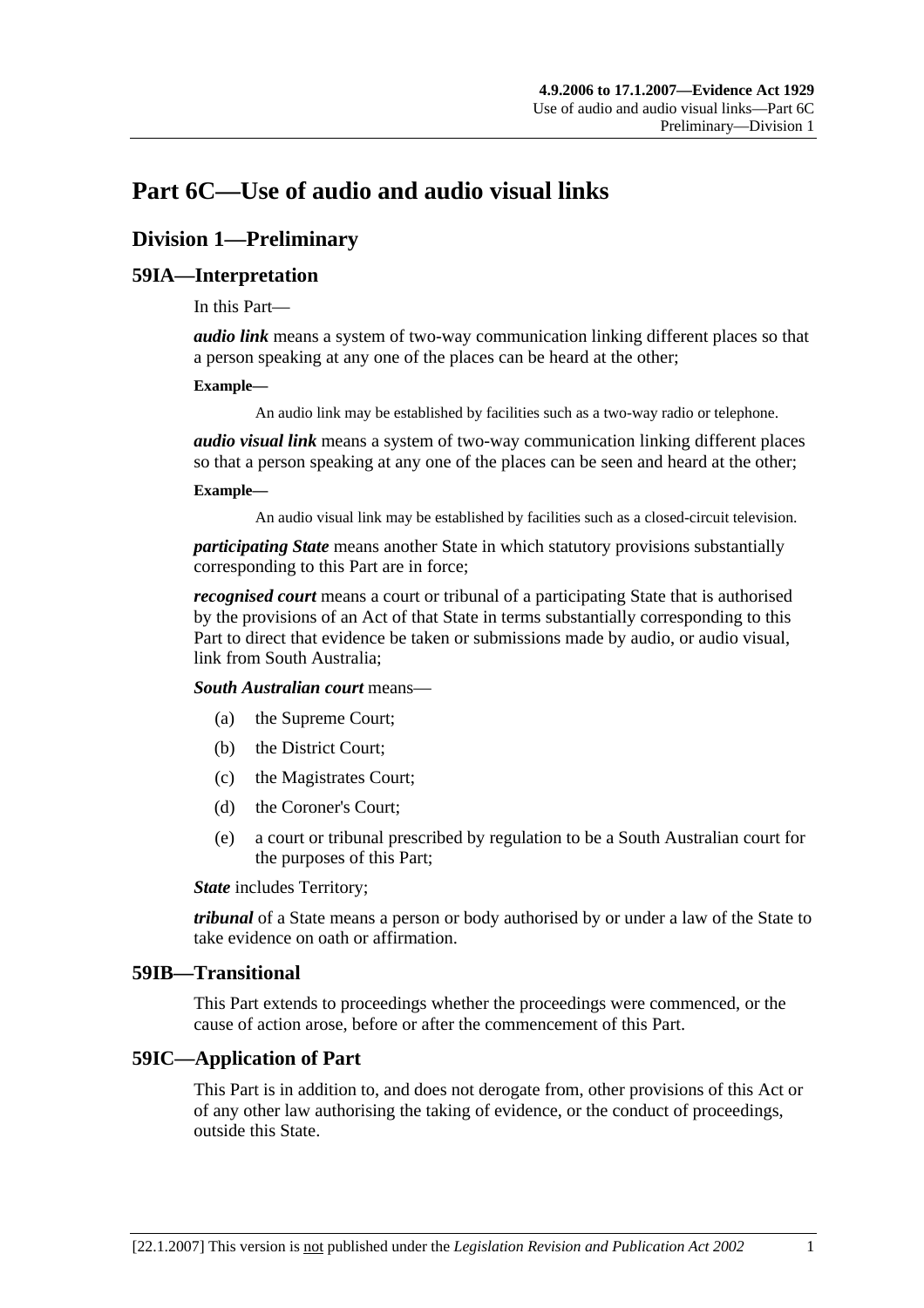## **Division 2—Use of interstate audio or audio visual link in proceedings before South Australian courts**

#### **59ID—Application of this Division**

This Division applies to any proceeding (including a criminal proceeding) before a South Australian court.

#### **59IE—State courts may take evidence and submissions from outside State**

- (1) A South Australian court may, on the application of a party to a proceeding before the court, direct that evidence be taken or submissions made by audio, or audio visual, link from a participating State.
- (2) The court must not make such a direction if—
	- (a) the necessary facilities are unavailable or cannot reasonably be made available; or
	- (b) the court is satisfied that the evidence or submission can be more conveniently given or made in this State; or
	- (c) the court is satisfied by a party opposing the making of the direction that the direction would be unfair to the party.
- (3) The court may exercise in the participating State in connection with taking evidence or receiving submissions by audio, or audio visual, link any of its powers that the court is permitted, under the law of the participating State, to exercise in the participating State.

#### **59IF—Expenses**

If a South Australian court directs evidence to be taken, or submissions to be made, by audio, or audio visual, link from a person in a participating State, the court may make such orders as it considers just for payment of expenses incurred in connection with—

- (a) taking the evidence or making the submissions; or
- (b) providing the audio, or audio visual, link.

#### **59IG—Counsel entitled to practise**

A person who is entitled to practise as a legal practitioner in a participating State is entitled to practise as a barrister, solicitor or both—

- (a) in relation to the examination-in-chief, cross-examination or re-examination of a witness in the participating State whose evidence is being given by audio, or audio visual, link in a proceeding before a South Australian court; and
- (b) in relation to the making of submissions by audio, or audio visual, link from the participating State in a proceeding before a South Australian court.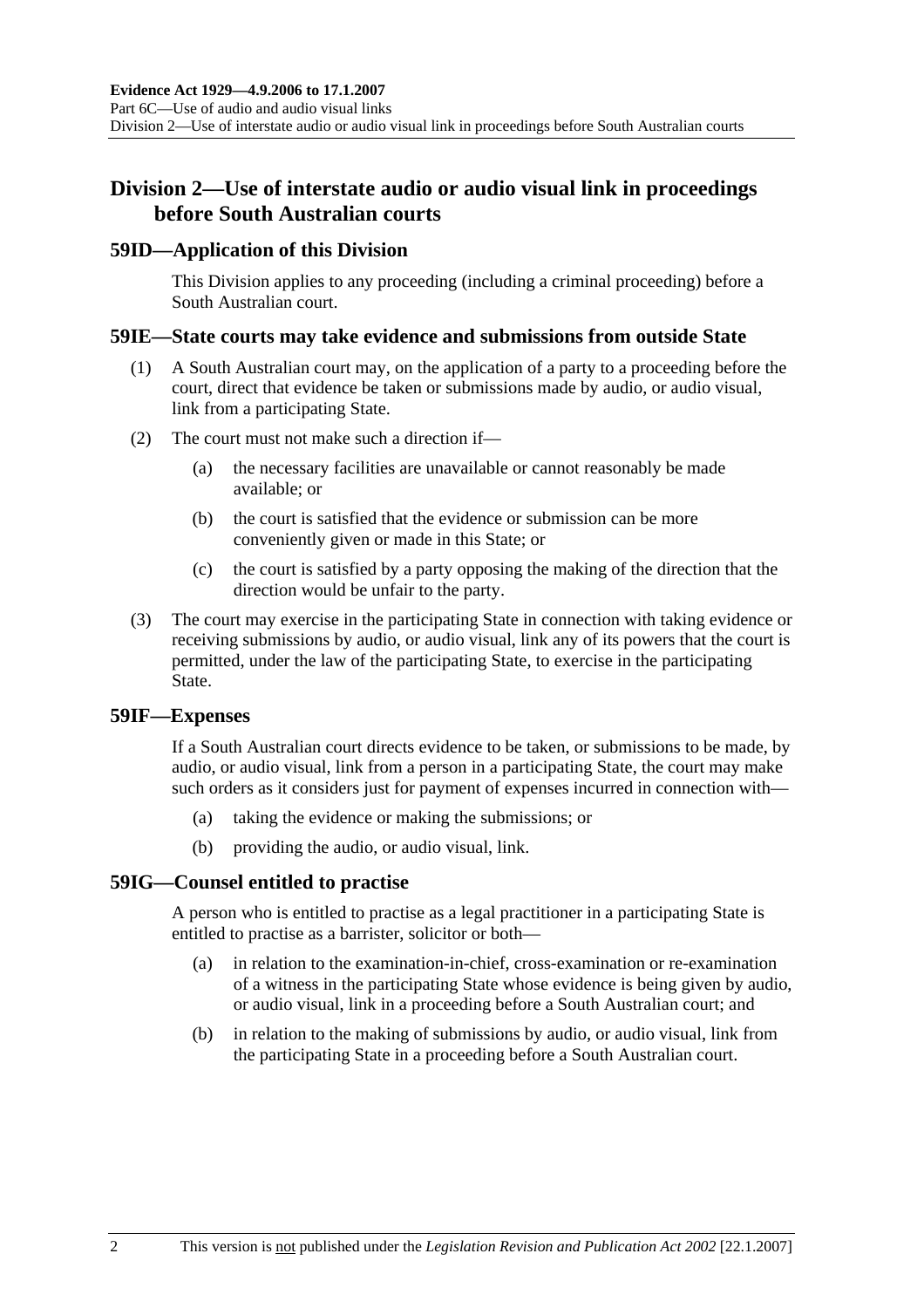## **Division 3—Use of interstate audio or audio visual link in proceedings in participating States**

## **59IH—Application of Division**

This Division applies to any proceeding (including a criminal proceeding) before a recognised court.

## **59II—Recognised courts may take evidence or receive submissions from persons in South Australia**

A recognised court may, for the purposes of a proceeding before it, take evidence or receive submissions by audio, or audio visual, link from a person in South Australia.

#### **59IJ—Powers of recognised courts**

- (1) The recognised court may, for the purposes of the proceeding, exercise in South Australia, in connection with taking evidence or receiving submissions by audio, or audio visual, link any of its powers, except its powers—
	- (a) to punish for contempt; and
	- (b) to enforce or execute its judgments or process.
- (2) The laws of the participating State (including rules of court) that apply to the proceeding in that State also apply, by force of this subsection, to the practice and procedure of the recognised court in taking evidence or receiving submissions by audio, or audio visual, link from a person in South Australia.
- (3) For the purposes of the recognised court exercising its powers, the place in South Australia where evidence is given or submissions are made is taken to be part of the court.

## **59IK—Orders made by recognised court**

Without limiting section 59IJ, the recognised court may, by order—

- (a) direct that the proceeding, or a part of the proceeding, be conducted in private; or
- (b) require a person to leave a place in South Australia where the giving of evidence or the making of submissions is taking place or is going to take place; or
- (c) prohibit or restrict the publication of evidence given in the proceeding or of the name of a party to, or a witness in, the proceeding.

## **59IL—Enforcement of order**

- (1) An order of a recognised court under this Division must be complied with.
- (2) Subject to rules of court, the order may be enforced by the Supreme Court as if the order were an order of the Supreme Court.
- (3) Without limiting subsection (2), a person who contravenes the order—
	- (a) is taken to be in contempt of the Supreme Court; and
	- (b) is punishable accordingly,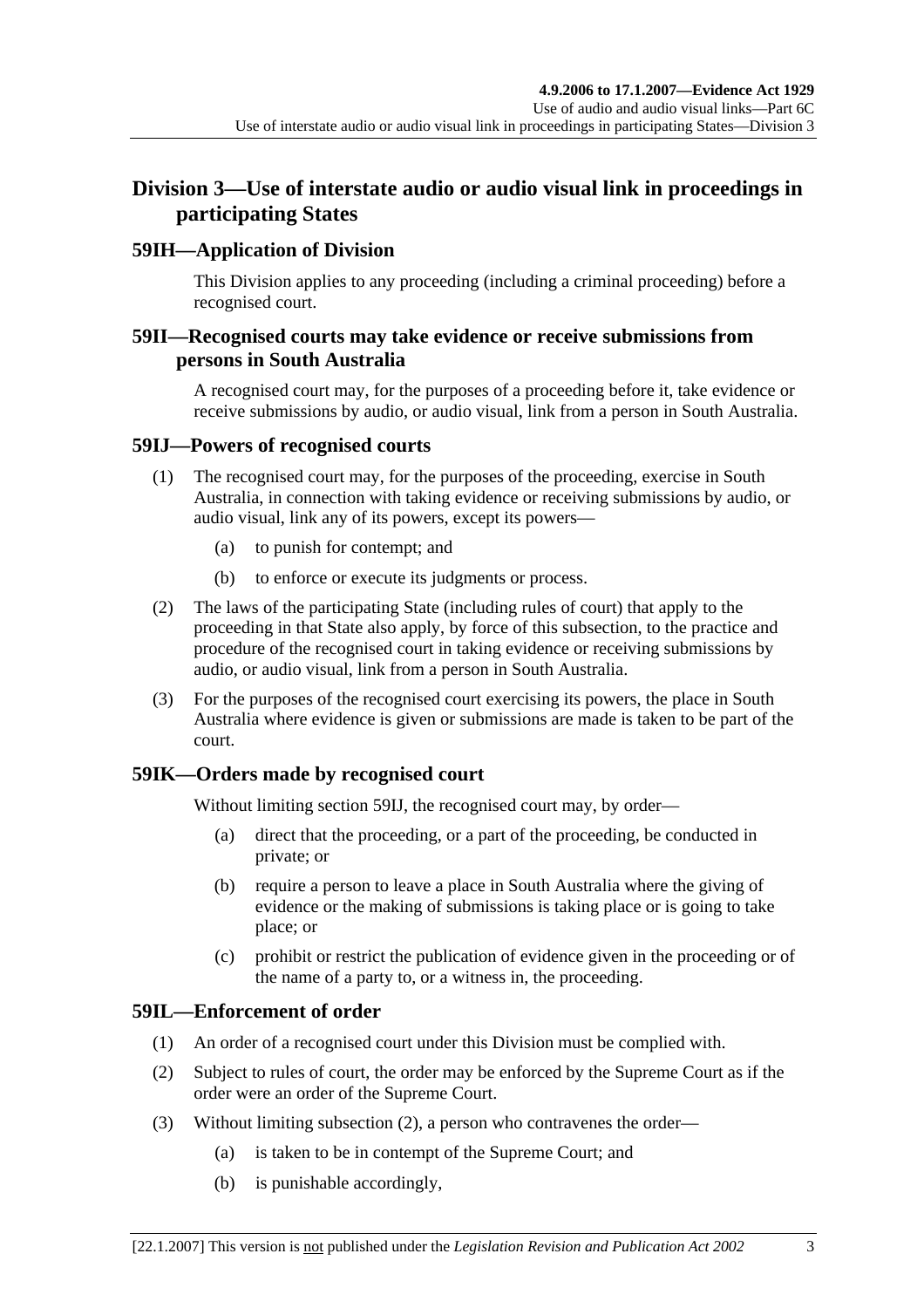unless the person establishes that the contravention should be excused.

## **59IM—Privileges, protection and immunity of participants in proceedings in courts of participating States**

- (1) A judge or other person presiding at a proceeding before a recognised court has, in connection with evidence taken or submissions received by audio, or audio visual, link from a person in South Australia, the same privileges, protection and immunity as a judge of the Supreme Court.
- (2) A person appearing as a legal practitioner in a proceeding before a recognised court has, in connection with evidence taken or submissions received by audio, or audio visual, link from a person in South Australia, the same protection and immunity as a legal practitioner has in appearing for a party in a proceeding before the Supreme Court.
- (3) A person appearing as a witness in a proceeding before a recognised court by audio, or audio visual, link from South Australia has the same protection as a witness in a proceeding before the Supreme Court.

## **59IN—Recognised court may administer oath in South Australia**

- (1) A recognised court may, for the purpose of obtaining in the proceeding by audio, or audio visual, link the testimony of a person in South Australia, administer an oath or affirmation in accordance with the practice and procedure of the recognised court.
- (2) Evidence given by a person on oath or affirmation so administered is, for the purposes of the law of South Australia, testimony given in a judicial proceeding.

#### **59IO—Assistance to recognised court**

An officer of a South Australian court may, at the request of a recognised court—

- (a) attend at the place in the State where evidence is to be or is being taken, or submissions are to be or are being made, in the proceeding; and
- (b) take such action as the recognised court directs to facilitate the proceeding; and
- (c) assist with the administering by the recognised court of an oath or affirmation.

#### **59IP—Contempt of recognised courts**

- (1) A person must not, in relation to proceedings in South Australia for the purpose of taking of evidence or the receiving of submissions by a recognised court by audio, or audio visual, link, engage in conduct that would, if the proceeding were before the Supreme Court, constitute—
	- (a) an offence; or
	- (b) a contempt of the Supreme Court.
- (2) A person who contravenes subsection (1) is liable to—
	- (a) if the conduct would have constituted an offence—the same penalty as if the offence had been committed in relation to proceedings before the Supreme Court; or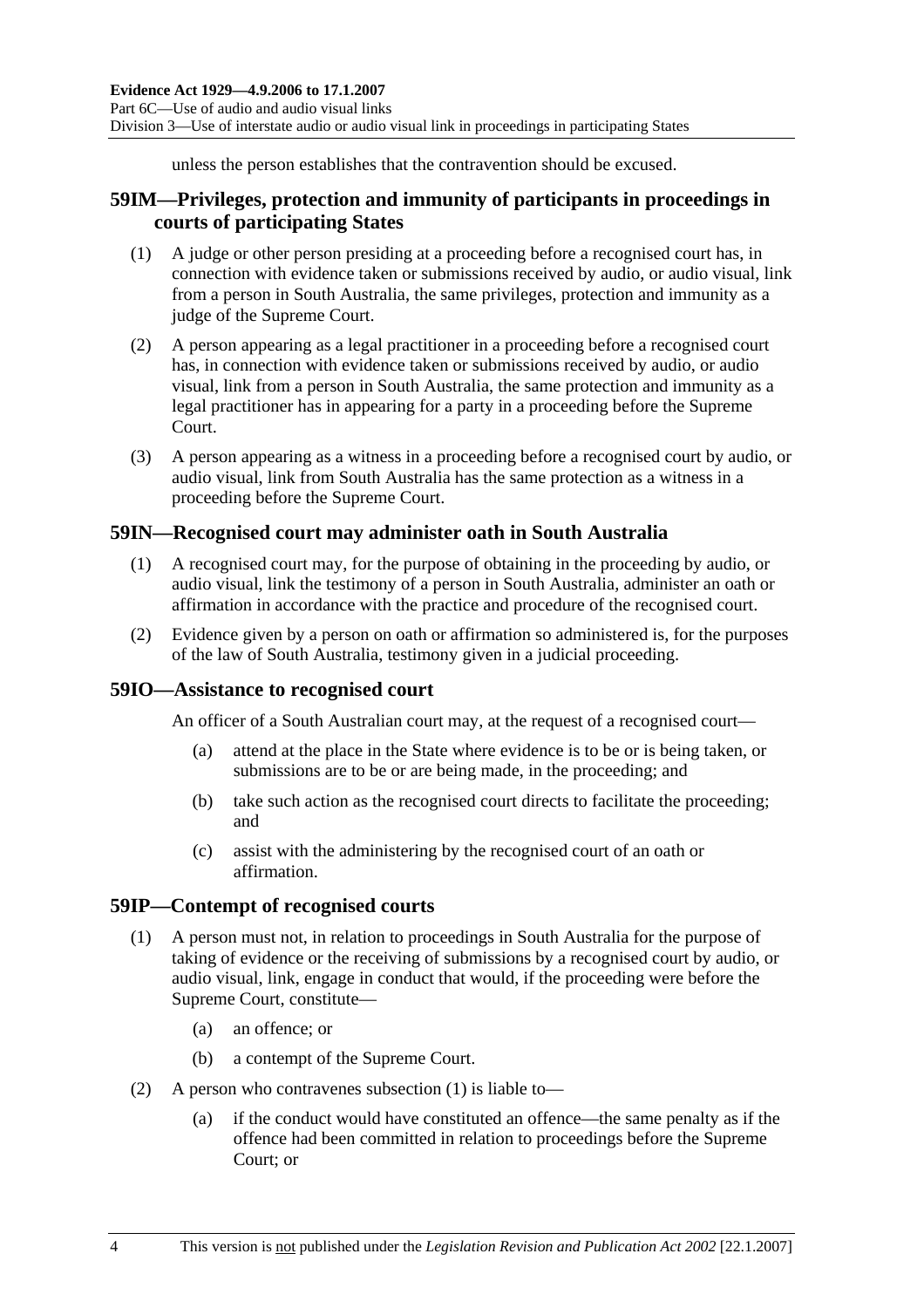(b) if the conduct would have constituted a contempt—imprisonment for 3 months.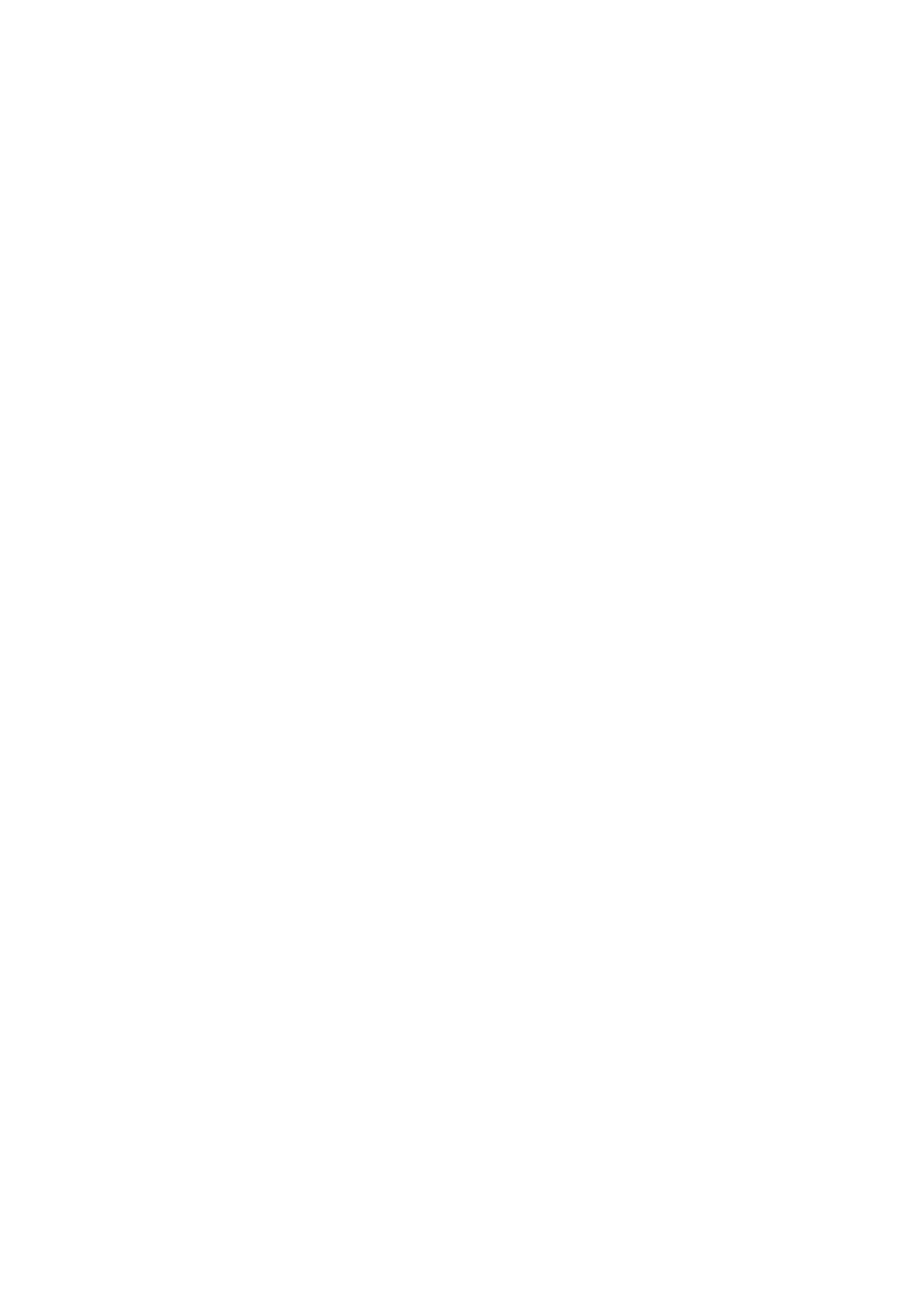# **Part 7—General provisions**

## **Division 1—Power to dispense with formal proof**

## **59J—Court's power to dispense with formal proof**

- (1) A court may at any stage of civil or criminal proceedings—
	- (a) dispense with compliance with the rules of evidence for proving any matter that is not genuinely in dispute; or
	- (b) dispense with compliance with the rules of evidence where compliance might involve unreasonable expense or delay.
- (2) In exercising its power under subsection (1) the court may, for example, dispense with proof of—
	- (a) a document or the execution of a document;
	- (b) handwriting;
	- (c) the identity of a party;
	- (d) the conferral of an authority to do a particular act.
- (3) A court is not bound by the rules of evidence in informing itself on any matter relevant to the exercise of its discretion under this section.

## **Division 2—Notice of action**

#### **60—Sufficiency of notice of action**

In any action or other proceeding in any court of justice in which notice of action is required, such notice shall be deemed sufficient if, in the opinion of the judge, commissioner, stipendiary or special magistrate, or justice of the peace presiding, such notice shall have given the defendant reasonable notice of the cause of such action, and the sufficiency of such notice shall be a question of fact and not of law; and no notice of action shall be held insufficient merely for want of form.

## **Division 3—Facilitation of proof of certain matters**

#### **62—Proof of "public place" in certain cases**

Whenever in any proceedings before justices, in respect of any offence, it is an essential ingredient of the offence that the place (where any fact or matter occurred or was done) should be a public place, an allegation, in the complaint or information, that the place (specified as that in which the fact or matter charged occurred or was done) was a public place, shall be *prima facie* evidence of that fact, but the court may, if it thinks fit, and at any stage of the proceedings, permit evidence to be called with respect to the said fact.

## **62A—Proof of place being within municipality etc**

 (1) In any complaint or information an allegation that any place is within a municipality, district council district, town or township, shall be *prima facie* evidence of the fact so alleged.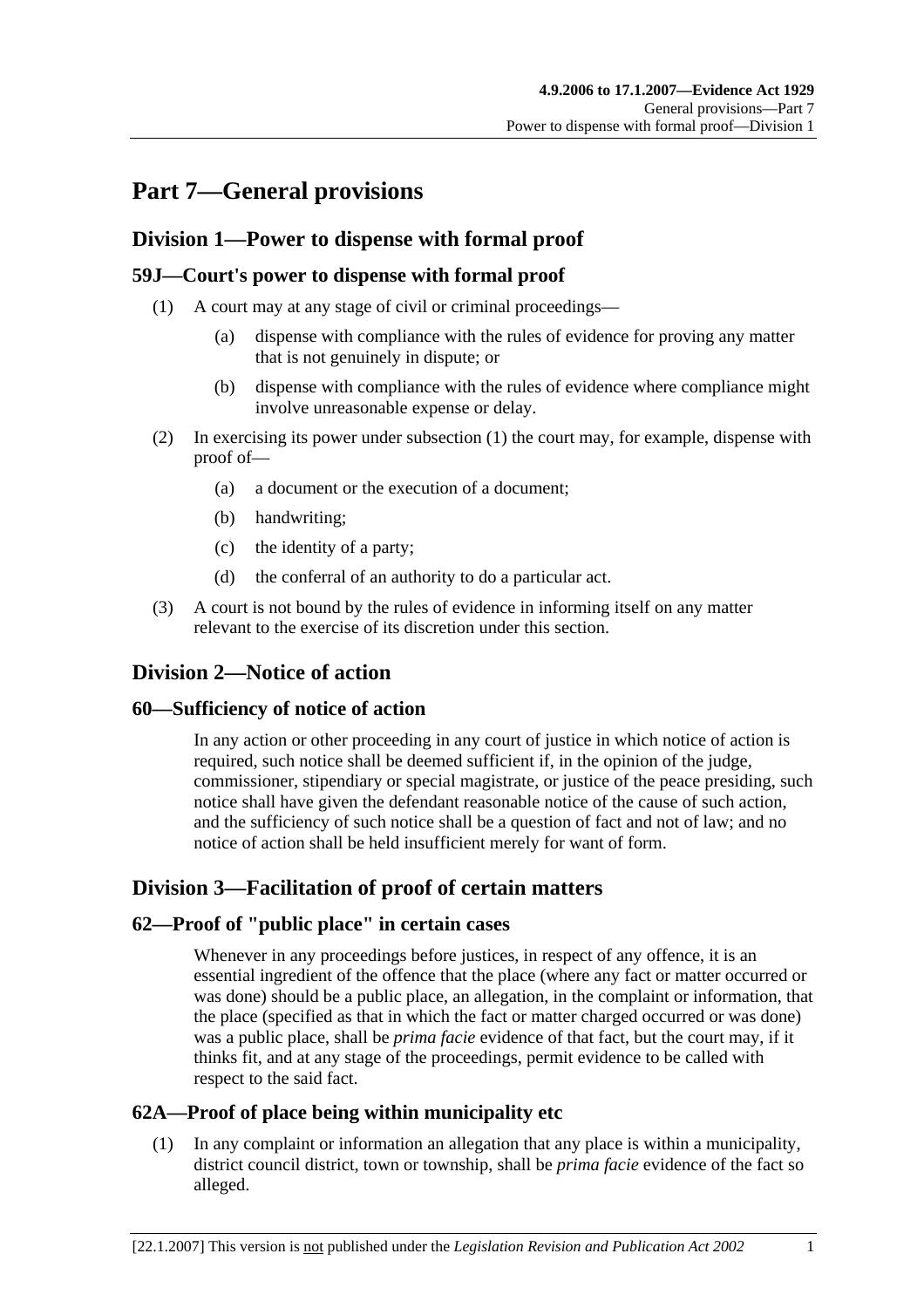(2) In this section the word *place* shall include any place, public or private, however described in the complaint or information, including any street road or other thoroughfare, or part thereof, and any building or structure or part thereof.

#### **63—Proof of foreign law**

Printed books purporting to contain statutes, ordinances or other written laws in force in any country, although not purporting to have been printed or published by authority, and books purporting to contain reports of decisions of courts or judges in such country, and text books treating of the laws of such country, may be referred to by all courts for the purpose of ascertaining the laws in force in such country; but such courts shall not be bound to accept or act on the statements in any such books as evidence of such laws.

#### **63A—Evidence as to foreign law**

Where upon trial of any proceedings by judge and jury it is necessary to ascertain the law of any other country or state applicable to the proceedings, any question as to the effect of evidence given with respect to that law shall, instead of being submitted to the jury, be decided by the judge.

#### **64—Proof of matters of history, science etc**

All courts may, in matters of public history, literature, science, or art, refer, for the purposes of evidence, to such published books, calendars, maps, or charts as such courts consider to be of authority on the subjects to which they respectively relate: Provided that nothing herein contained shall be deemed to require any such court to accept or act upon any such evidence when tendered, unless it thinks fit.

#### **65—Reference by court to books, official certificates etc**

- (1) In any matter relating to—
	- (a) the ordinary course of the post between any place within the Commonwealth and any other place, whether within or without the Commonwealth, or to the public business and transactions of the Australian Postal Commission; or
	- (b) the territorial limits of the area controlled by any municipal or district council or other local governing body, or of any other area designated or proclaimed or appointed by or under any statute or to the inclusion in any such area or the exclusion therefrom of any particular place; or
	- (c) the distance between any two places in the State;

every court may refer to—

- (d) any such published book, map, chart, or document as the court considers to be of authority upon the subject to which it relates; or
- (e) any certificate purporting to be signed by some person occupying any official position which, in the opinion of the court, qualifies him to certify to the fact in question.
- (2) However nothing herein contained shall be deemed to require any such court to accept or act upon any such evidence when tendered unless it thinks fit.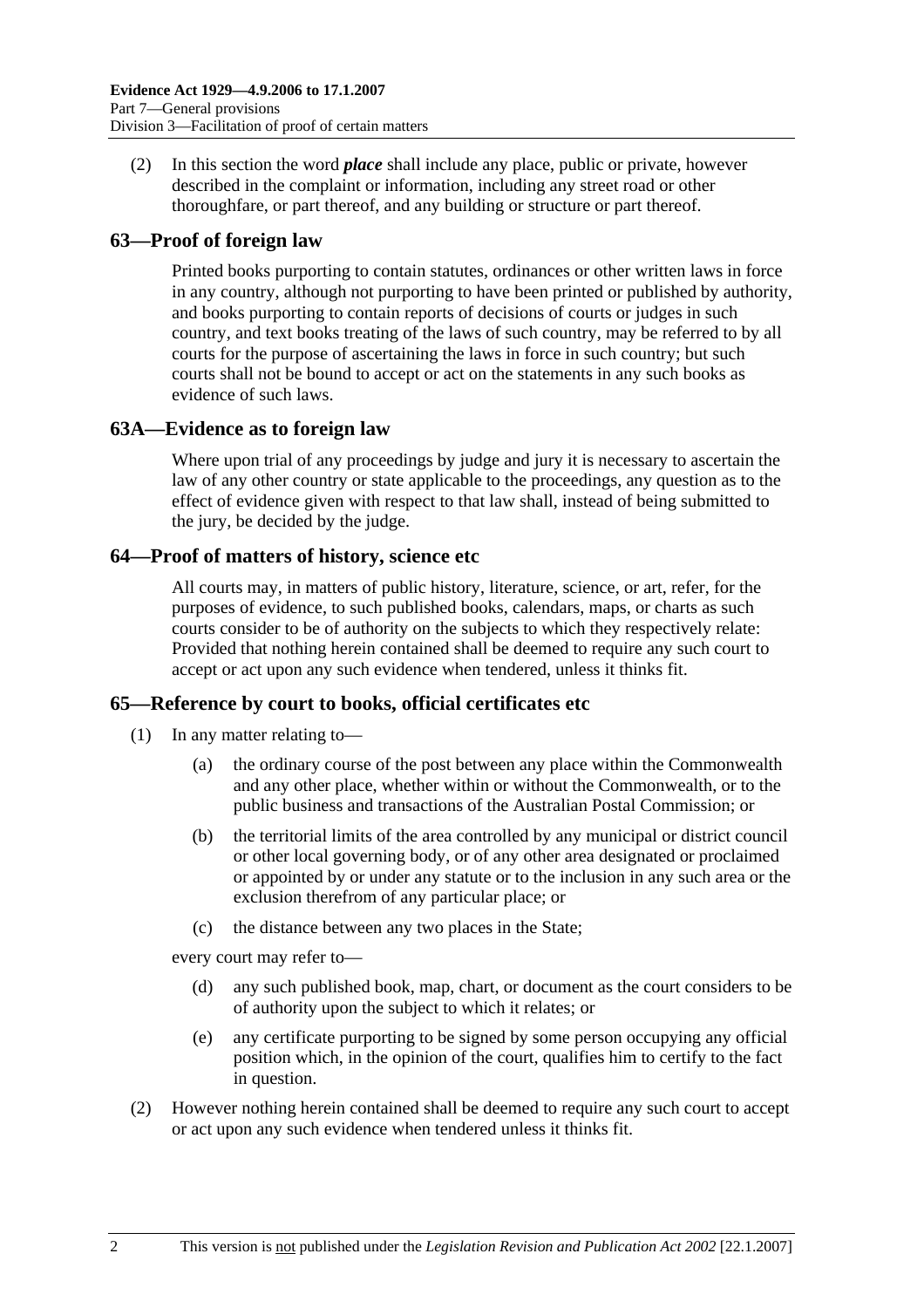#### **65A—Proof of age**

 $If$ 

- (a) the age of a person is relevant to proceedings before a court; and
- (b) a document that appears to be a certified copy of, or extract from, a register of births kept under an Australian law, or under the law of the country in which the person was born, is produced to the court; and
- (c) the name of the person to whom the document relates is the name or a former name of the person whose age is to be established,

it will be presumed, in the absence of evidence to the contrary, that the person whose age is to be established is the person named in the document produced to the court and that the date of his or her birth is the date of birth shown in that document.

## **Division 4—Taking affidavits etc outside the State**

#### **66—Taking of affidavits out of the State**

- (1) Any oath or affidavit required for the purpose of any court or matter in the State may be taken or made, in any place out of the State, before—
	- (a) a commissioner for taking affidavits in the Supreme Court empowered and authorised to act in that place; or
	- (b) a British diplomatic or consular agent exercising his function in that place; or
	- (ba) any person appointed to hold or act in any of the following offices of the Commonwealth in that place:
		- (i) ambassador;
		- (ii) high commissioner;
		- (iii) minister;
		- (iv) head of mission;
		- (v) commissioner;
		- (vi) charge d'affaires;
		- (vii) counsellor or secretary at an embassy, high commissioner's office, legation or other post;
		- (viii) consul-general;
		- (ix) consul;
		- (x) vice-consul;
		- (xi) trade commissioner;
		- (xii) consular agent; or
	- (bb) an employee of the Commonwealth, or the Australian Trade Commission, authorised under section 3 of the *Consular Fees Act 1955* (Commonwealth) and exercising his or her function in that place; or
	- (c) any person having authority to administer an oath in that place.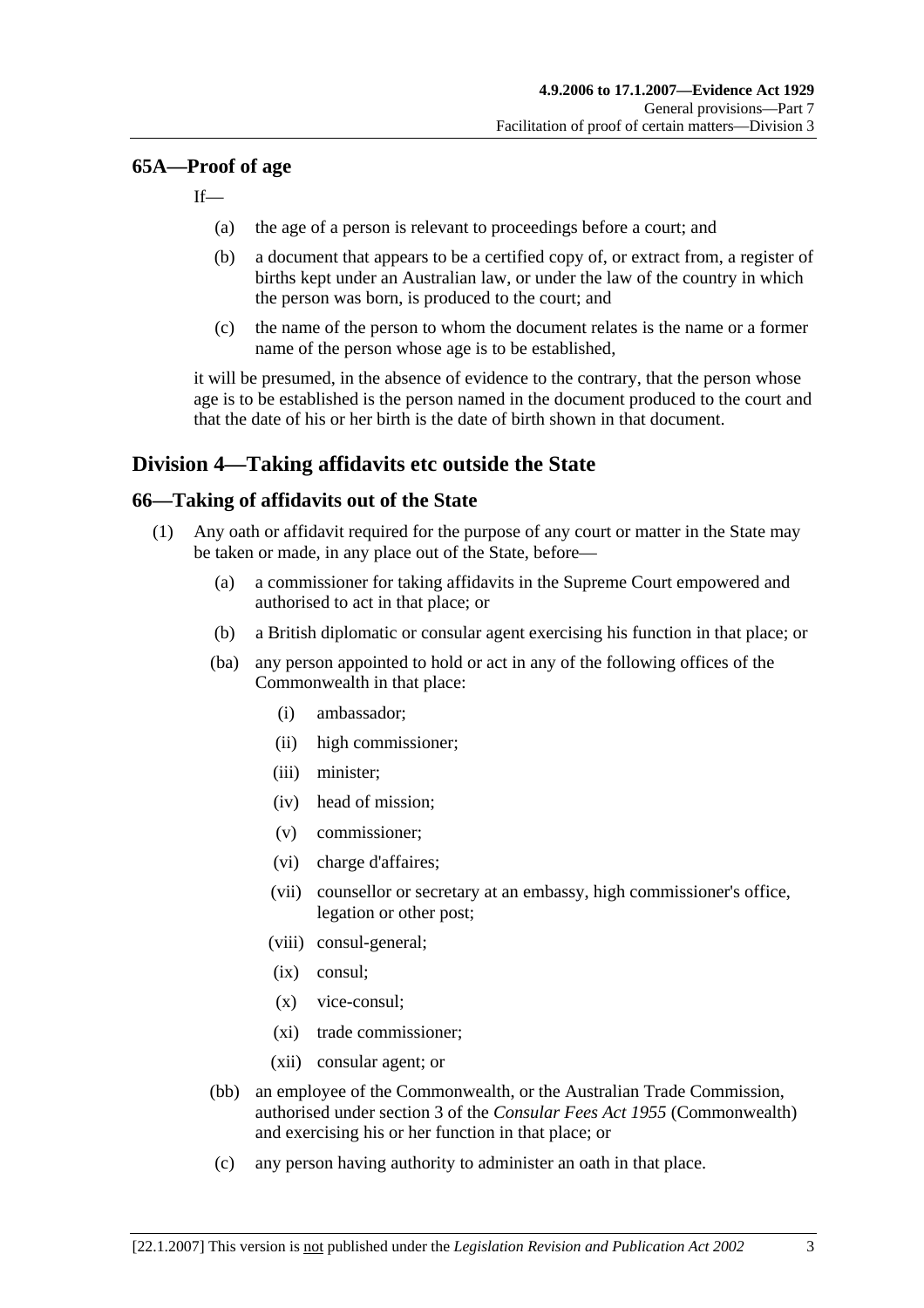- (2) Judicial and official notice may be taken—
	- (a) of the signature or seal of any such commissioner or agent or of any person appointed as aforesaid, or of any person having authority as aforesaid if he purports to have such authority, otherwise than by the law of a foreign country not under the dominion of His Majesty; and
	- (b) of the fact that any particular place is under the dominion of His Majesty.
- (3) In the case of a person purporting to have such authority by the law of a foreign country not under the dominion of His Majesty, such authority may be verified by any of the persons mentioned in paragraphs (a), (b) and (ba) of subsection (1) hereof, or by the certificate of the superior court of such place, and if such authority purports to be so verified the oath or affidavit may be admitted or received without further proof of the signature or seal, or of the judicial, official, or other character of such first mentioned person.
- (4) In this section—

*oath* includes affirmation and declaration;

*affidavit* includes any statutory or other declaration, acknowledgment, or examination;

*diplomatic agent* means ambassador, envoy, minister, charge d'affaires, or secretary of embassy or legation;

*consular agent* means consul-general, consul, vice-consul, or consular agent, or acting consul-general, acting consul, acting vice-consul, or acting consular agent.

#### **66A—Taking of affidavits out of the State by sailors, soldiers and airmen**

- (1) Any oath or affidavit required to be made by any member of a fighting force, for the purpose of any court or matter in the State, may be taken or made in any place out of the State before any officer of any naval, military or air force of any part of His Majesty's dominions who holds a rank not below the following, namely:
	- (a) in the case of a naval officer, lieutenant;
	- (b) in the case of a military officer, captain;
	- (c) in the case of an officer of an air force, flight-lieutenant,

or before any person having authority to administer an oath in the State.

- (2) An officer administering an oath or taking an affidavit by virtue of the powers conferred by this section shall state in the jurat or attestation to the oath or affidavit the following matters, namely:
	- (a) the date on which the oath or affidavit is taken or sworn;
	- (b) the full name and rank of the officer.
- (3) An apparently genuine signature purporting to be the signature of a person administering an oath or taking an affidavit, and purporting to be the signature of an officer of a naval, military or air force of any part of His Majesty's dominions who holds a rank not below that specified in subsection (1) of this section, may be deemed to be the signature of such an officer unless the contrary is shown.
- (5) In this section—

*affidavit* includes any statutory or other declaration, acknowledgment, or examination;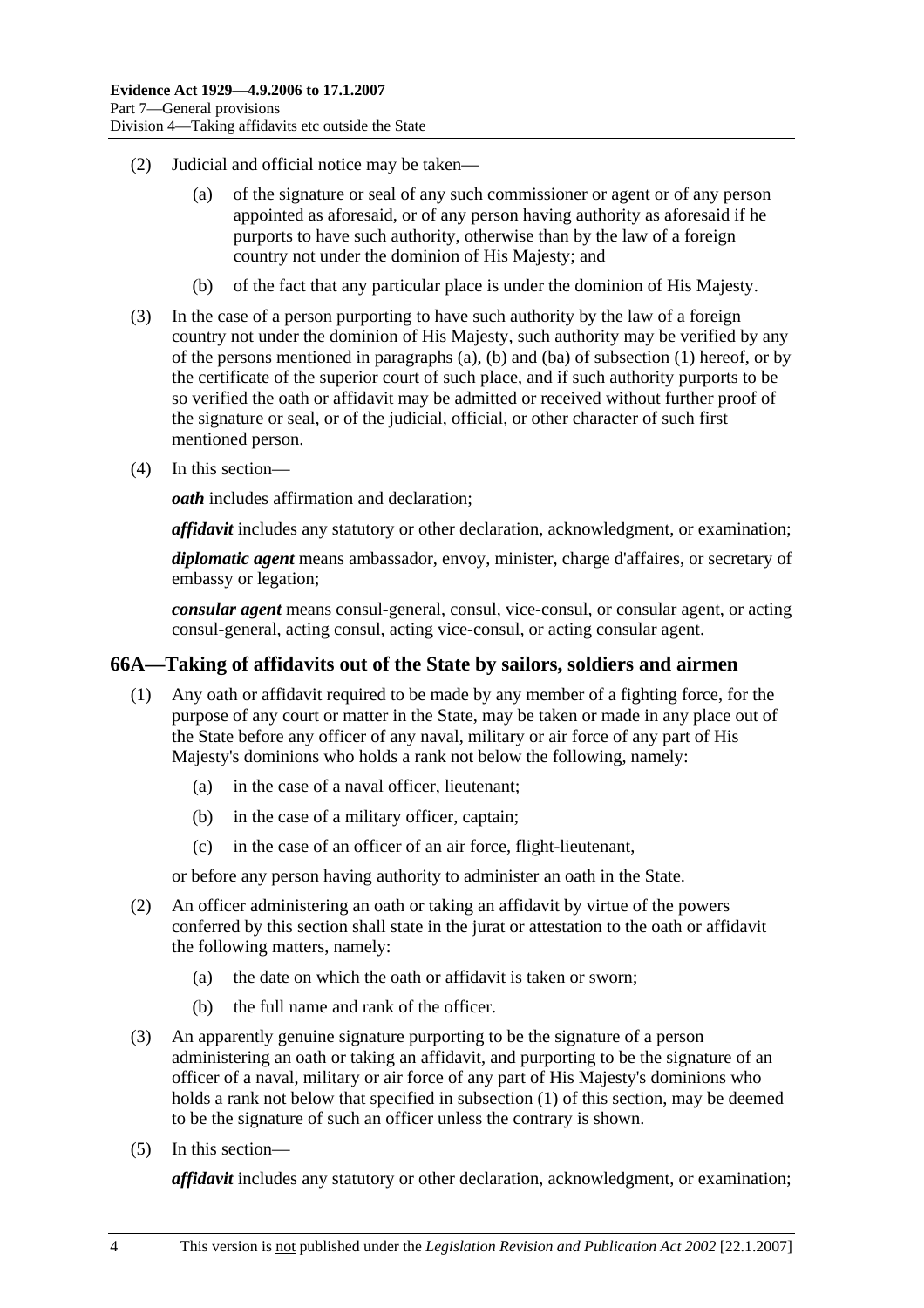*His Majesty's dominions* includes the United Kingdom of Great Britain and Northern Ireland, and all self-governing dominions, dependencies, colonies, protectorates, protected states, and mandated territories of His Majesty;

*member of a fighting force* includes any man or woman who is a member of a naval, military or air force of any country, and any person who, as a representative or employee of any charitable, religious or other organisation for promoting the welfare of members of any such force, is attached to any such force;

*oath* includes affirmation and declaration.

## **67—Extension of provisions relating to affidavits to attestation etc of other documents**

- (1) The provisions of section 66 and 66A shall, as far as applicable, extend to every attestation, verification, acknowledgment, or signature in relation to any document required, authorised, or permitted by or under any statute or by custom or otherwise to be attested, verified, acknowledged, or signed, and to the doing of all notarial acts as if such provisions had been re-enacted in this section, excluding words relating to the administration of oaths or affirmations and the taking of affidavits and substituting therefor words relating to attestation, verification, acknowledgment, or signature, as the case may be.
- (1a) Notwithstanding the provisions of section 66 of this Act as affected by subsection (1) of this section, judicial and official notice may be taken of the signature or seal of a person who, in connection with any of the matters to which those provisions so extend, appears to have signed that signature or affixed that seal while acting in the capacity of a notary public under the law for the time being in force in any country state or territory that is declared by proclamation to be a place within the Commonwealth of Nations to which this subsection applies, whether or not his authority for so acting has been verified in accordance with the provisions of subsection (3) of section 66 as so extended.
- (1b) A proclamation referred to in subsection (1a) of this section may be made, and may be varied or cancelled by subsequent proclamation, as the Governor thinks fit.
- (2) *Notarial act* includes any act, matter, or thing which in South Australia or elsewhere a notary public can attest or verify or otherwise do by or under any Act of Parliament or custom or otherwise for the purpose of being used in the State.
- (3) The provisions of this section apply to documents required, authorised, or permitted by or under the *Real Property Act 1886*.

# **Division 5—Admission of official documents in evidence**

#### **67A—Admissibility of documents without proof of seal etc**

Every document admissible in evidence for any purpose in any court of justice in England or Wales without proof of the seal, or stamp, or signature authenticating the document, or of the judicial or official character of the person appearing to have signed it, shall be admissible in evidence for the like purpose in any court of the State or before any person acting judicially under any law of the State, without proof of the seal, or stamp, or signature authenticating the document, or of the judicial or official character of the person appearing to have signed it.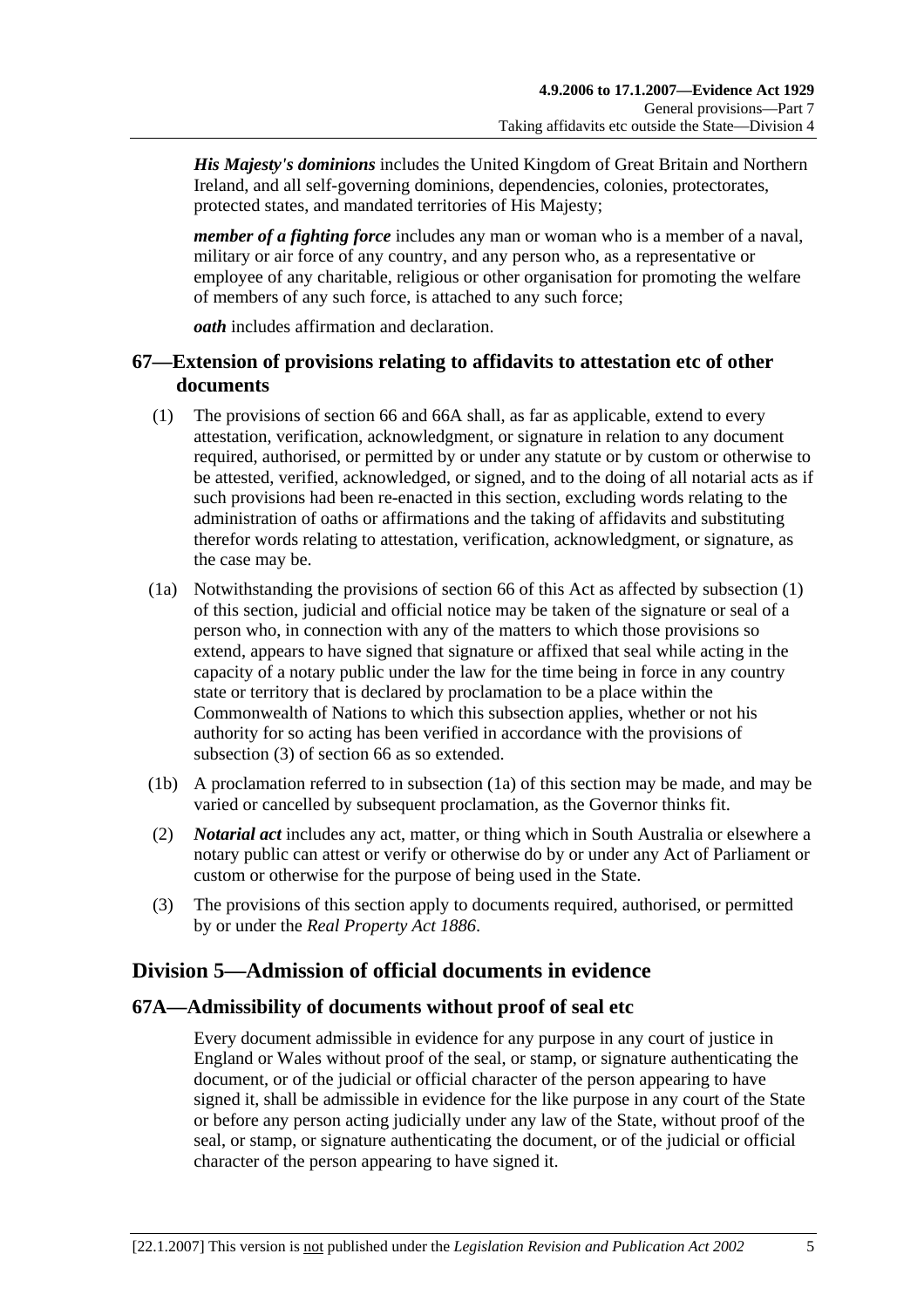## **Division 6—Power of foreign authority to take evidence**

#### **67AB—Taking of evidence in this State by foreign authorities**

- (1) Subject to subsection (2) of this section, a foreign authority may—
	- (a) take evidence; and
	- (b) administer an oath or affirmation to any witness for the purpose of taking evidence,

in this State.

- (2) Where—
	- (a) the foreign authority is not a court constituted of a person who holds judicial office under the laws of the place in which the court is established; or
	- (b) the evidence to be taken by the foreign authority relates to criminal proceedings,

it shall not be lawful for the foreign authority to take evidence, or to administer an oath or affirmation, in this State without the authority of the Attorney-General.

(3) In this section—

*foreign authority* means—

- (a) a court established under the law of a place outside this State; or
- (b) any body or person authorised under the law of a place outside this State to take evidence; or
- (c) any person commissioned or otherwise authorised by any such court, body or person to act on its behalf in taking evidence in this State.

## **Division 7—Select Committee evidence**

## **67B—Evidence before the Parliamentary Select Committee of Inquiry into Prostitution**

- (1) Where a person in evidence, or in a submission, to the Select Committee makes a statement tending to incriminate himself of an offence, no proceedings in respect of that offence shall be commenced against him in respect of that offence except upon the authorisation of the Attorney-General.
- (2) Notwithstanding any law to the contrary no Minister or other person shall have power to give an authorisation under subsection (1) of this section on behalf of or in place of the Attorney-General.
- (3) An apparently genuine document purporting to be under the hand of the Attorney-General and to authorise the commencement of proceedings in respect of an offence shall be accepted, in the absence of proof to the contrary, as proof of the authorisation required by subsection (1) of this section.
- (4) A person who, without the authority of the Select Committee, publishes—
	- (a) the name of any person who gives evidence, or makes a submission, to the Select Committee; or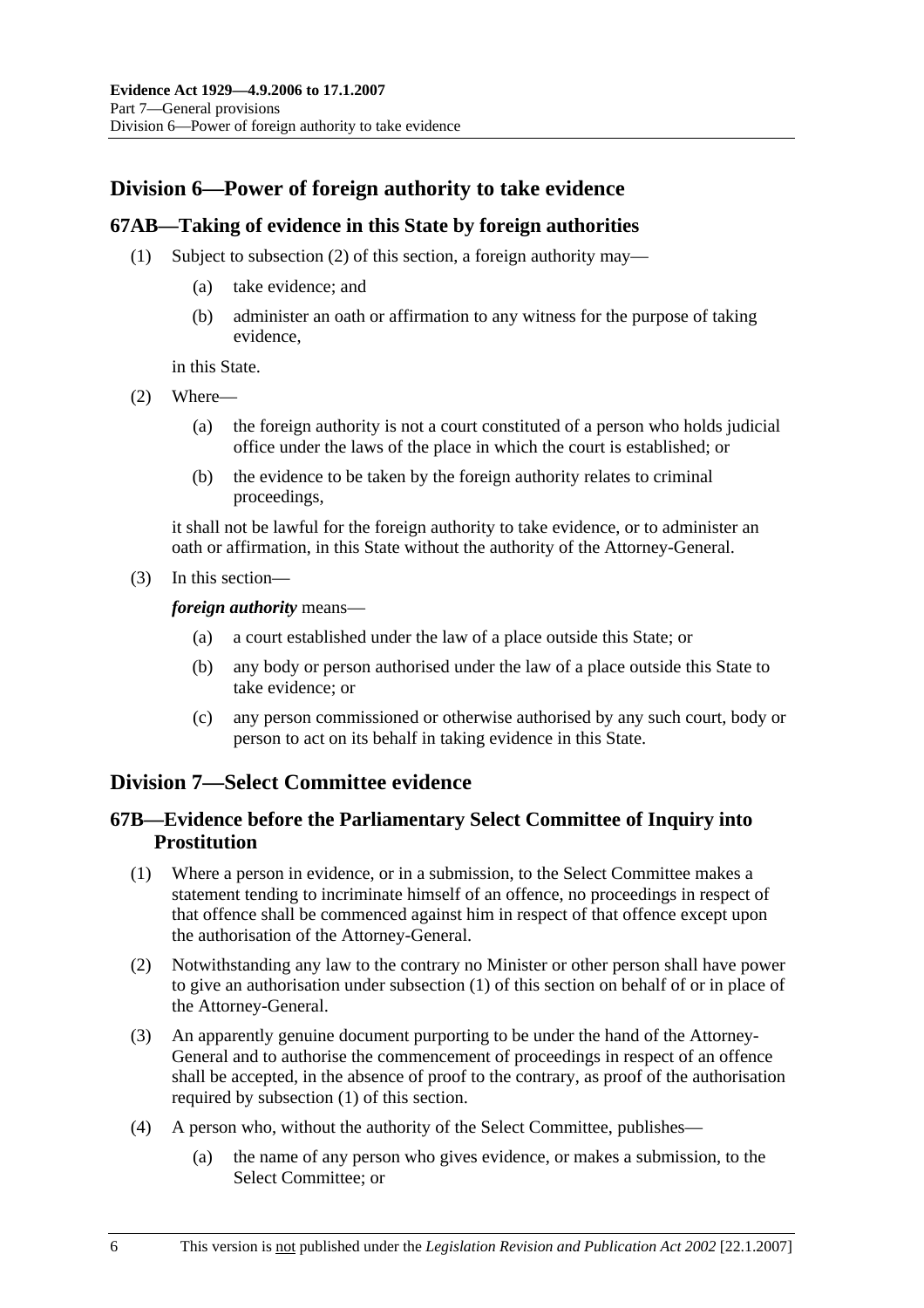(b) any information or material tending to identify any person who gives evidence, or makes a submission, to the Select Committee,

shall be guilty of an offence and liable, upon summary conviction, to a penalty not exceeding five thousand dollars.

(5) In this section—

*the Select Committee* means the Parliamentary Select Committee of Inquiry into Prostitution.

## **Division 8—Evidence of settlement negotiations**

#### **67C—Exclusion of evidence of settlement negotiations**

- (1) Subject to this section, evidence of a communication made in connection with an attempt to negotiate the settlement of a civil dispute, or of a document prepared in connection with such an attempt, is not admissible in any civil or criminal proceedings.
- (2) Such evidence is, however, admissible if—
	- (a) the parties to the dispute consent; or
	- (b) the substance of the evidence has been disclosed with the express or implied consent of the parties to the dispute; or
	- (c) the substance of the evidence has been partly disclosed with the express or implied consent of the parties to the dispute, and full disclosure of the evidence is reasonably necessary to—
		- (i) enable a proper understanding of the other evidence that has already been adduced; or
		- (ii) avoid unfairness to any of the parties to the dispute; or
	- (d) the communication or document included a statement to the effect that it was not to be treated as confidential; or
	- (e) the proceeding in which the evidence is to be adduced is a proceeding to enforce an agreement for the settlement of the dispute or a proceeding in which the making of such an agreement is in issue; or
	- (f) the evidence tends to contradict or to qualify evidence that has already been admitted about the course of an attempt to settle the dispute; or
	- (g) the making of the communication, or the preparation of the document, affects the rights of a party to the dispute; or
	- (h) the communication was made, or the document was prepared, in furtherance of—
		- (i) the commission of a fraud or an offence; or
		- (ii) the doing of an act that renders a person liable to a civil penalty; or
		- (iii) the abuse of a statutory power.
- (3) Subsection (1) does not apply to parts of a document that do not concern attempts to negotiate a settlement of a dispute, if it would not be misleading to adduce evidence of only those parts of the document.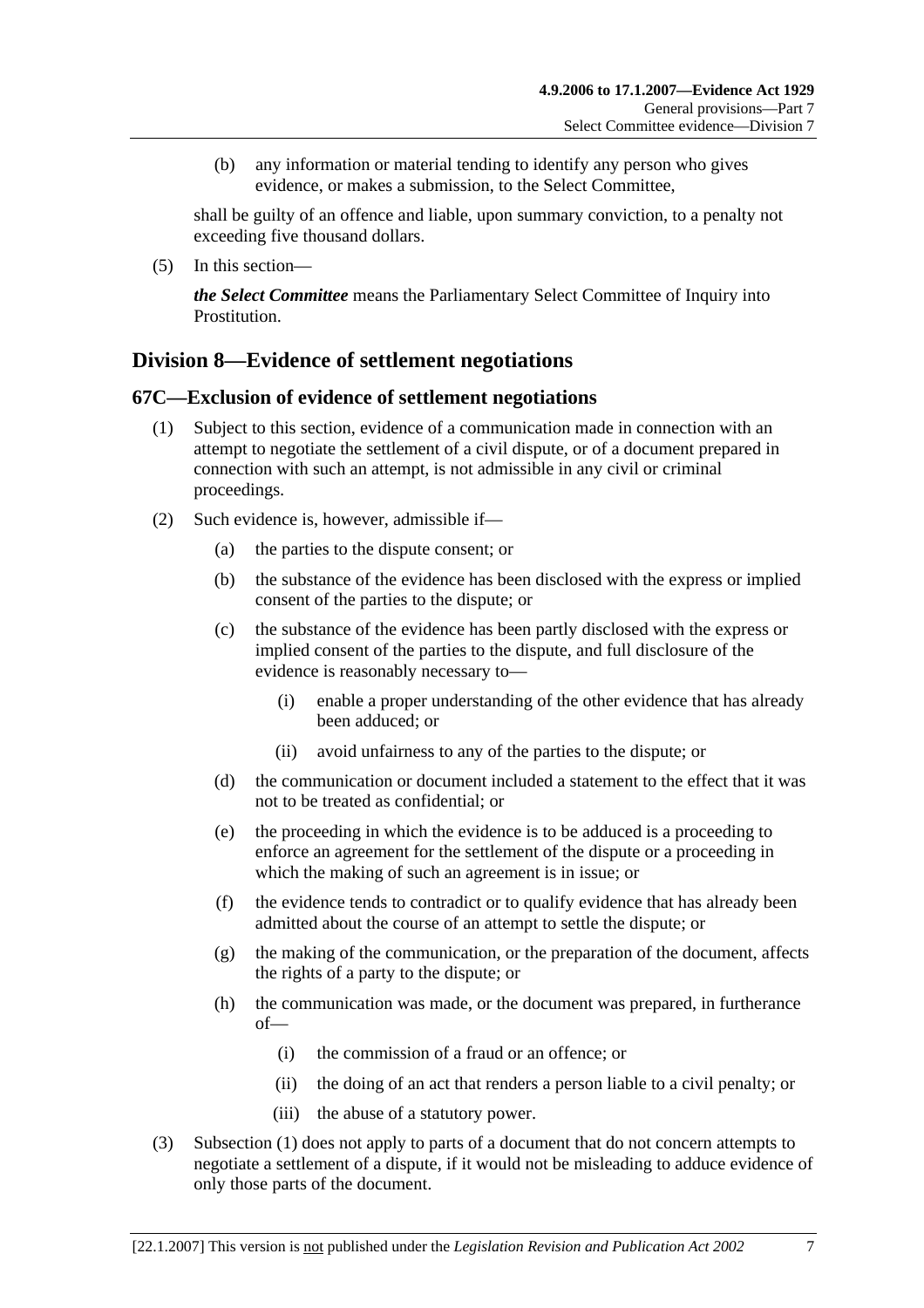# **Division 9—Protected communications**

#### **67D—Interpretation**

In this Division—

*committal proceedings* means proceedings for the preliminary examination of a charge of an indictable offence;

*counsellor or therapist* means a person whose profession or work consists of, or includes, providing psychiatric or psychological therapy to victims of trauma (and includes a person who works voluntarily in that field);

*protected communication* means a communication that is protected by public interest immunity under section 67E;

*psychiatric or psychological therapy* includes counselling;

*therapeutic context*—a communication relating to a victim or alleged victim of a sexual offence is made in a therapeutic context if—

- (a) the communication is made—
	- (i) to enable a counsellor or therapist to assess the nature and severity of the trauma suffered by the victim or alleged victim, or consequent psychiatric, psychological or emotional harm; or
	- (ii) for the purposes, or in the course, of psychiatric or psychological therapy provided to the victim or alleged victim; and
- (b) the communication is made in circumstances that give rise to a duty of confidentiality or a reasonable expectation of confidentiality.

#### **67E—Certain communications to be protected by public interest immunity**

- (1) A communication relating to a victim or alleged victim of a sexual offence is, if made in a therapeutic context, protected from disclosure in legal proceedings by public interest immunity.
- (2) However, the following communications are not subject to public interest immunity:
	- (a) a communication made for the purposes of, or in the course of, a physical examination of the victim or alleged victim of a sexual offence by a registered medical practitioner or registered nurse; or
	- (b) a communication made for the purposes of legal proceedings arising from the commission of the alleged offence or for commencing such legal proceedings; or
	- (c) a communication as to which reasonable grounds exist to suspect that the communication evidences a criminal fraud, an attempt to pervert the administration of justice, perjury or another offence.
- (3) A public interest immunity arising under this section cannot be waived by—
	- (a) the counsellor or therapist; or
	- (b) a party to the protected communication; or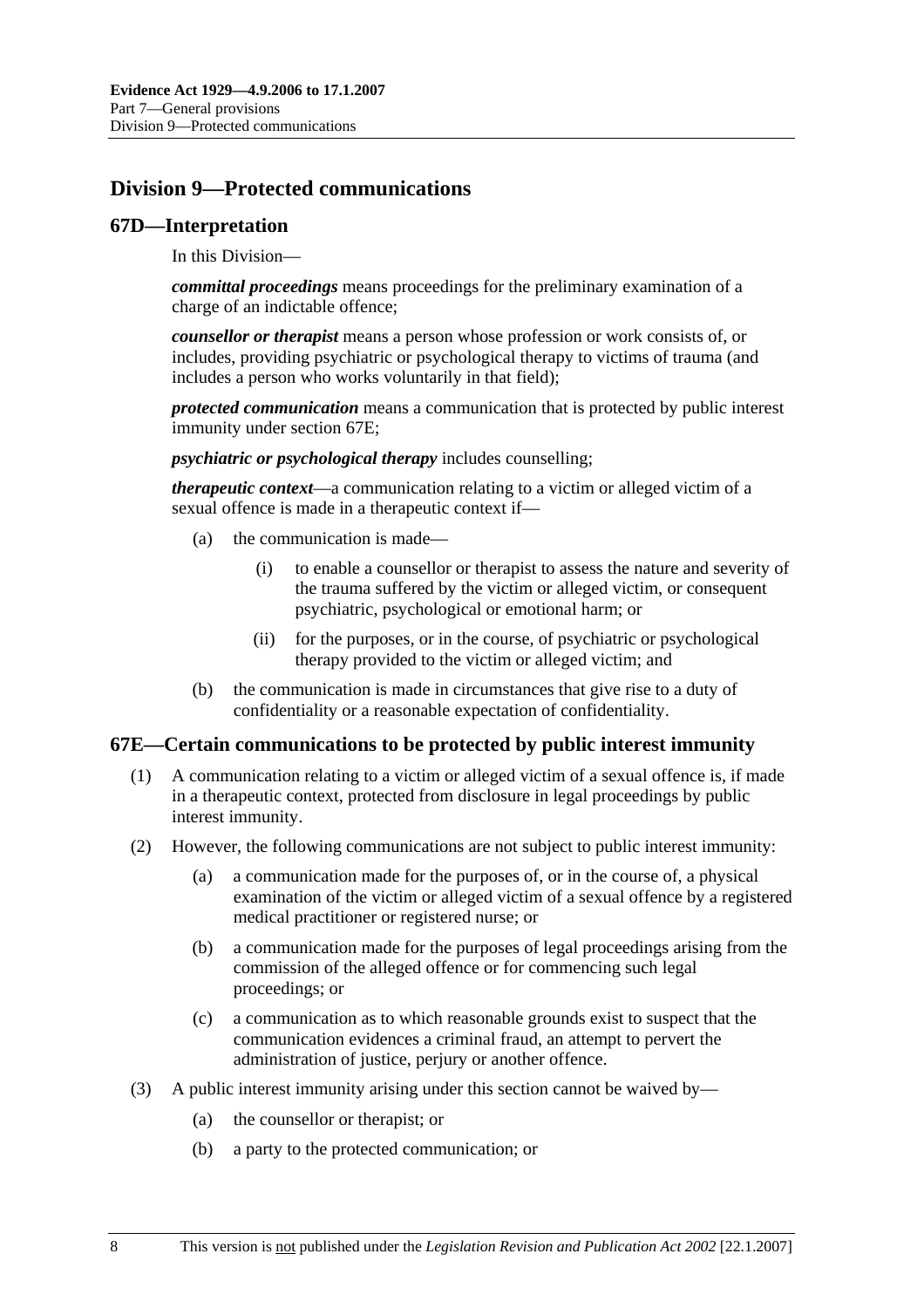(c) the victim or alleged victim of the sexual offence or the guardian of the victim or alleged victim.

## **67F—Evidence of protected communications**

- (1) Evidence of a protected communication—
	- (a) is entirely inadmissible in committal proceedings; and
	- (b) cannot be admitted in other legal proceedings unless—
		- (i) the court gives permission to a party to the proceedings to adduce the evidence; and
		- (ii) the admission of the evidence is consistent with any limitations or restrictions fixed by the court; and
	- (c) is not liable to discovery or any other form of pre-trial disclosure.
- (2) On an application for permission to adduce evidence of a protected communication, the judge may make a preliminary examination of the relevant evidence if satisfied that—
	- (a) the applicant has a legitimate forensic purpose for seeking permission to adduce the evidence; and
	- (b) there is an arguable case that the evidence would materially assist the applicant in the presentation or furtherance of his or her case.
- (3) For the purposes of a preliminary examination of evidence, the court may order the counsellor or therapist to do one or more of the following:
	- (a) to provide written answers to questions;
	- (b) to produce written materials relating to the relevant protected communications;
	- (c) to appear for oral examination.

#### **Exceptions—**

- 1 If the counsellor or therapist who provided the counselling or therapy is an employee, answerable to another (the *principal*) in the organisation in which the counsellor or therapist is employed, an order under this subsection is to be addressed to the principal unless the court is satisfied that there are good reasons for not taking that course in the circumstances of the particular case.
- 2 An order requiring a person to appear for oral examination is not to be made unless the court is satisfied that the examination cannot otherwise be effectively conducted.
- (4) The following provisions govern the conduct of a preliminary examination:
	- (a) the preliminary examination is to be conducted—
		- (i) in the absence of the jury (if any); and
		- (ii) in a room closed to the public; and
	- (b) the evidence taken at the preliminary examination is not to be disclosed to the parties or their legal representatives except to the extent determined by the court; and
	- (c) no record of the preliminary examination is to be available for public access.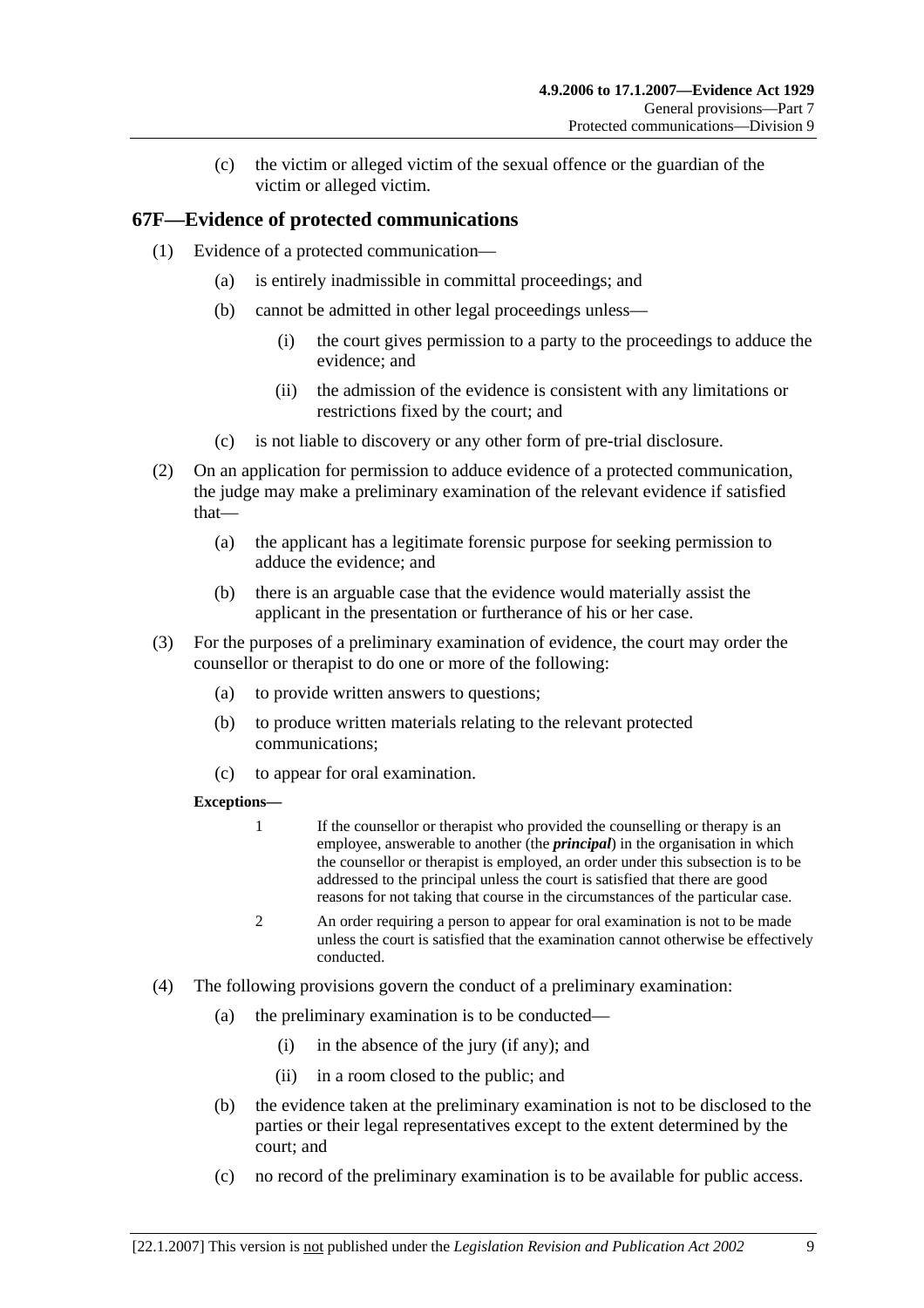- (5) In deciding whether to grant permission to adduce evidence of a protected communication, the court is to weigh—
	- (a) the public interest in preserving the confidentiality of protected communications;

against—

- (b) the public interest in preventing a miscarriage of justice that might arise from suppression of relevant evidence.
- (6) In weighing the above considerations, the court is to have regard to—
	- (a) the need to encourage victims of sexual offences to seek psychiatric or psychological therapy and the extent to which the effectiveness of such therapy is dependent on the maintenance of confidentiality between the counsellor or therapist and the victim;
	- (b) the probative value of the evidence and whether its exclusion may lead to a miscarriage of justice;
	- (c) the attitude of the victim or alleged victim to whom the communication relates (or the guardian of the victim or alleged victim) to the admission of the evidence;
	- (d) whether admission of the evidence is being sought on the basis of a discriminatory belief or bias;
	- (e) the extent to which admission of the evidence would infringe a reasonable expectation of privacy and the potential prejudice to any person who would otherwise be protected by public interest immunity.
- (7) The court is not to grant permission to adduce evidence of a protected communication unless satisfied that the public interest in preserving the confidentiality of protected communications is outweighed, in the circumstances of the case, by the public interest in preventing a miscarriage of justice that might arise from suppression of relevant evidence.
- (8) If the court decides to grant permission to adduce evidence of a protected communication, it may make ancillary orders—
	- (a) to prevent further publication or dissemination of the evidence; or
	- (b) for any other purpose the court considers appropriate.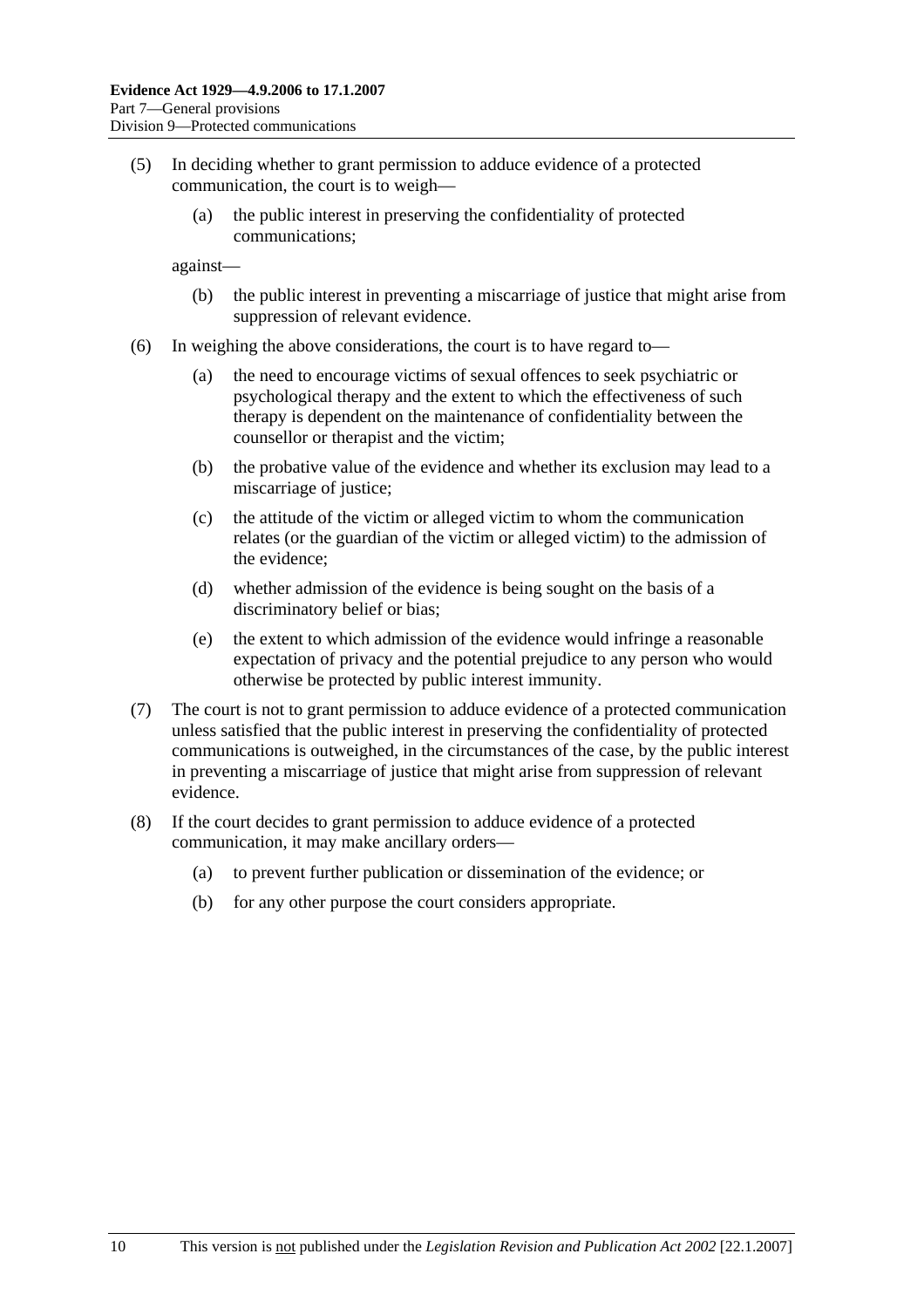# **Part 8—Publication of evidence**

# **Division 1—Preliminary**

## **68—Interpretation**

In this Part—

*court* includes any person acting judicially;

*evidence* includes any statement made before a court whether or not the statement constitutes evidence for the purposes of the proceedings before the court;

*interim suppression order* means a suppression order under section 69A(3);

*news media* means those who carry on the business of publishing;

*newspaper* means a newspaper, journal, magazine or other publication that is published at periodic intervals;

*primary court*, in relation to an appeal, means the court by which the decision or order subject to appeal was made;

*publish* means publish by newspaper, radio or television, or on the internet, or by other similar means of communication to the public;

*suppression order* means an order—

- (a) forbidding the publication of specified evidence or of any account or report of specified evidence; or
- (b) forbidding the publication of the name of—
	- (i) a party or witness; or
	- (ii) a person alluded to in the course of proceedings before the court,

and of any other material tending to identify any such person.

## **Division 2—Orders for clearing court or suppressing publication of evidence etc**

#### **69—Order for clearing the court**

- (1) Where a court considers it desirable in the interests of the administration of justice, or in order to prevent hardship or embarrassment to any person, to exercise the powers conferred by this section, it may order specified persons, or all persons except those specified, to absent themselves from the place in which the court is being held during the whole or any part of the proceedings before the court.
- (1a) Where the alleged victim of a sexual offence is a child and is to give evidence in proceedings related to the offence, an order must be made under subsection (1) requiring all persons except—
	- (a) those whose presence is required for the purposes of the proceedings; and
	- (b) a person who is present at the request or with the consent of the child to provide emotional support for the child; and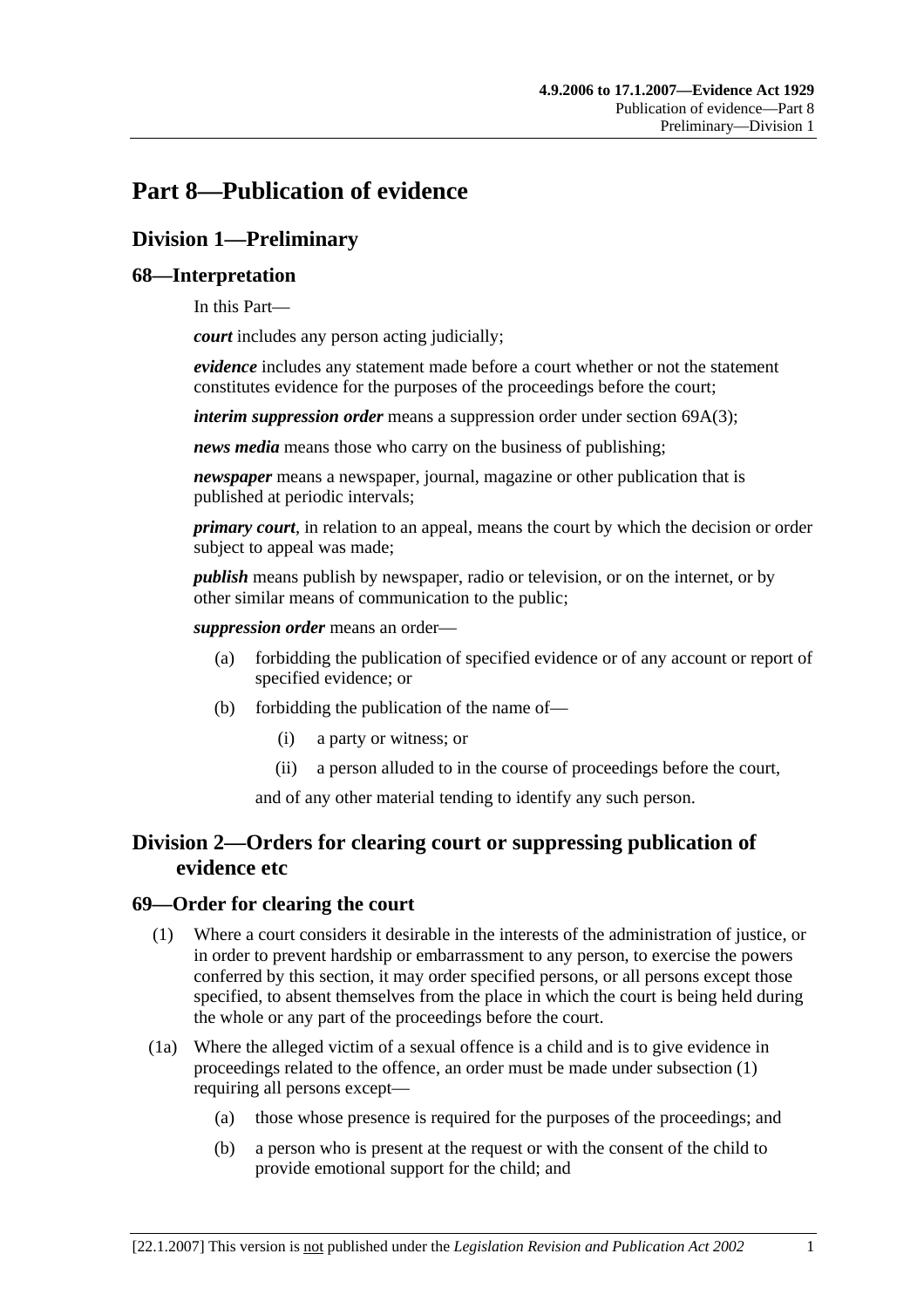(c) any other person who, in the opinion of the court, should be allowed to be present,

to absent themselves from the place in which the court is being held while the child is giving evidence.

- (2) The court may, on the application of a person against whom an order under subsection (1) operates, make available to him a transcript of evidence, and a record of proceedings, taken before the court during the operation of the order.
- (3) Where a court refuses an application under subsection (2), the applicant may appeal against the refusal.

#### **69A—Suppression orders**

- (1) Where a court is satisfied that a suppression order should be made—
	- (a) to prevent prejudice to the proper administration of justice; or
	- (b) to prevent undue hardship—
		- (i) to an alleged victim of crime; or
		- (ii) to a witness or potential witness in civil or criminal proceedings who is not a party to those proceedings; or
		- (iii) to a child,

the court may, subject to this section, make such an order.

- (2) Where the question of making a suppression order (other than an interim suppression order) is under consideration by a court—
	- (a) the public interest in publication of information related to court proceedings, and the consequential right of the news media to publish such information, must be recognised as considerations of substantial weight; and
	- (b) the court may only make the order if satisfied that the prejudice to the proper administration of justice, or the undue hardship, that would occur if the order were not made should be accorded greater weight than the considerations referred to above.
- (3) Where an application is made to a court for a suppression order, the court may, without inquiring into the merits of the application, make such an order (an *interim suppression order*) to have effect, subject to revocation by the court, until the application is determined; but if such an order is made the court must determine the application as a matter of urgency and, wherever practicable, within 72 hours after making the interim suppression order.
- (4) A suppression order may be made subject to such exceptions and conditions as the court thinks fit and specifies in the order.
- (5) Where an application is made to a court for a suppression order—
	- (a) any of the following persons, namely:
		- (i) the applicant for the suppression order;
		- (ii) a party to the proceedings in which the suppression order is sought;
		- (iii) a representative of a newspaper or a radio or television station;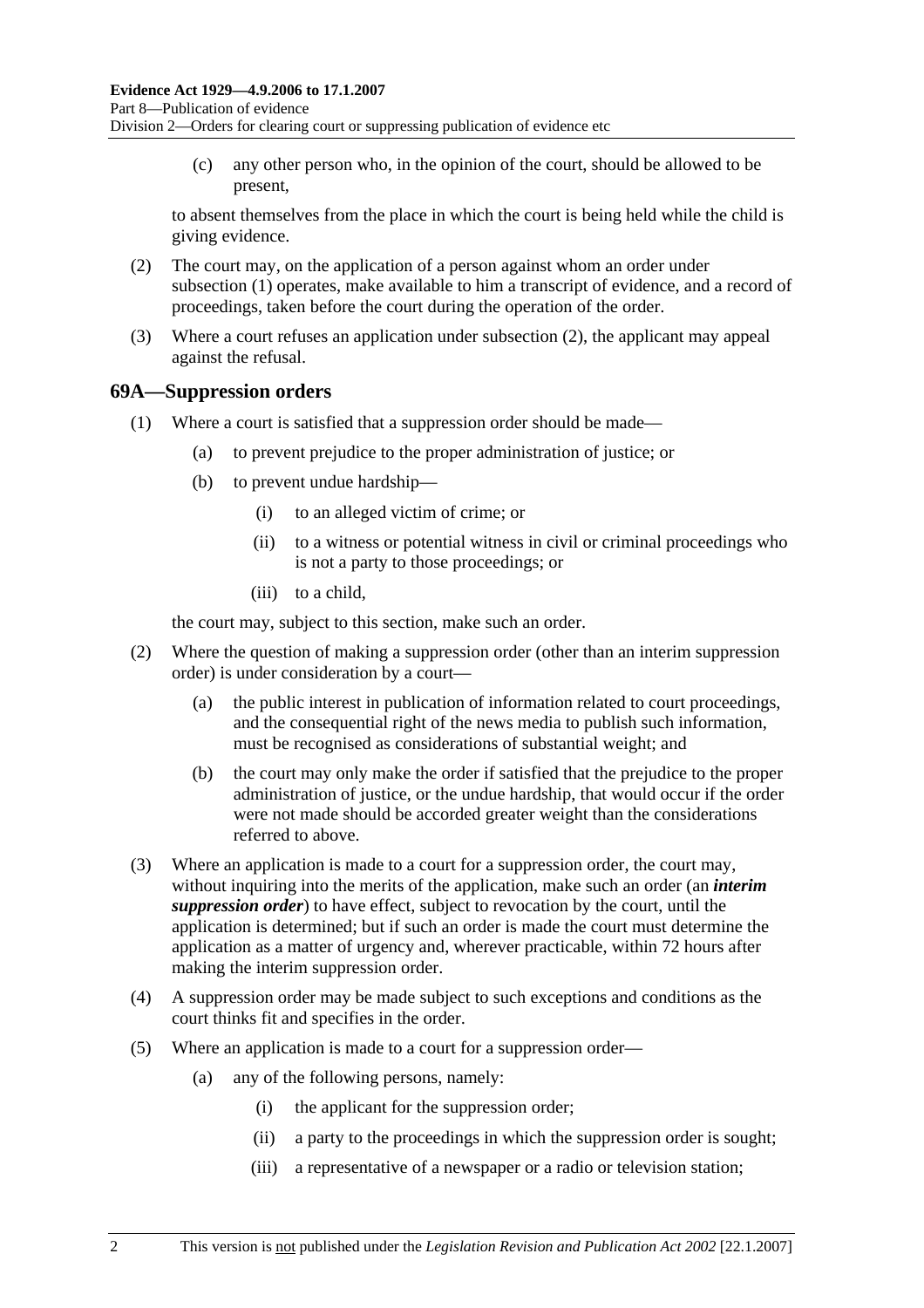(iv) any person who has, in the opinion of the court, a proper interest in the question of whether a suppression order should be made,

is entitled to make submissions to the court on the application and may, with the permission of the court, call or give evidence in support of those submissions;

- (b) the court may (but is not obliged to) delay determining the application to make possible or facilitate non-party intervention in the proceedings under paragraph (a)(iii) or (iv).
- (6) A suppression order may be varied or revoked by the court by which it was made, on the application of any of the persons entitled to make submissions by virtue of subsection  $(5)(a)$ .
- (7) On an application for the making, variation or revocation of a suppression order—
	- (a) a matter of fact is sufficiently proved if proved on the balance of probabilities;
	- (b) if there appears to be no serious dispute as to a particular matter of fact, the court (having regard to the desirability of dealing expeditiously with the application) may—
		- (i) dispense with the taking of evidence on that matter; and
		- (ii) accept the relevant fact as proved.
- (8) An appeal lies against—
	- (a) a suppression order or a decision by a court not to make a suppression order;
	- (b) the variation or revocation of a suppression order or a decision by a court not to vary or revoke a suppression order.
- (9) Any of the following persons is entitled to institute, or to be heard on, an appeal:
	- (a) where an application for a suppression order was made to the primary court the applicant; or
	- (b) a party to the proceedings in which the order or decision subject to appeal was made; or
	- (c) a representative of a newspaper or a radio or television station; or
	- (d) a person who had, in the opinion of the primary court, a proper interest in the question of whether a suppression order should be made; or
	- (e) a person who did not appear before the primary court but has, in the opinion of the appellate court, a proper interest in the subject matter of the appeal or proposed appeal,

but a person who did not appear before the primary court may only bring an appeal, or be heard on an appeal, with the permission of the appellate court (which will be granted if the appellate court is satisfied that that person's failure to appear before the primary court is not attributable to a lack of proper diligence).

- (10) Where a court makes a suppression order (other than an interim suppression order), the court must—
	- (a) immediately forward to the Registrar a copy of the order; and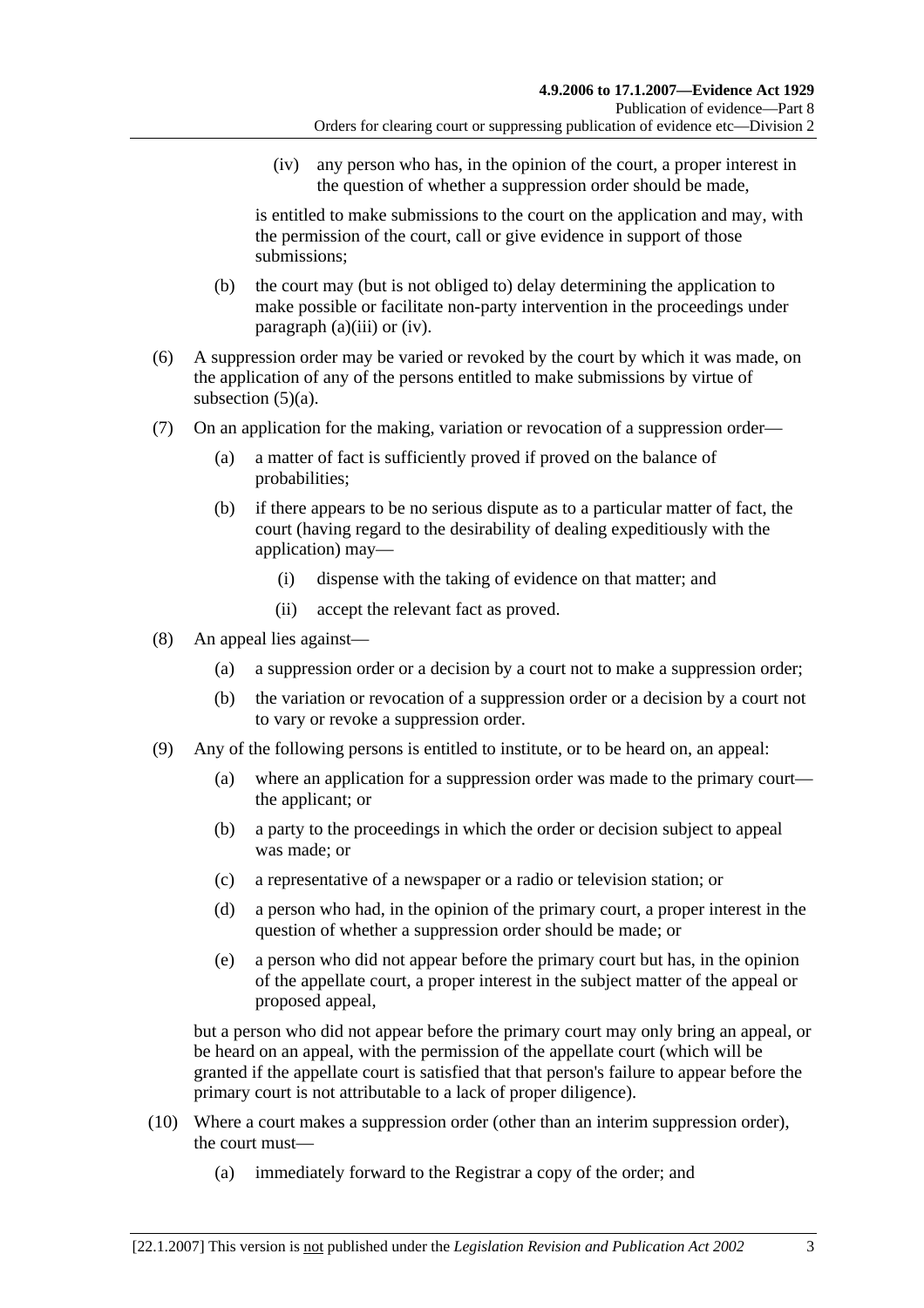- (b) within 30 days forward to the Attorney-General a report setting out—
	- (i) the terms of the order; and
	- (ii) the name of any person whose name is suppressed from publication; and
	- (iii) a transcript or other record of any evidence suppressed from publication; and
	- (iv) full particulars of the reasons for which the order was made.
- (11) Where a court varies or revokes a suppression order (other than an interim suppression order), the court must forward to the Registrar a written notification of the variation or revocation.
- (12) The Registrar will establish and maintain a register of all suppression orders (other than interim suppression orders).
- (13) The register will be made available for inspection by members of the public free of charge during ordinary office hours.
- (14) In this section—

*the Registrar* means a person to whom the functions of the Registrar under this section are assigned by the Attorney-General.

#### **69B—Appeals**

- (1) An appeal under this Division lies to—
	- (a) the court to which appeals lie against final judgments or orders of the primary court; and
	- (b) where there is no such court—the Supreme Court constituted of a single judge.

and where the appeal lies in accordance with the above principles to some court other than the Full Court, a further appeal lies to the Full Court from a judgment or order of the primary appellate court.

- (2) An appeal under this Division shall be heard and determined as expeditiously as possible.
- (3) Upon an appeal under this Division, the appellate court—
	- (a) may confirm, vary or revoke the order or decision subject to the appeal; and
	- (b) may make any order or decision under this Division that could have been made in the first instance; and
	- (c) may make orders for costs and orders dealing with any other incidental or ancillary matters.
- (4) Except as provided in this Division, no appeal lies against a decision or order of a court made under this Division.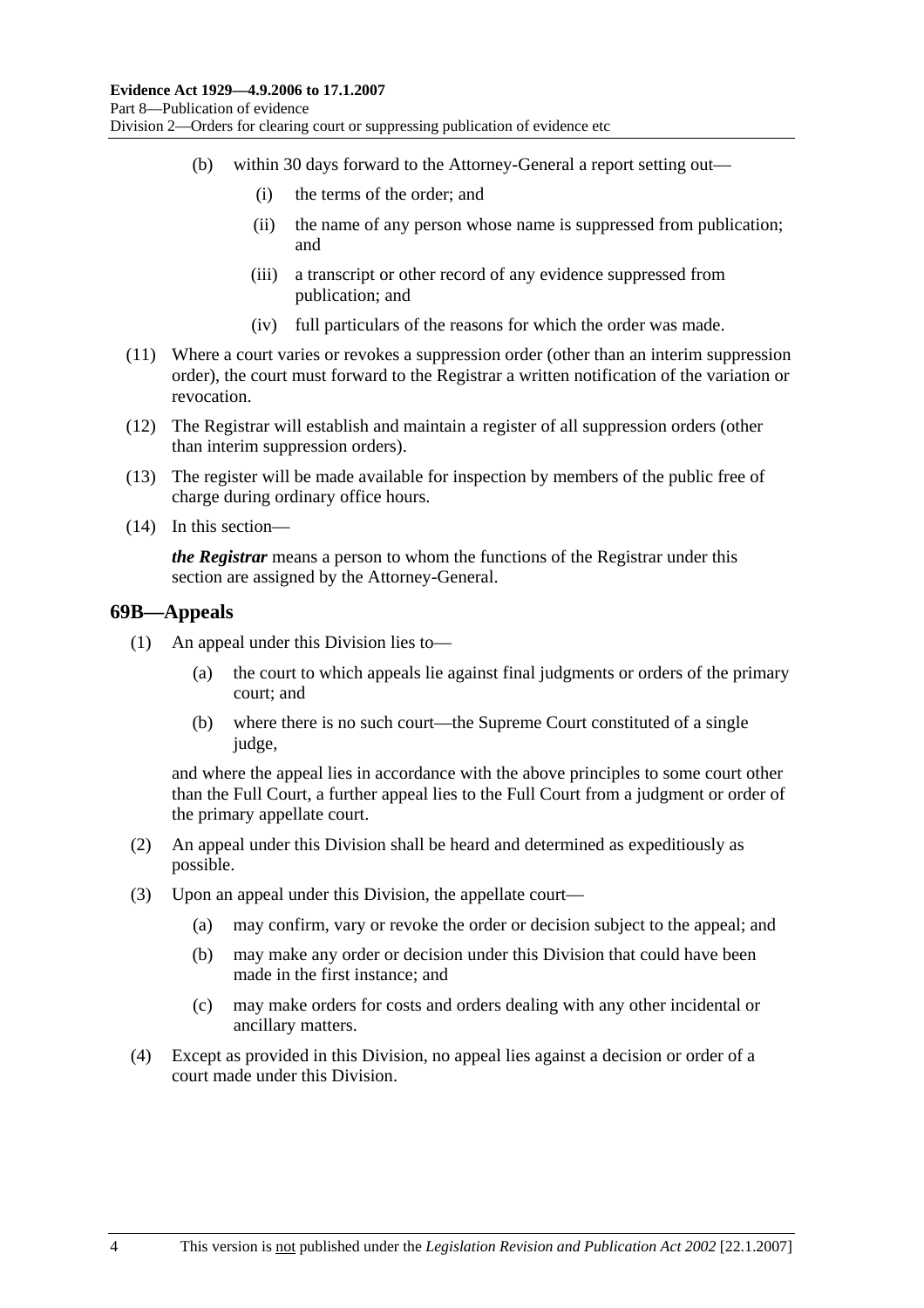#### **70—Disobedience to orders under this Division**

- (1) Where a person disobeys an order under this Division, he shall—
	- (a) if the court by which the order was made has power to punish for contempt be guilty of a contempt of that court and punishable accordingly; and
	- (b) whether or not that court has power to punish for contempt—be guilty of a summary offence punishable by a fine not exceeding two thousand dollars or imprisonment for a term not exceeding six months.
- (2) A person shall not, in respect of the same act or default, be proceeded against under this section both for a contempt of court and a summary offence.

## **71—Attorney-General to provide annual report**

- (1) The Attorney-General shall, on or before the thirty-first day of October in each year, prepare a report relating to the preceding financial year specifying—
	- (a) the total number of orders made under this Division or a corresponding previous enactment; and
	- (b) the number of such orders made by each of the various courts; and
	- (c) a summary of the reasons assigned by the courts for making such orders.
- (2) The Attorney-General shall, as soon as practicable after the report is prepared, cause a copy of the report to be laid before each House of Parliament.

#### **Division 3—Sexual cases**

#### **71A—Restriction on reporting proceedings relating to sexual offences**

- (1) A person shall not, before the relevant date, publish—
	- (a) any evidence given before a Magistrate or Justice in proceedings against a person charged with a sexual offence (whether the evidence is given in the course of proceedings for a summary or minor indictable offence or in a preliminary examination of an indictable offence); or
	- (b) any report on such proceedings; or
	- (c) any evidence given in, or report of, related proceedings in which the accused person is involved after the accused person is charged but before the relevant date,

unless the accused person consents to the publication.

Penalty: Two thousand dollars.

- (2) A person shall not, before the relevant date, publish any statement or representation—
	- (a) by which the identity of a person who has been, or is about to be, charged with a sexual offence is revealed; or
	- (b) from which the identity of a person who has been, or is about to be, charged with a sexual offence, might reasonably be inferred,

unless the accused person consents to the publication.

Penalty: Two thousand dollars.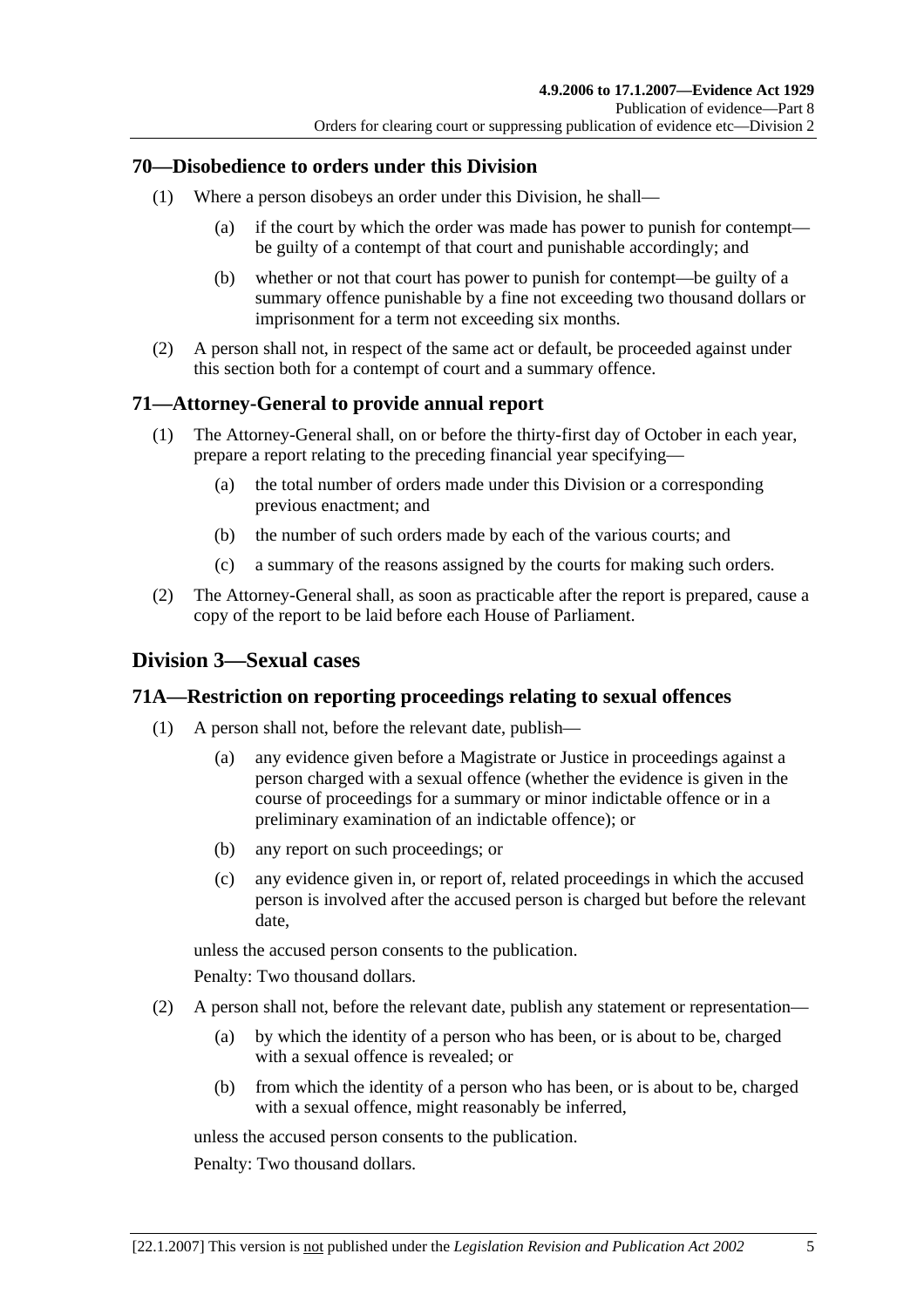- (4) A person shall not publish any statement or representation—
	- (a) by which the identity of a person alleged in any legal proceedings to be the victim of a sexual offence is revealed; or
	- (b) from which the identity of a person alleged in any legal proceedings to be the victim of a sexual offence might reasonably be inferred,

unless the judge authorises, or the alleged victim consents to, the publication (but no such authorisation or consent can be given where the alleged victim is a child).

Penalty: Two thousand dollars.

(5) In this section—

*relevant date* means—

- (a) in relation to a charge of a major indictable offence or a charge of a minor indictable offence for which the accused person has elected to be tried by a superior court—the date on which the accused person is committed for trial or sentence; or
- (b) in relation to a charge of any other minor indictable offence or a charge of a summary offence—the date on which a plea of guilty is entered by the accused person or the date on which the accused person is found guilty following a trial; or
- (c) in any case—the date on which the charge is dismissed or the proceedings lapse by reason of the death of the accused person, for want of prosecution, or for any other reason.

## **Division 4—Cases generally**

#### **71B—Publishers required to report result of certain proceedings**

- (1) Where—
	- (a) a report of proceedings taken against a person for an offence is published;
	- (b) the report identifies the person against whom the proceedings have been taken or contains information tending to identify that person;
	- (c) the report is published before the result of the proceedings is known;
	- (d) those proceedings do not result in conviction of the person to whom the report relates of the offence with which he was charged,

the person by whom the publication is made shall, as soon as practicable after the determination of the proceedings, publish a fair and accurate report of the result of the proceedings with reasonable prominence having regard to the prominence given to the earlier report.

 (2) A person required under subsection (1) to publish a report of the result of proceedings may apply to the Supreme Court for directions in relation to the manner in which he should comply with that subsection.

Penalty: Two thousand dollars.

- (3) Where—
	- (a) a report of proceedings taken against a person for an offence is published;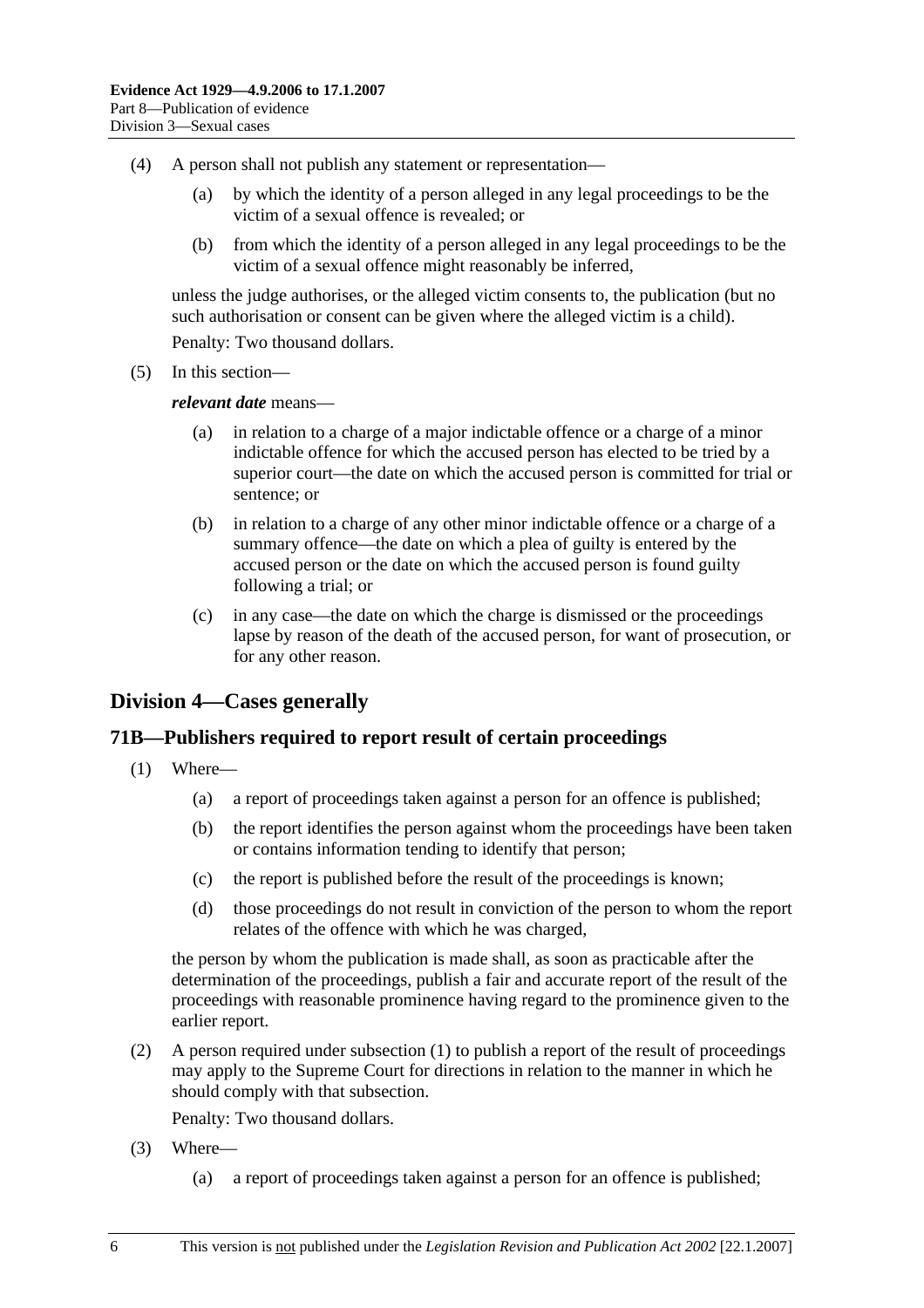- (b) the report identifies the person against whom the proceedings have been taken or contains information tending to identify that person;
- (c) the report is published after the result of the proceedings is known;
- (d) those proceedings did not result in conviction of the person to whom the report relates of the offence with which he was charged,

the person by whom the publication is made shall include prominently in the report a statement of the result of the proceedings.

Penalty: Two thousand dollars.

(4) In this section—

*proceedings* includes, in relation to an offence, the laying of a charge of the offence.

#### **71C—Restriction on reporting of proceedings following acquittals**

- (1) Where an application has been made for the reservation of a question of law arising at the trial of a person who was tried on information and acquitted, a person must not publish any report, statement or representation in relation to the application or any consequent proceedings—
	- (a) by which the identity of the acquitted person is revealed; or
	- (b) from which the identity of the acquitted person might reasonably be inferred,

unless the acquitted person consents to the publication.

Penalty: Two thousand dollars.

- (2) This section does not apply to the publication in printed or electronic form of material that—
	- (a) consists solely or primarily of the reported judgements or decisions of a court or courts; or
	- (b) is of a technical nature designed primarily for use by legal practitioners.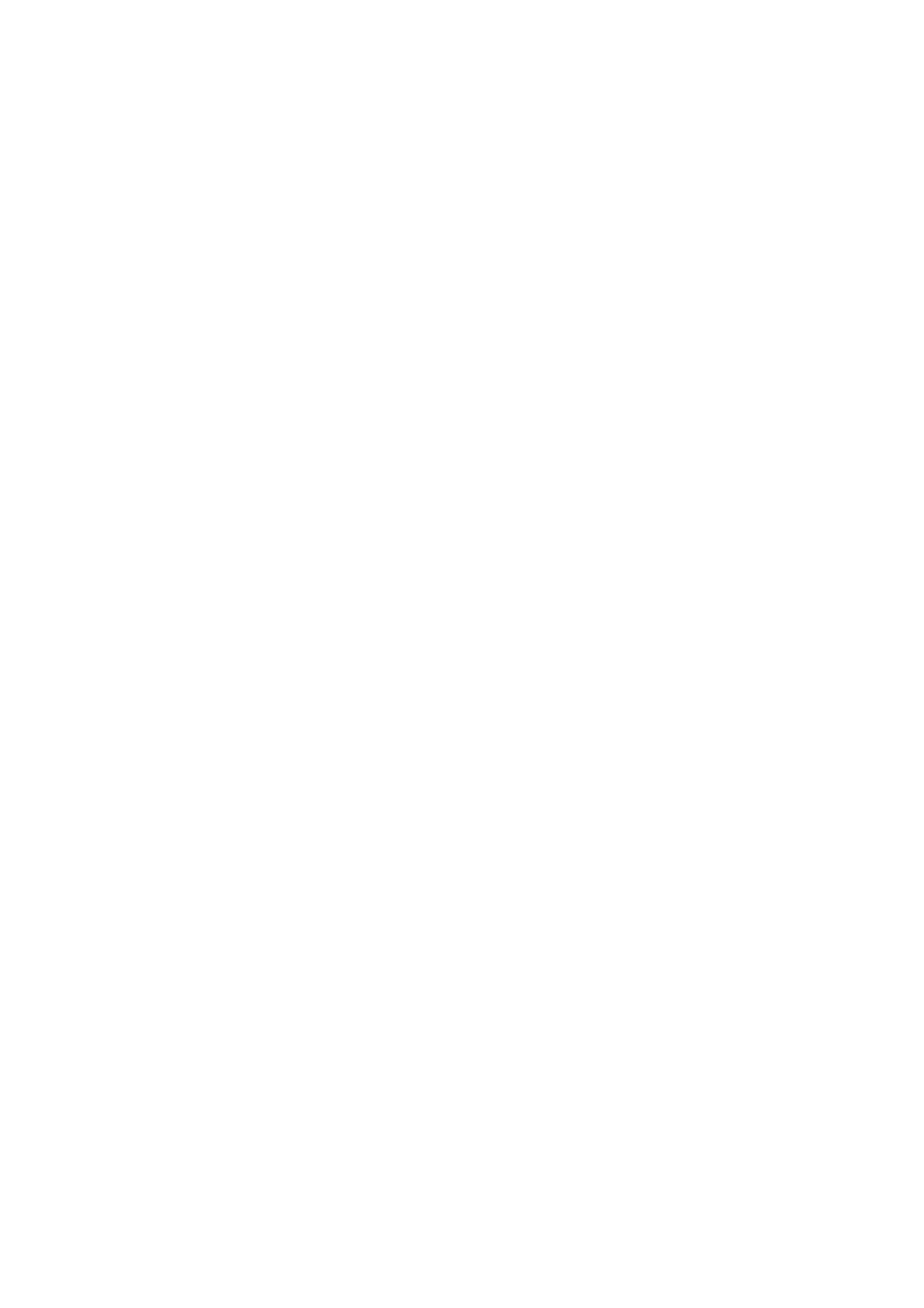# **Part 9—Miscellaneous**

## **73—Regulations**

The Governor may make such regulations as are necessary or expedient for the purposes of, or as are contemplated by, this Act.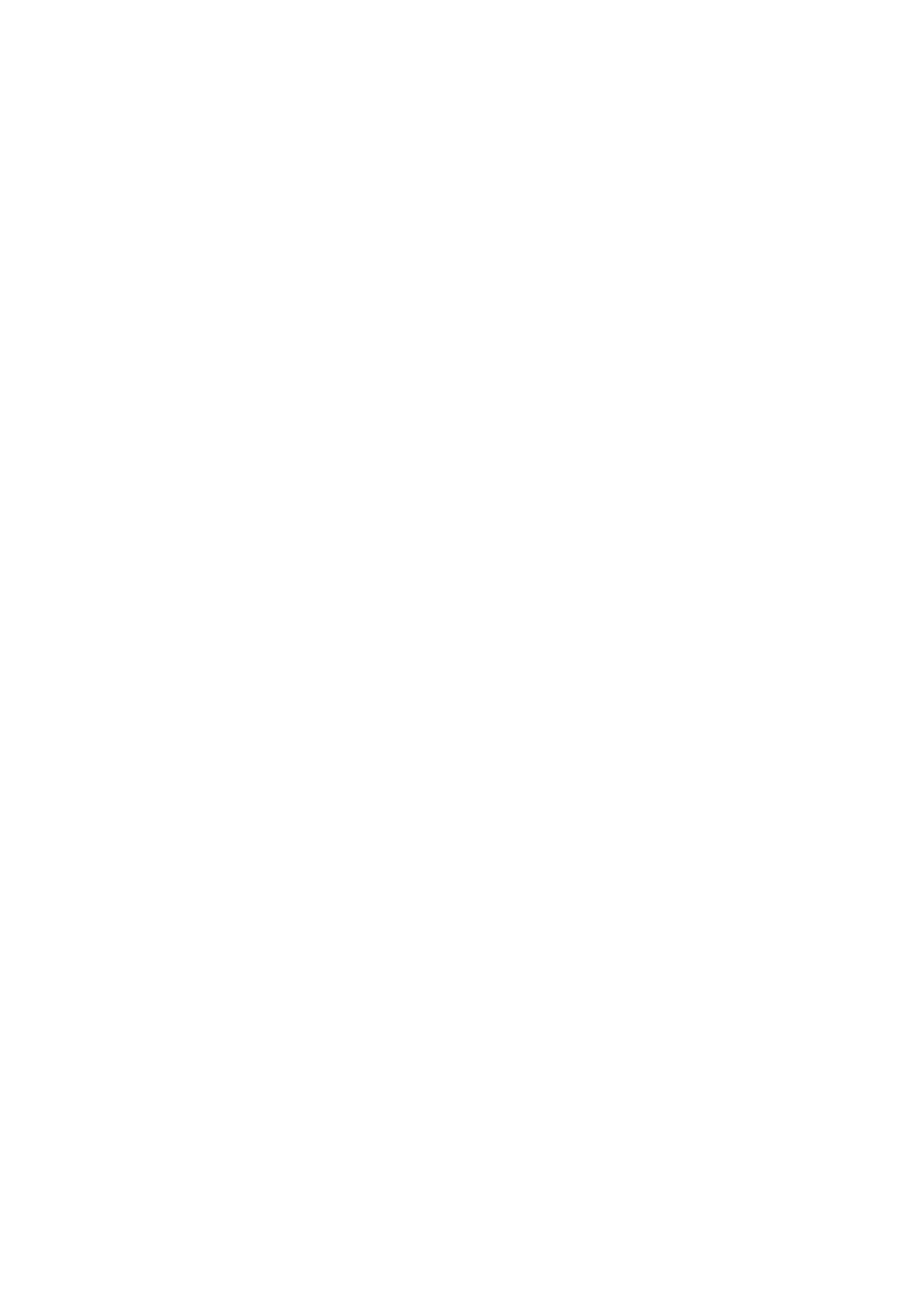| Number and year                                                   | <b>Title of Act</b>                                                                                                                          | <b>Extent of repeal</b>                                                                    |
|-------------------------------------------------------------------|----------------------------------------------------------------------------------------------------------------------------------------------|--------------------------------------------------------------------------------------------|
| Imperial 6 & 7 Vic.<br>c. 85 (adopted by<br>Ordinance 17 of 1846) | An Act for Improving the Law of Evidence                                                                                                     | The whole as the same<br>is adopted and<br>subsisting pursuant to<br>Ordinance 17 of 1846. |
| 3 of 1848                                                         | Ordinance to Facilitate the Admission of the unsworn<br>Testimony of the Aboriginal Inhabitants of South<br>Australia and the parts adjacent | The whole.                                                                                 |
| 4 of 1849                                                         | Ordinance to amend Ordinance 3 of 1848                                                                                                       | The whole.                                                                                 |
| 2 of 1852                                                         | An Act to amend the Law of Evidence                                                                                                          | The whole.                                                                                 |
| 24 of 1855–6                                                      | The Supreme Court Procedure Act 1855                                                                                                         | Sections 16 to 21<br>inclusive.                                                            |
| 13 of 1866–7                                                      | An Act for amending the Law of Evidence and<br>Practice on Criminal trials                                                                   | Sections 3 to 8<br>inclusive.                                                              |
| 3 of 1867                                                         | <b>Matrimonial Causes Act 1867</b>                                                                                                           | Section 57.                                                                                |
| 10 of 1869–70                                                     | Evidence Further Amendment Act 1869                                                                                                          | The whole.                                                                                 |
| 9 of 1872                                                         | An Act for Shortening and Explaining the Language<br>used in Acts of Parliament, and for other purposes                                      | The whole as unrepealed<br>by 1215 of 1915.                                                |
| 3 of 1873                                                         | The Telegraphic Messages Act 1873                                                                                                            | The whole.                                                                                 |
| 38 of 1876                                                        | The Criminal Law Consolidation Act 1876                                                                                                      | Sections 377 and 378.                                                                      |
| 162 of 1879                                                       | The Bankers Books Evidence Act 1879                                                                                                          | The whole.                                                                                 |
| 435 of 1888                                                       | Evidence Further Amendment Act 1888                                                                                                          | The whole.                                                                                 |
| 1056 of 1911                                                      | The Oaths and Affirmations Act 1911                                                                                                          | The whole.                                                                                 |
| 1287 of 1917                                                      | <b>Evidence Publication Act 1917</b>                                                                                                         | The whole.                                                                                 |
| 1669 of 1925                                                      | Evidence Amendment Act 1925                                                                                                                  | The whole.                                                                                 |

# **Schedule 1—Acts repealed or amended**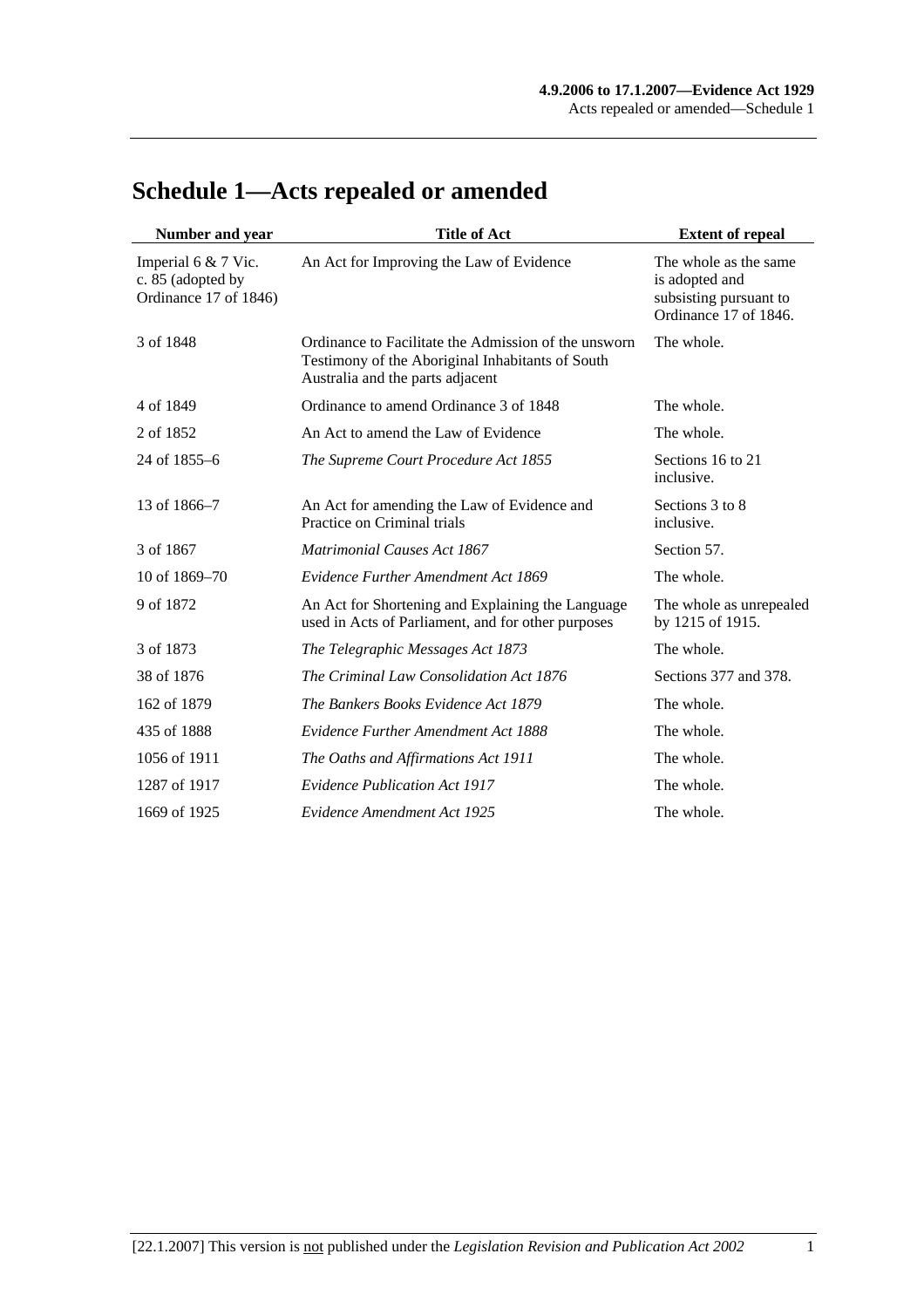# **Schedule 4—Affidavit about proof of identity of person convicted in another State or Territory**

South Australia

|              | [In the                                                                                                                                                                          | Court]                                                                                                                                                                                                                                                                        |
|--------------|----------------------------------------------------------------------------------------------------------------------------------------------------------------------------------|-------------------------------------------------------------------------------------------------------------------------------------------------------------------------------------------------------------------------------------------------------------------------------|
|              |                                                                                                                                                                                  |                                                                                                                                                                                                                                                                               |
|              |                                                                                                                                                                                  | or as the case may be]                                                                                                                                                                                                                                                        |
|              |                                                                                                                                                                                  | a fingerprint expert attached to the Police Department of the State [or Territory] of                                                                                                                                                                                         |
|              | I have examined the fingerprint card now produced and shown to me marked "A". The<br>fingerprints on the said card are identical with those on a fingerprint card portion of the |                                                                                                                                                                                                                                                                               |
| $\mathbf{2}$ |                                                                                                                                                                                  | of the offences set out below, namely:                                                                                                                                                                                                                                        |
|              |                                                                                                                                                                                  | [Here insert description of offences, the Courts in which the convictions took place and<br>the dates of the convictions]                                                                                                                                                     |
| 3            |                                                                                                                                                                                  | From an examination of the said records I believe that the person referred to as having<br>been convicted, in the document(s) now shown to me and marked respectively "B" ["C",<br>"D" etc], is identical with the person whose fingerprints are on the said card marked "A". |
|              |                                                                                                                                                                                  |                                                                                                                                                                                                                                                                               |
|              |                                                                                                                                                                                  |                                                                                                                                                                                                                                                                               |
|              |                                                                                                                                                                                  |                                                                                                                                                                                                                                                                               |
|              | Before me                                                                                                                                                                        |                                                                                                                                                                                                                                                                               |

 $\begin{minipage}{0.9\linewidth} \begin{minipage}{0.9\linewidth} \begin{minipage}{0.9\linewidth} \end{minipage} \begin{minipage}{0.9\linewidth} \begin{minipage}{0.9\linewidth} \end{minipage} \begin{minipage}{0.9\linewidth} \end{minipage} \begin{minipage}{0.9\linewidth} \end{minipage} \begin{minipage}{0.9\linewidth} \end{minipage} \begin{minipage}{0.9\linewidth} \end{minipage} \begin{minipage}{0.9\linewidth} \end{minipage} \begin{minipage}{0.9\linewidth} \end{minipage} \begin{minipage}{0.9\linewidth} \end{minipage} \$ A person having authority to take affidavits in the State [or Territory] in which the affidavit is sworn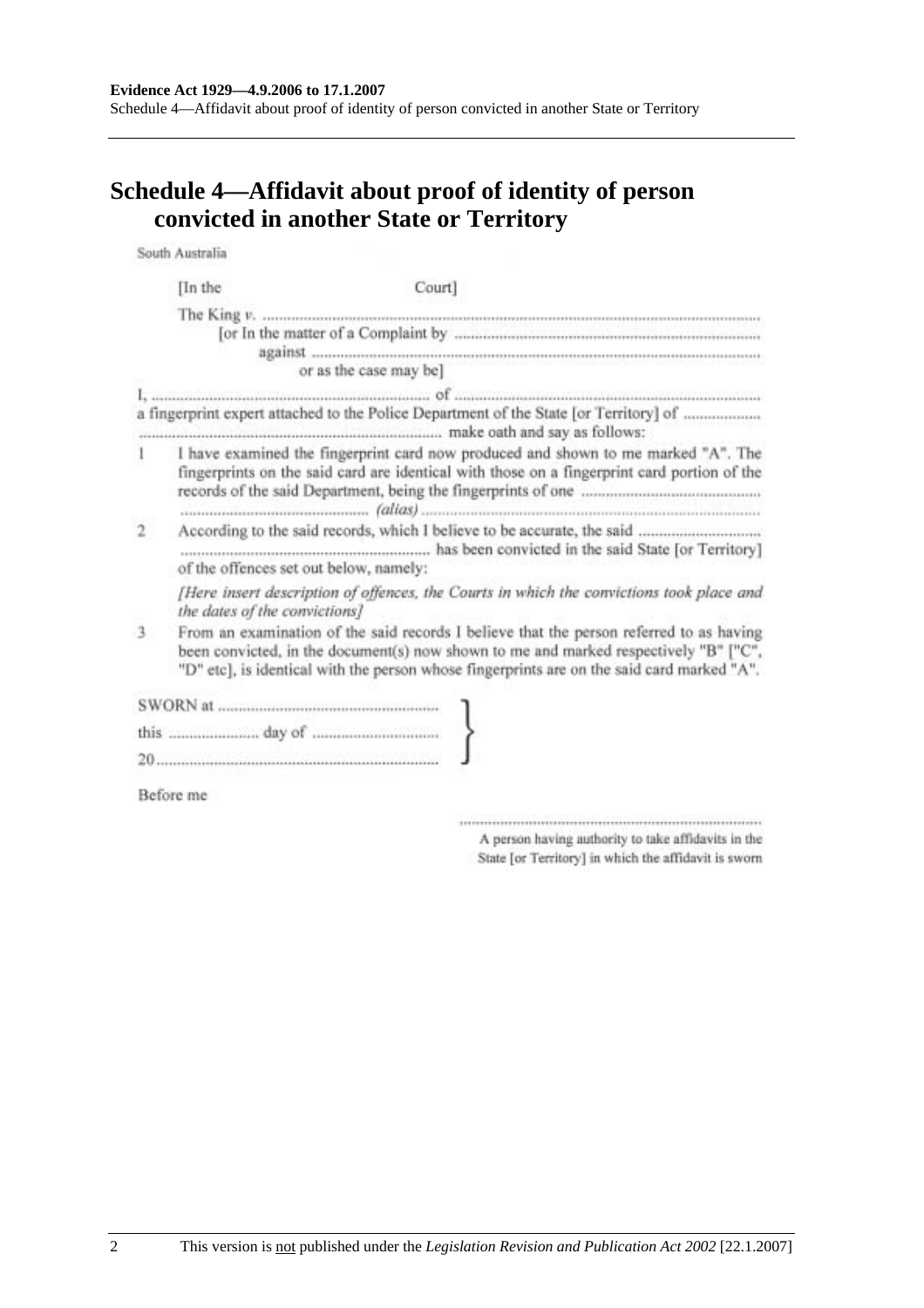# **Legislative history**

## **Notes**

• This version is comprised of the following:

| Part 1    | 1.1.2003 (Reprint No 13)   |
|-----------|----------------------------|
| Part 2    | 4.9.2006                   |
| Part 3    | 4.9.2006                   |
| Part 4    | 3.3.2004 (Reprint No 14)   |
| Part 5    | 1.1.2003 (Reprint No 13)   |
| Part 6    | 24.11.2003 (Reprint No 15) |
| Part 6A   | 1.1.2003 (Reprint No 13)   |
| Part 6B   | 1.1.2003 (Reprint No 13)   |
| Part 6C   | 1.7.2005                   |
| Part 7    | 4.9.2006                   |
| Part 8    | 4.9.2006                   |
| Part 9    | 1.1.2003 (Reprint No 13)   |
| Schedules | 24.11.2003 (Reprint No 15) |
|           |                            |

- Amendments of this version that are uncommenced are not incorporated into the text.
- Please note—References in the legislation to other legislation or instruments or to titles of bodies or offices are not automatically updated as part of the program for the revision and publication of legislation and therefore may be obsolete.
- Earlier versions of this Act (historical versions) are listed at the end of the legislative history.
- For further information relating to the Act and subordinate legislation made under the Act see the Index of South Australian Statutes or www.legislation.sa.gov.au.

# **Principal Act and amendments**

New entries appear in bold.

| Year No |      | Title                                | Assent     | Commencement |
|---------|------|--------------------------------------|------------|--------------|
| 1929    | 1907 | Evidence Act 1929                    | 30.10.1929 | 30.10.1929   |
| 1933    | 2110 | Evidence Act Amendment Act 1933      | 31.8.1933  | 31.8.1933    |
| 1940    | -40  | Evidence Act Amendment Act 1940      | 28.11.1940 | 28.11.1940   |
| 1941 27 |      | Evidence Act Amendment Act 1941      | 13.11.1941 | 13.11.1941   |
| 1945 29 |      | Evidence Act Amendment Act 1945      | 3.1.1946   | 3.1.1946     |
| 1947 5  |      | Evidence Act Amendment Act 1947      | 2.10.1947  | 2.10.1947    |
| 1949    | 36   | Evidence Act Amendment Act 1949      | 24.11.1949 | 24.11.1949   |
| 1952 42 |      | <i>Statute Law Revision Act 1952</i> | 4.12.1952  | 4.12.1952    |
| 1955    | 26   | Evidence Act Amendment Act 1955      | 1.12.1955  | 1.12.1955    |
| 1957    | 36   | Evidence Act Amendment Act 1957      | 14.11.1957 | 14.11.1957   |
| 1960    | 25   | Evidence Act Amendment Act 1960      | 27.10.1960 | 27.10.1960   |
| 1968    | 46   | Evidence Act Amendment Act 1968      | 19.12.1968 | 19.12.1968   |
|         |      |                                      |            |              |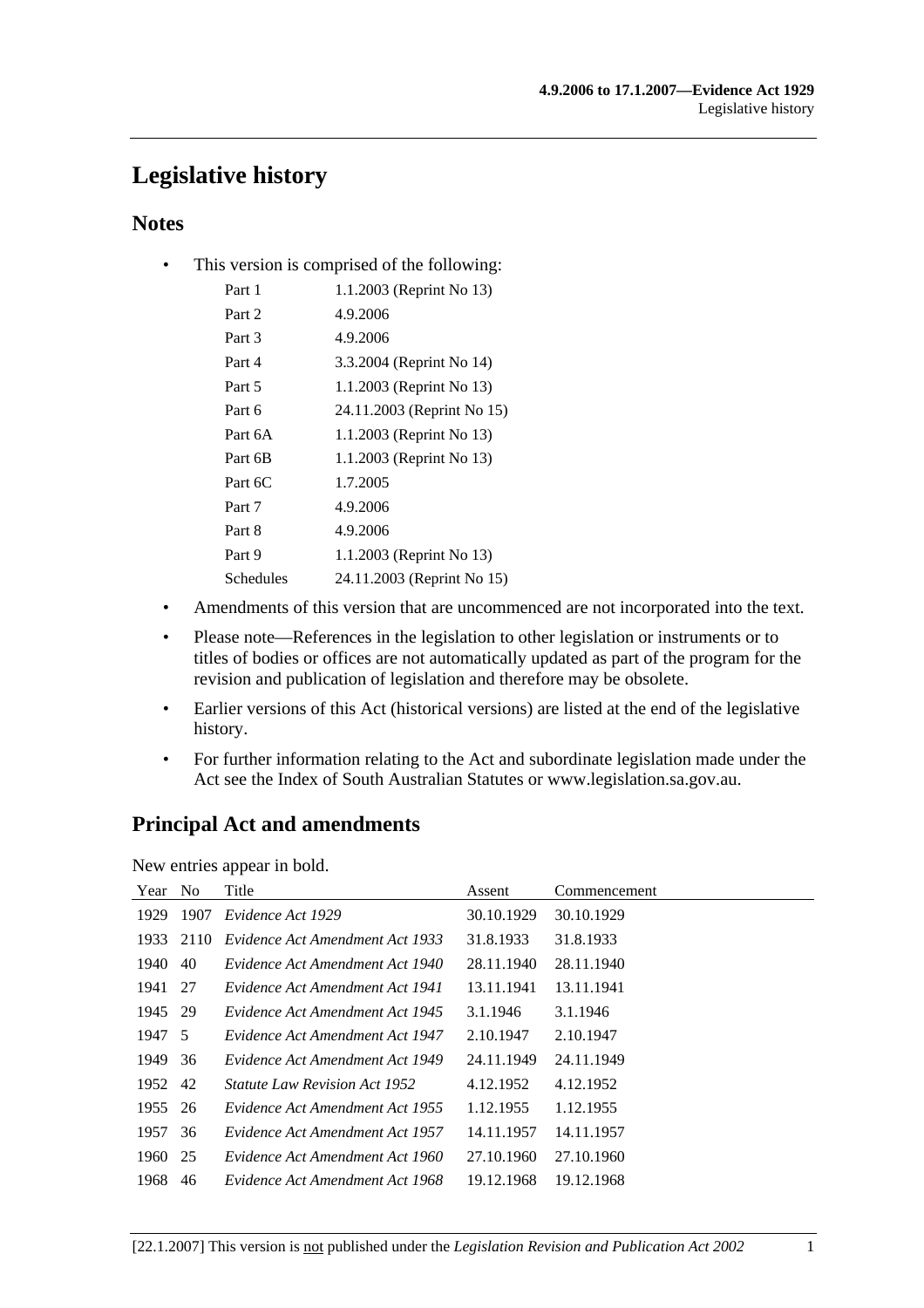| 1969    | 72  | Evidence Act Amendment Act 1969                                                  | 11.12.1969 | 31.8.1970 (Gazette 20.8.1970 p701)                  |
|---------|-----|----------------------------------------------------------------------------------|------------|-----------------------------------------------------|
| 1972    | 53  | Evidence Act Amendment Act 1972                                                  | 27.4.1972  | 1.2.1973 (Gazette 1.2.1973 p377)                    |
| 1972    | 54  | <b>Local and District Criminal Courts</b><br>Act Amendment Act 1972              | 27.4.1972  | 9.11.1972 (Gazette 9.11.1972 p2252)                 |
| 1974    | 71  | Evidence Act Amendment Act 1974                                                  | 17.10.1974 | 28.11.1974 (Gazette 28.11.1974 p3372)               |
| 1976    | 84  | Evidence Act Amendment Act 1976                                                  | 9.12.1976  | 9.12.1976                                           |
| 1978    | 65  | Evidence Act Amendment Act 1978                                                  | 28.9.1978  | 28.9.1978                                           |
| 1979    | 9   | Evidence Act Amendment Act 1979                                                  | 1.3.1979   | 1.3.1979                                            |
| 1982    | 40  | Evidence Act Amendment Act 1982                                                  | 22.4.1982  | 6.5.1982 (Gazette 6.5.1982 p1438)                   |
| 1983    | 47  | Evidence Act Amendment Act 1983                                                  | 16.6.1983  | 16.6.1983                                           |
| 1983    | 55  | Evidence Act Amendment Act<br>$(No. 2)$ 1983                                     | 16.6.1983  | 1.8.1983 (Gazette 7.7.1983 p5)                      |
| 1984    | 24  | Evidence Act Amendment Act 1984                                                  | 10.5.1984  | 10.5.1984                                           |
| 1984    | 56  | Statutes Amendment (Oaths and<br>Affirmations) Act 1984                          | 24.5.1984  | 1.7.1984 (Gazette 28.6.1984 p1897)                  |
| 1984    | 90  | Evidence Act Amendment Act<br>$(No. 2)$ 1984                                     | 29.11.1984 | 1.1.1985 (Gazette 13.12.1984 p1811)                 |
| 1984    | 107 | Evidence Act Amendment Act<br>$(No. 3)$ 1984                                     | 20.12.1984 | 20.12.1984                                          |
| 1985    | 96  | Evidence Act Amendment Act 1985                                                  | 1.11.1985  | 1.12.1985 (Gazette 7.11.1985 p1361)                 |
| 1986    | 107 | Evidence Act Amendment Act 1986                                                  | 18.12.1986 | 5.4.1987 (Gazette 26.2.1987 p434)                   |
| 1988    | 32  | Evidence Act Amendment Act 1988                                                  | 21.4.1988  | 1.5.1988 (Gazette 28.4.1988 p1066)                  |
| 1988    | 45  | Evidence Act Amendment Act<br>$(No. 2)$ 1988                                     | 5.5.1988   | 5.5.1988                                            |
| 1989    | 43  | Evidence Act Amendment Act 1989                                                  | 4.5.1989   | 15.5.1989 (Gazette 11.5.1989 p1250)                 |
| 1990    | 72  | Evidence Act Amendment Act 1990                                                  | 20.12.1990 | 20.12.1990                                          |
| 1991    | 41  | Evidence Amendment Act 1991                                                      | 31.10.1991 | 16.7.1992 (Gazette 16.7.1992 p622)                  |
| 1991    | 49  | Director of Public Prosecutions<br>Act 1991                                      | 21.11.1991 | 6.7.1992 (Gazette 25.6.1992 p1869)                  |
| 1992    | 26  | <b>Statutes Amendment (Attorney-</b><br>General's Portfolio) Act 1992            | 14.5.1992  | 6.7.1992 (Gazette 2.7.1992 p209)                    |
| 1992 76 |     | <b>Statutes Amendment (Right of Reply)</b><br>Act 1992                           | 26.11.1992 | s 5-1.1.1993 (Gazette 10.12.1992<br><i>p1752</i> )  |
| 1993    | 37  | Evidence (Miscellaneous)<br>Amendment Act 1993                                   | 13.5.1993  | 15.7.1993 (Gazette 15.7.1993 p520)                  |
| 1993    | 53  | Evidence (Vulnerable Witnesses)<br>Amendment Act 1993                            | 27.5.1993  | 1.9.1993 (Gazette 15.7.1993 p520)                   |
| 1994    | 59  | Criminal Law Consolidation<br>(Felonies and Misdemeanours)<br>Amendment Act 1994 | 27.10.1994 | 1.1.1995 (Gazette 8.12.1994 p1942)                  |
| 1995    | 27  | <b>Statutes Amendment (Attorney-</b><br>General's Portfolio) Act 1995            | 27.4.1995  | s 13-10.7.1995 (Gazette 29.6.1995<br><i>p</i> 2973) |
| 1996    | 26  | Evidence (Settlement Negotiations)<br>Amendment Act 1996                         | 2.5.1996   | 2.5.1996                                            |
| 1997    | 59  | <b>Statutes Amendment (Attorney-</b><br>General's Portfolio) Act 1997            | 31.7.1997  | Pt 4 (s 6)-14.9.1997 (Gazette<br>11.9.1997 p704)    |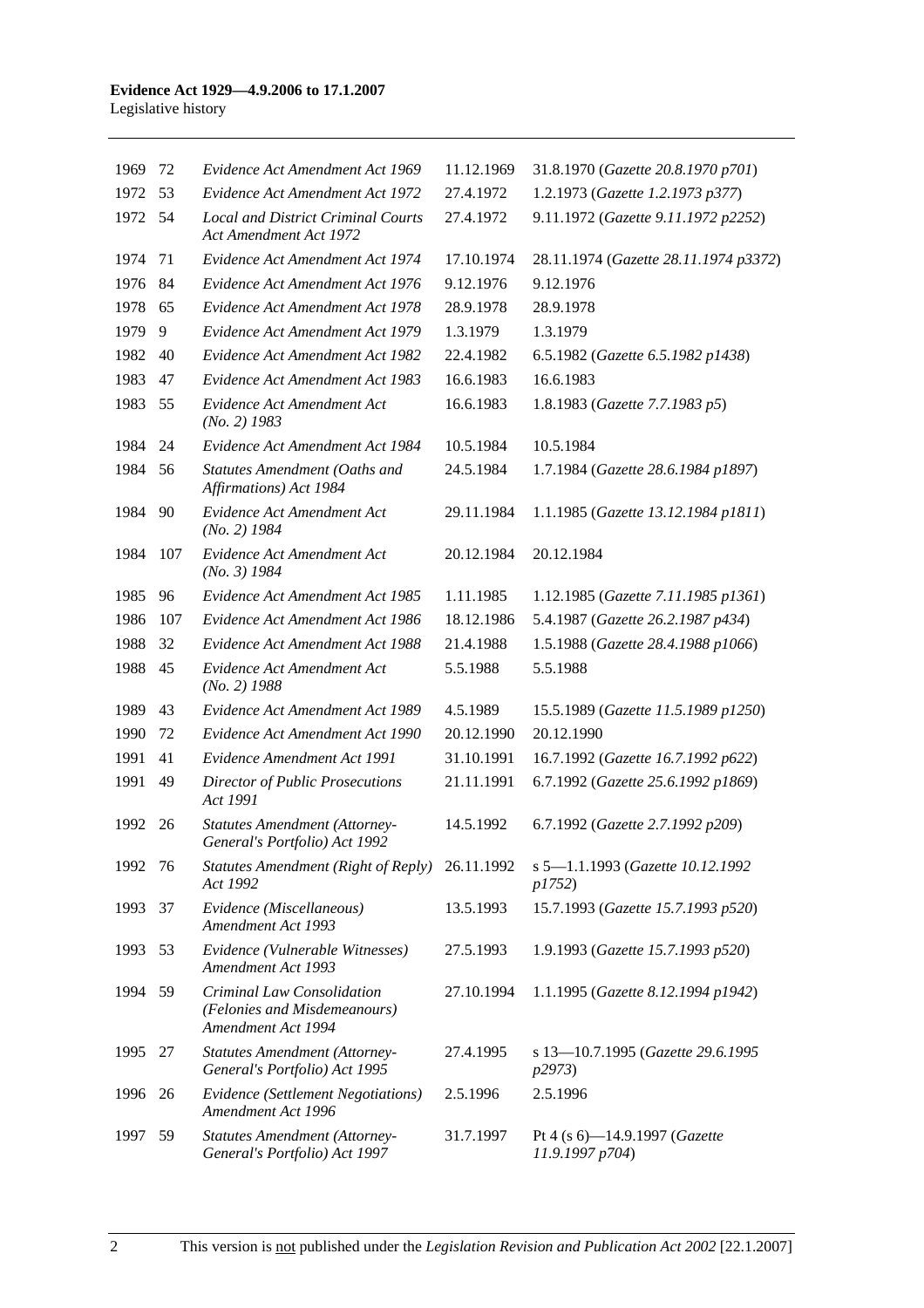| 1998 | 9    | Evidence (Use of Audio and Audio<br>Visual Links) Amendment Act 1998               | 2.4.1998   | 27.6.1999 (Gazette 17.6.1999 p3090)                                                                                                                                                                                                                         |
|------|------|------------------------------------------------------------------------------------|------------|-------------------------------------------------------------------------------------------------------------------------------------------------------------------------------------------------------------------------------------------------------------|
| 1999 | 17   | Evidence (Confidential<br>Communications) Amendment<br>Act 1999                    | 1.4.1999   | 27.6.1999 (Gazette 17.6.1999 p3090)                                                                                                                                                                                                                         |
| 1999 | 18   | Evidence (Miscellaneous)<br>Amendment Act 1999                                     | 1.4.1999   | 27.6.1999 (Gazette 17.6.1999 p3090)                                                                                                                                                                                                                         |
| 1999 | 33   | Financial Sector Reform (South<br>Australia) Act 1999                              | 17.6.1999  | Sch (item $21$ )—1.7.1999 being the date<br>specified under s 3(16) of the Financial<br>Sector Reform (Amendments and<br>Transitional Provisions) Act (No. 1)<br>1999 of the Commonwealth as the<br>transfer date for the purposes of that<br>Act: $s$ 2(2) |
| 2000 | - 57 | <b>Statutes Amendment and Repeal</b><br>(Attorney-General's Portfolio)<br>Act 2000 | 20.7.2000  | Pt 11 (s 25)-14.8.2000 (Gazette<br>10.8.2000 p444)                                                                                                                                                                                                          |
| 2002 | 32   | Legislation Revision and Publication 28.11.2002<br>Act 2002                        |            | Sch (cl 2)-1.1.2003 (Gazette<br>19.12.2002 p4735)                                                                                                                                                                                                           |
| 2002 | 33   | <b>Statutes Amendment (Attorney-</b><br>General's Portfolio) Act 2002              | 28.11.2002 | Pt 6 (ss 8 & 9)-3.3.2003 (Gazette<br>27.2.2003 p807)                                                                                                                                                                                                        |
| 2003 | 33   | Coroners Act 2003                                                                  | 31.7.2003  | Sch (cll 10-12)-1.7.2005 (Gazette<br>23.6.2005 p1899)                                                                                                                                                                                                       |
| 2003 | 44   | <b>Statute Law Revision Act 2003</b>                                               | 23.10.2003 | Sch 1-24.11.2003 (Gazette 13.11.2003<br>p4048)                                                                                                                                                                                                              |
| 2005 | 50   | <b>Defamation Act 2005</b>                                                         | 27.10.2005 | Sch 1 (cl 5)-1.1.2006: s 2                                                                                                                                                                                                                                  |
| 2006 | 17   | <b>Statutes Amendment (New Rules of</b><br>Civil Procedure) Act 2006               | 6.7.2006   | Pt 31 (ss 113-118)-4.9.2006 (Gazette<br>17.8.2006 p2831)                                                                                                                                                                                                    |
| 2006 | 30   | Evidence (Suppression Orders)<br>Amendment Act 2006                                | 23.11.2006 | uncommenced                                                                                                                                                                                                                                                 |
| 2006 | 33   | Evidence (Use of Audio and Audio<br>Visual Links) Amendment Act 2006               | 30.11.2006 | uncommenced                                                                                                                                                                                                                                                 |
| 2006 | 43   | <b>Statutes Amendment (Domestic</b><br>Partners) Act 2006                          | 14.12.2006 | Pt 33 (s 97)—uncommenced                                                                                                                                                                                                                                    |
| 2006 | 44   | <b>Statutes Amendment (Justice</b><br>Portfolio) Act 2006                          | 14.12.2006 | Pt 13 (s 21)—uncommenced                                                                                                                                                                                                                                    |

# **Provisions amended since 3 February 1976**

 • Legislative history prior to 3 February 1976 appears in marginal notes and footnotes included in the consolidation of this Act contained in Volume 3 of The Public General Acts of South Australia 1837-1975 at page 790.

New entries appear in bold.

Entries that relate to provisions that have been deleted appear in italics.

| Provision       | How varied                                                            | Commencement |
|-----------------|-----------------------------------------------------------------------|--------------|
| Pt <sub>1</sub> |                                                                       |              |
| s2              | amended by $40/1982$ s 3                                              | 6.5.1982     |
|                 | omitted under Legislation Revision and<br><b>Publication Act 2002</b> | 1.1.2003     |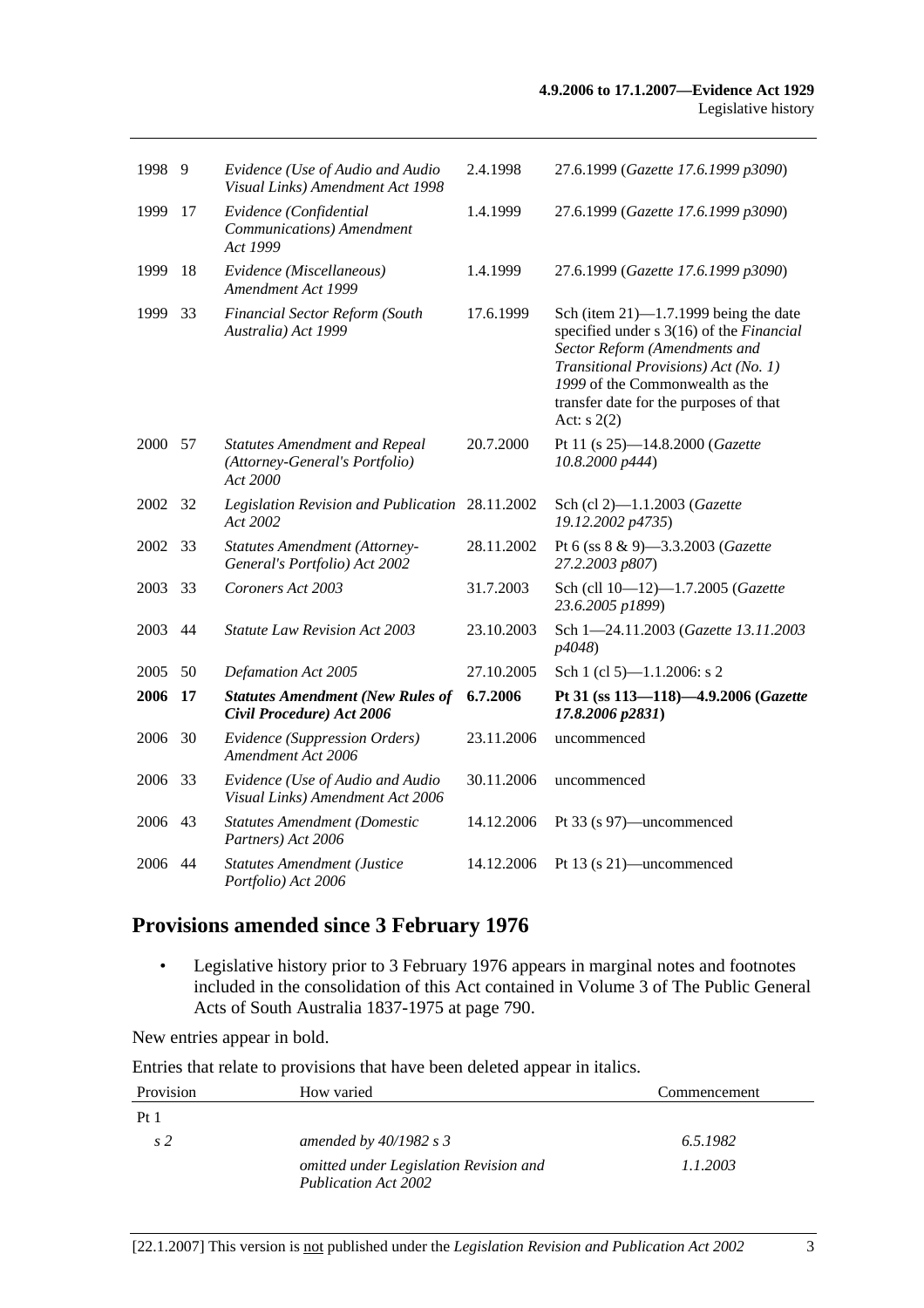#### s 4

| bank                | deleted by $40/1982$ s 4                             | 6.5.1982   |
|---------------------|------------------------------------------------------|------------|
| banker              | deleted by $40/1982$ s 4                             | 6.5.1982   |
| banker's book       | deleted by $40/1982$ s 4                             | 6.5.1982   |
| child               | inserted by $32/1988$ s $3(a)$                       | 1.5.1988   |
| court               | substituted by $56/1984$ s $3(a)$                    | 1.7.1984   |
| electric telegraph  | amended by 9/1979 s 2                                | 1.3.1979   |
| sexual offence      | inserted by 84/1976 s 2                              | 9.12.1976  |
|                     | amended by 26/1992 s 7                               | 6.7.1992   |
| sworn evidence      | inserted by 18/1999 s 3                              | 27.6.1999  |
| telegraph station   | amended by 9/1979 s 2                                | 1.3.1979   |
| young child         | inserted by $32/1988$ s $3(b)$                       | 1.5.1988   |
| Pt 2                |                                                      |            |
| s <sub>6</sub>      | substituted by $56/1984$ s $3(b)$                    | 1.7.1984   |
| s(6(3))             | substituted by 18/1999 s 4                           | 27.6.1999  |
| s(4)                | substituted by 33/2002 s 8                           | 3.3.2003   |
| s 7                 | substituted by $56/1984$ s 3(b)                      | 1.7.1984   |
| $s\,\delta$         | deleted by $56/1984 s 3(b)$                          | 1.7.1984   |
| s 9                 | amended by 32/1988 s 4                               | 1.5.1988   |
|                     | substituted by 18/1999 s 5                           | 27.6.1999  |
| s 12                | substituted by 32/1988 s 5                           | 1.5.1988   |
| s $12(1)$ —(3)      | deleted by $18/1999 s 6$                             | 27.6.1999  |
| $s$ 12 $A$          | inserted by 37/1993 s 3                              | 15.7.1993  |
|                     | substituted by 18/1999 s 7                           | 27.6.1999  |
| s <sub>13</sub>     | deleted by 32/1988 s 5                               | 1.5.1988   |
|                     | inserted by $53/1993$ s 3                            | 1.9.1993   |
| s 13(4)             | amended by 18/1999 s 8                               | 27.6.1999  |
| s 14                | inserted by 107/1986 s 3                             | 5.4.1987   |
| s 14(1a)            | inserted by 18/1999 s 9                              | 27.6.1999  |
| s 18                |                                                      |            |
| s 18(1)             | s 18 amended by 47/1983 s 2(a)–(d)                   | 16.6.1983  |
|                     | s 18 redesignated as s $18(1)$ by $47/1983$ s $2(e)$ | 16.6.1983  |
|                     | amended by $55/1983$ s $3(a)$ , (b)                  | 1.8.1983   |
|                     | III and IV deleted by $55/1983$ s $3(c)$             | 1.8.1983   |
|                     | amended by 44/2003 s 3(1) (Sch 1)                    | 24.11.2003 |
| s $18(2)$ and $(3)$ | inserted by $47/1983$ s $2(e)$                       | 16.6.1983  |
|                     | amended by 44/2003 s 3(1) (Sch 1)                    | 24.11.2003 |
| s 18A               | inserted by 47/1983 s 3                              | 16.6.1983  |
|                     | substituted by 96/1985 s 3                           | 1.12.1985  |
|                     | substituted by 18/1999 s 10                          | 27.6.1999  |
| ss 19 and 20        | deleted by 76/1992 s 5                               | 1.1.1993   |
| s 21                | substituted by 55/1983 s 4                           | 1.8.1983   |
| $s \, 21(3a)$       | inserted by 37/1993 s 4                              | 15.7.1993  |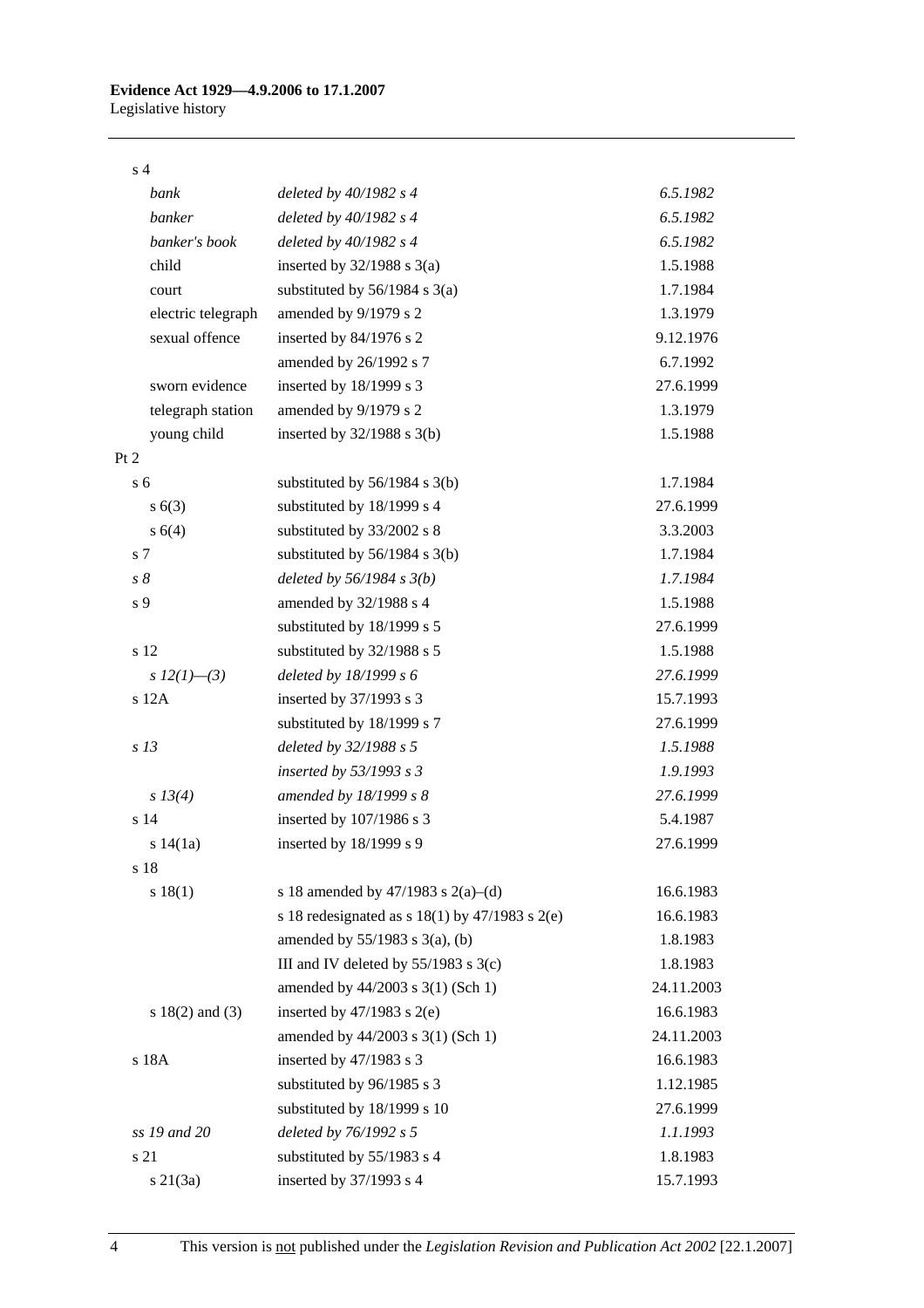| $s \, 21(5)$              | substituted by 27/1995 s 13                                                                                                                      | 10.7.1995  |
|---------------------------|--------------------------------------------------------------------------------------------------------------------------------------------------|------------|
| s 23                      | amended by 44/2003 s 3(1) (Sch 1)                                                                                                                | 24.11.2003 |
| s <sub>26</sub>           | amended by 59/1994 Sch 2                                                                                                                         | 1.1.1995   |
| Pt <sub>3</sub>           |                                                                                                                                                  |            |
| s <sub>27</sub>           | amended by 17/2006 s 113                                                                                                                         | 4.9.2006   |
| s <sub>32</sub>           | deleted by $9/1979 s 3$                                                                                                                          | 1.3.1979   |
| s 33                      | substituted by 50/2005 Sch 1 cl 5                                                                                                                | 1.1.2006   |
| s 34A                     | substituted by 33/2002 s 9                                                                                                                       | 3.3.2003   |
| s34B                      | deleted by 18/1999 s 11                                                                                                                          | 27.6.1999  |
| s 34C                     |                                                                                                                                                  |            |
| $s \, 34C(1)$             | amended by 44/2003 s 3(1) (Sch 1)                                                                                                                | 24.11.2003 |
| s $34C(1a)$               | contents commencing "Provided that" amended<br>and designated as $s \frac{34C(1a)}{9}$ by $\frac{44}{2003} \frac{s \cdot 3(1)}{2(1)}$<br>(Sch 1) | 24.11.2003 |
| $s\,34CA$                 | inserted by $32/1988$ s 6                                                                                                                        | 1.5.1988   |
| s <sub>34I</sub>          | inserted by $84/1976$ s 3                                                                                                                        | 9.12.1976  |
|                           | amended by 47/1983 s 4                                                                                                                           | 16.6.1983  |
|                           | substituted by 90/1984 s 3                                                                                                                       | 1.1.1985   |
| $s \, 34I(1)$             | amended by 17/2006 s 114(1)                                                                                                                      | 4.9.2006   |
| $s \, 34I(2)$             | amended by 17/2006 s 114(2)                                                                                                                      | 4.9.2006   |
| $s \, 34I(3)$             | amended by 17/2006 s 114(3)                                                                                                                      | 4.9.2006   |
| $s \, 34I(4)$             | amended by 17/2006 s 114(4)                                                                                                                      | 4.9.2006   |
| s $34I(6a)$               | inserted by 18/1999 s 12                                                                                                                         | 27.6.1999  |
| s 34J                     | inserted by $41/1991$ s 3                                                                                                                        | 16.7.1992  |
| s $34J(2)$                | substituted by 18/1999 s 13                                                                                                                      | 27.6.1999  |
| s <sub>34K</sub>          | inserted by $41/1991$ s 3                                                                                                                        | 16.7.1992  |
| s 34K(1)                  | amended by 17/2006 s 115(1)                                                                                                                      | 4.9.2006   |
| s 34K(2)                  | amended by 17/2006 s 115(2)                                                                                                                      | 4.9.2006   |
| Pt 4                      |                                                                                                                                                  |            |
| s 35                      | substituted by 72/1990 s 2                                                                                                                       | 20.12.1990 |
| $s \; 35(2)$              |                                                                                                                                                  |            |
| legislative<br>instrument | amended by 32/2002 Sch cl 2                                                                                                                      | 1.1.2003   |
| s 37                      | amended by 9/1979 s 4                                                                                                                            | 1.3.1979   |
|                           | substituted by 72/1990 s 3                                                                                                                       | 20.12.1990 |
| s 37C                     | inserted by 9/1979 s 5                                                                                                                           | 1.3.1979   |
| s 41                      | amended by 59/1994 Sch 2                                                                                                                         | 1.1.1995   |
| s 42                      |                                                                                                                                                  |            |
| $s\ 42(1)$                | amended by 33/2002 s 10                                                                                                                          | 3.3.2003   |
| s 45A                     |                                                                                                                                                  |            |
| $s\,45A(2)$               | amended by 9/1979 s 6                                                                                                                            | 1.3.1979   |
| $s$ 45B                   |                                                                                                                                                  |            |
| $s\,45B(3)$               | amended by 9/1979 s 7                                                                                                                            | 1.3.1979   |
| s 45C                     | inserted by 24/1984 s 2                                                                                                                          | 10.5.1984  |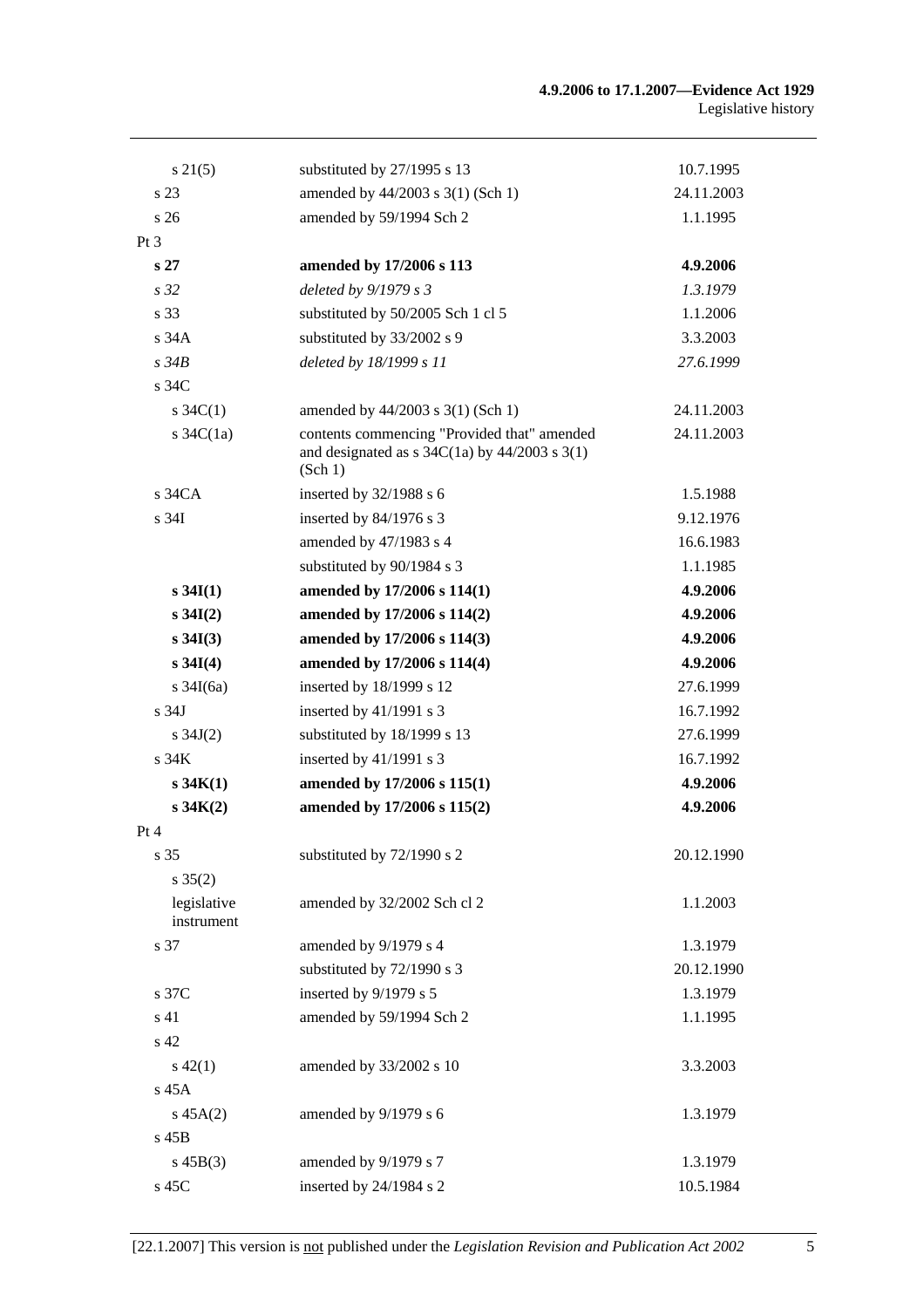|                                      | substituted by 72/1990 s 4                     | 20.12.1990 |
|--------------------------------------|------------------------------------------------|------------|
| $Pt\,5$                              | heading amended by 40/1982 s 5                 | 6.5.1982   |
| $s\,46$                              | substituted by 40/1982 s 6                     | 6.5.1982   |
| bank                                 | (b) and (c) deleted by $33/1999$ Sch (item 21) | 1.7.1999   |
| ss 47 and 48                         | substituted by 40/1982 s 6                     | 6.5.1982   |
| ss 48A and 48B                       | deleted by 40/1982 s 6                         | 6.5.1982   |
| s 49                                 |                                                |            |
| $s\,49(1)$                           | amended by $40/1982$ s $7(a)$                  | 6.5.1982   |
| $s\,49(1a)$                          | inserted by $40/1982$ s $7(b)$                 | 6.5.1982   |
|                                      | amended by 37/1993 s 5                         | 15.7.1993  |
| $s\,49(2)$                           | amended by $40/1982$ s $7(c)$                  | 6.5.1982   |
| $s\ 49(3)$ (9)                       | inserted by $40/1982$ s $7(d)$                 | 6.5.1982   |
| s <sub>50</sub>                      | amended by 40/1982 s 8                         | 6.5.1982   |
| s <sub>51</sub>                      |                                                |            |
| s 51(1)                              | substituted by 40/1982 s 9                     | 6.5.1982   |
| s 52                                 | deleted by 40/1982 s 10                        | 6.5.1982   |
| $Pt\ 6$                              |                                                |            |
| s <sub>55</sub>                      | amended by 18/1999 s 14                        | 27.6.1999  |
| s 56                                 |                                                |            |
| s 56(1)                              | amended by 44/2003 s 3(1) (Sch 1)              | 24.11.2003 |
| s 56(2)                              | amended by 49/1991 Sch 2                       | 6.7.1992   |
| s 59                                 | amended by 59/1994 Sch 2                       | 1.1.1995   |
| Pt 6A                                |                                                |            |
| s 59B                                |                                                |            |
| s 59B(1)                             | amended by 9/1979 s 8                          | 1.3.1979   |
| Pt 6B                                | heading substituted by 45/1988 s 2             | 5.5.1988   |
| s 59D                                | substituted by 45/1988 s 3                     | 5.5.1988   |
| s $59D(1)$                           |                                                |            |
| authorised South<br>Australian court | amended by $37/1993$ s $6(a)$                  | 15.7.1993  |
|                                      | (d) deleted by $37/1993$ s $6(a)$              | 15.7.1993  |
| foreign court                        | amended by 37/1993 s 6(b)                      | 15.7.1993  |
| s 59D(2)                             | substituted by 72/1990 s 5                     | 20.12.1990 |
| s 59E                                | substituted by 45/1988 s 4                     | 5.5.1988   |
| s 59E(4)                             | inserted by 37/1993 s 7                        | 15.7.1993  |
| s 59F                                |                                                |            |
| s 59F(1)                             | amended by 45/1988 s 5                         | 5.5.1988   |
| s 59F(5)                             | amended by 45/1988 s 5                         | 5.5.1988   |
|                                      | amended by $72/1990$ s $6(a)$                  | 20.12.1990 |
| s 59F(7)                             | inserted by $72/1990$ s $6(b)$                 | 20.12.1990 |
| s 59H                                | amended by 45/1988 s 6                         | 5.5.1988   |
| Pt 6C                                | inserted by 9/1998 s 3                         | 27.6.1999  |
| s 59IA                               |                                                |            |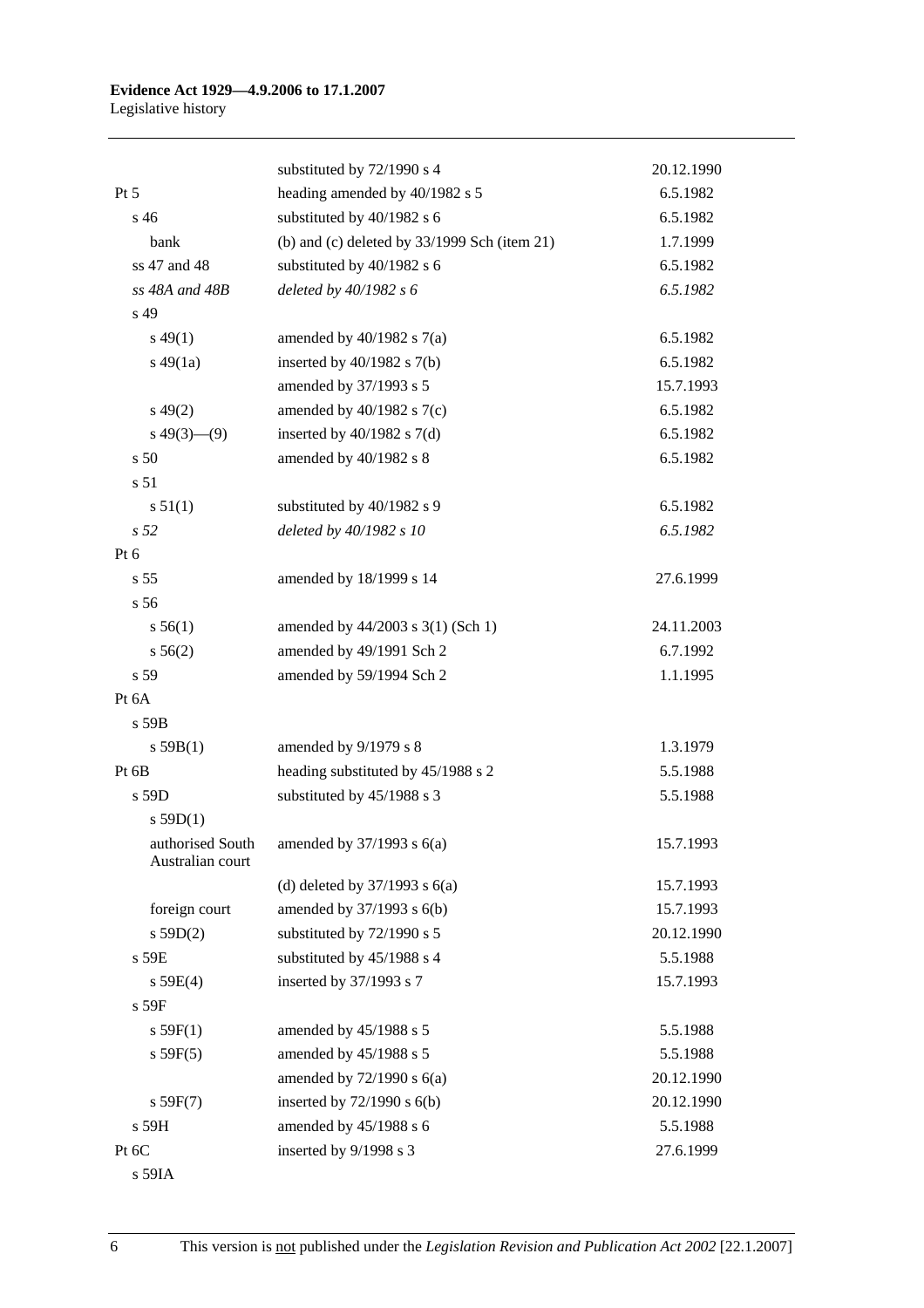| South Australian<br>court | amended by 33/2003 Sch (cl 10)                                            | 1.7.2005   |
|---------------------------|---------------------------------------------------------------------------|------------|
| Pt 7                      |                                                                           |            |
| Pt 7 Div 1                | heading inserted by $17/1999$ s $3(a)$                                    | 27.6.1999  |
| $s$ 59J                   | inserted by 26/1992 s 8                                                   | 6.7.1992   |
| Pt 7 Div 2                | heading inserted by 17/1999 s 3(b)                                        | 27.6.1999  |
| s 60                      | amended by 17/2006 s 116                                                  | 4.9.2006   |
| $s \, \delta l$           | deleted by 9/1979 s 9                                                     | 1.3.1979   |
| Pt 7 Div 3                | heading inserted by $17/1999$ s $3(c)$                                    | 27.6.1999  |
| s <sub>65</sub>           |                                                                           |            |
| s 65(1)                   | s 65 amended by 9/1979 s 10                                               | 1.3.1979   |
|                           | s 65 amended and redesignated as $s$ 65(1) by<br>$44/2003$ s 3(1) (Sch 1) | 24.11.2003 |
| s 65(2)                   | s 65 amended and redesignated as s 65(2) by<br>$44/2003$ s 3(1) (Sch 1)   | 24.11.2003 |
| $s$ 65A                   | inserted by 32/1988 s 7                                                   | 1.5.1988   |
| Pt 7 Div 4                | heading inserted by $17/1999$ s $3(d)$                                    | 27.6.1999  |
| s 66                      |                                                                           |            |
| s 66(1)                   | amended by 57/2000 s 25                                                   | 14.8.2000  |
|                           | amended by 44/2003 s 3(1) (Sch 1)                                         | 24.11.2003 |
| $s\,66(3)$                | amended by $44/2003$ s 3(1) (Sch 1)                                       | 24.11.2003 |
| s 67                      |                                                                           |            |
| s 67(1)                   | amended by 18/1999 s 15                                                   | 27.6.1999  |
| Pt 7 Div 5                | heading inserted by $17/1999$ s $3(e)$                                    | 27.6.1999  |
| Pt $7$ Div $6$            | heading inserted by 17/1999 s 3(f)                                        | 27.6.1999  |
| $s$ 67AB                  | inserted by 9/1979 s 11                                                   | 1.3.1979   |
| $s$ 67AB(1)               | amended by 18/1999 s 16(a)                                                | 27.6.1999  |
| $s$ 67AB $(2)$            | amended by 18/1999 s 16(b)                                                | 27.6.1999  |
| Pt 7 Div 7                | heading inserted by $17/1999$ s $3(g)$                                    | 27.6.1999  |
| s 67B                     | inserted by 65/1978 s 2                                                   | 28.9.1978  |
| Pt 7 Div 8                | heading inserted by 17/1999 s 3(h)                                        | 27.6.1999  |
| s 67C                     | inserted by 37/1993 s 8                                                   | 15.7.1993  |
| s 67C(2)                  | amended by 26/1996 s 2                                                    | 2.5.1996   |
| Pt 7 Div 9                | inserted by 17/1999 s 4                                                   | 27.6.1999  |
| s 67F                     |                                                                           |            |
| $s$ 67 $F(1)$             | amended by 17/2006 s 117(1)                                               | 4.9.2006   |
| $s$ 67 $F(2)$             | amended by 17/2006 s 117(2)                                               | 4.9.2006   |
| $s$ 67F(5)                | amended by 17/2006 s 117(3)                                               | 4.9.2006   |
| $s$ 67 $F(7)$             | amended by 17/2006 s 117(4)                                               | 4.9.2006   |
| $s$ 67 $F(8)$             | amended by 17/2006 s 117(5)                                               | 4.9.2006   |
| Pt 8                      |                                                                           |            |
| Pt 8 Div 1                | heading inserted by 107/1984 s 2                                          | 20.12.1984 |
| s 68                      | substituted by 47/1983 s 5                                                | 16.6.1983  |
| court                     | substituted by 33/2003 Sch (cl 11)                                        | 1.7.2005   |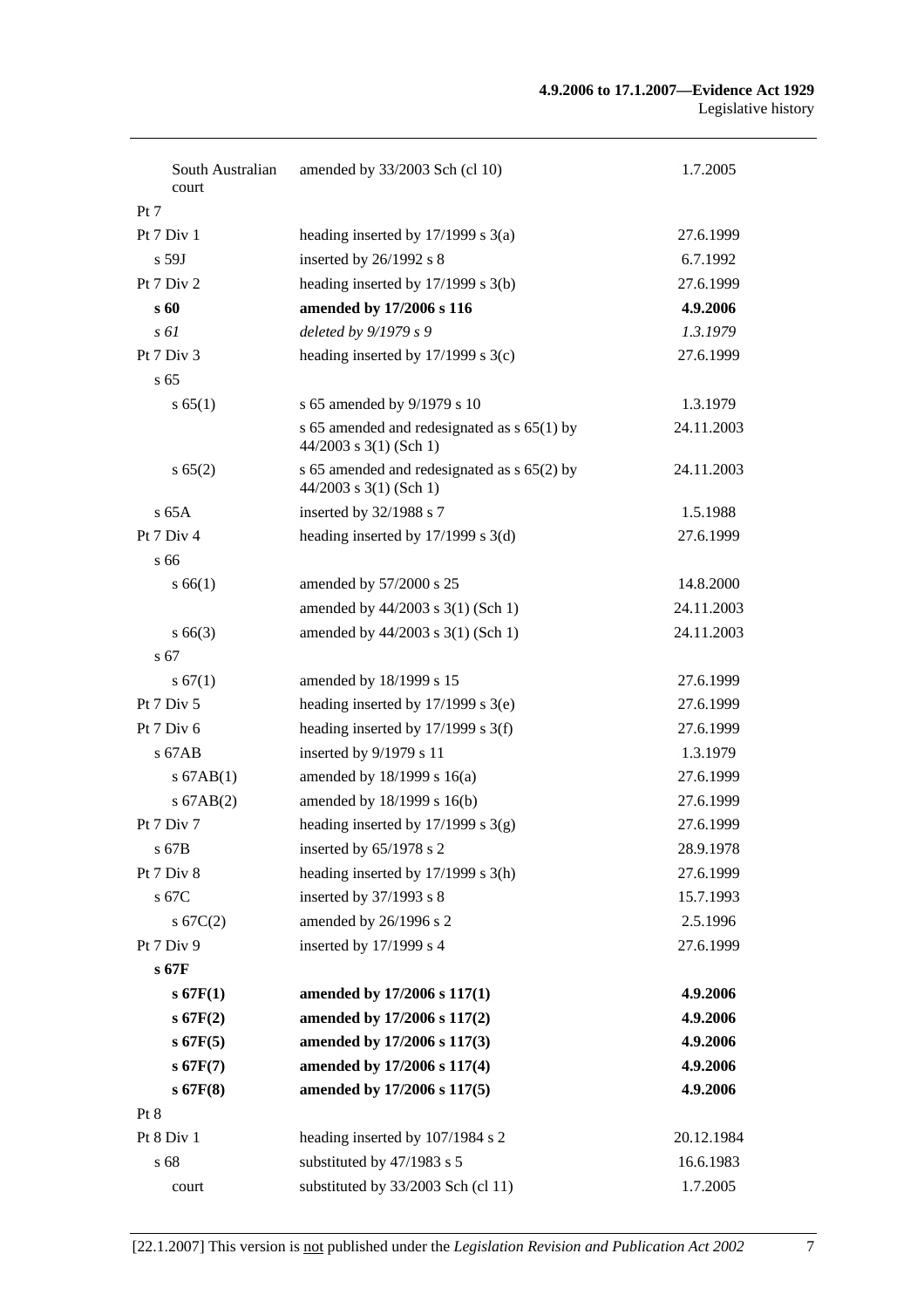#### **Evidence Act 1929—4.9.2006 to 17.1.2007**  Legislative history

| court of summary<br>jurisdiction | inserted by $107/1984$ s $3(a)$    | 20.12.1984 |
|----------------------------------|------------------------------------|------------|
|                                  | deleted by 33/2003 Sch (cl 11)     | 1.7.2005   |
| interim<br>suppression order     | inserted by $107/1984$ s $3(b)$    | 20.12.1984 |
| news media                       | inserted by $43/1989$ s $3(a)$     | 15.5.1989  |
|                                  | substituted by $18/1999$ s $17(a)$ | 27.6.1999  |
| newspaper                        | inserted by $18/1999$ s $17(a)$    | 27.6.1999  |
| primary court                    | inserted by $107/1984$ s $3(b)$    | 20.12.1984 |
| publish                          | inserted by 18/1999 s 17(b)        | 27.6.1999  |
| suppression order                | inserted by $107/1984$ s $3(b)$    | 20.12.1984 |
|                                  | substituted by $43/1989$ s $3(b)$  | 15.5.1989  |
| Pt 8 Div 2                       | heading inserted by 107/1984 s 4   | 20.12.1984 |
| s 69                             | substituted by 9/1979 s 12         | 1.3.1979   |
|                                  | substituted by 107/1984 s 4        | 20.12.1984 |
| s 69(1a)                         | inserted by 32/1988 s 8            | 1.5.1988   |
| s 69A                            | inserted by 107/1984 s 4           | 20.12.1984 |
|                                  | substituted by 43/1989 s 4         | 15.5.1989  |
| s 69A(1)                         | amended by 72/1990 s 7             | 20.12.1990 |
|                                  | amended by 18/1999 s 18            | 27.6.1999  |
| s 69A(5)                         | amended by 17/2006 s 118(1)        | 4.9.2006   |
| s 69A(9)                         | amended by 17/2006 s 118(2)        | 4.9.2006   |
| s 69B                            | inserted by 107/1984 s 4           | 20.12.1984 |
| $s$ 69B(1)                       | amended by $43/1989$ s $5(a)$      | 15.5.1989  |
| s69B(3)                          | amended by 43/1989 s 5(b), (c)     | 15.5.1989  |
| s 70                             | substituted by 107/1984 s 4        | 20.12.1984 |
| $s \, 70(3)$                     | deleted by 33/2003 Sch (cl 12)     | 1.7.2005   |
| s 71                             | amended by 9/1979 s 13             | 1.3.1979   |
|                                  | amended by 40/1982 s 11            | 6.5.1982   |
|                                  | substituted by 107/1984 s 4        | 20.12.1984 |
| Pt 8 Div 3                       | heading inserted by 107/1984 s 5   | 20.12.1984 |
| s 71A                            | inserted by 84/1976 s 4            | 9.12.1976  |
| s 71A(1)                         | amended by 40/1982 s 12            | 6.5.1982   |
|                                  | amended by 37/1993 s 9             | 15.7.1993  |
|                                  | amended by $59/1997$ s $6(a)$      | 14.9.1997  |
|                                  | amended by 18/1999 s 19(a)         | 27.6.1999  |
| s 71A(2)                         | amended by 40/1982 s 12            | 6.5.1982   |
|                                  | amended by 18/1999 s 19(b)         | 27.6.1999  |
| $s$ 71A(3)                       | amended by 40/1982 s 12            | 6.5.1982   |
|                                  | deleted by $107/1984 s 6(a)$       | 20.12.1984 |
| s 71A(4)                         | amended by 40/1982 s 12            | 6.5.1982   |
|                                  | amended by 32/1988 s 9             | 1.5.1988   |
|                                  | amended by 18/1999 s 19(c)         | 27.6.1999  |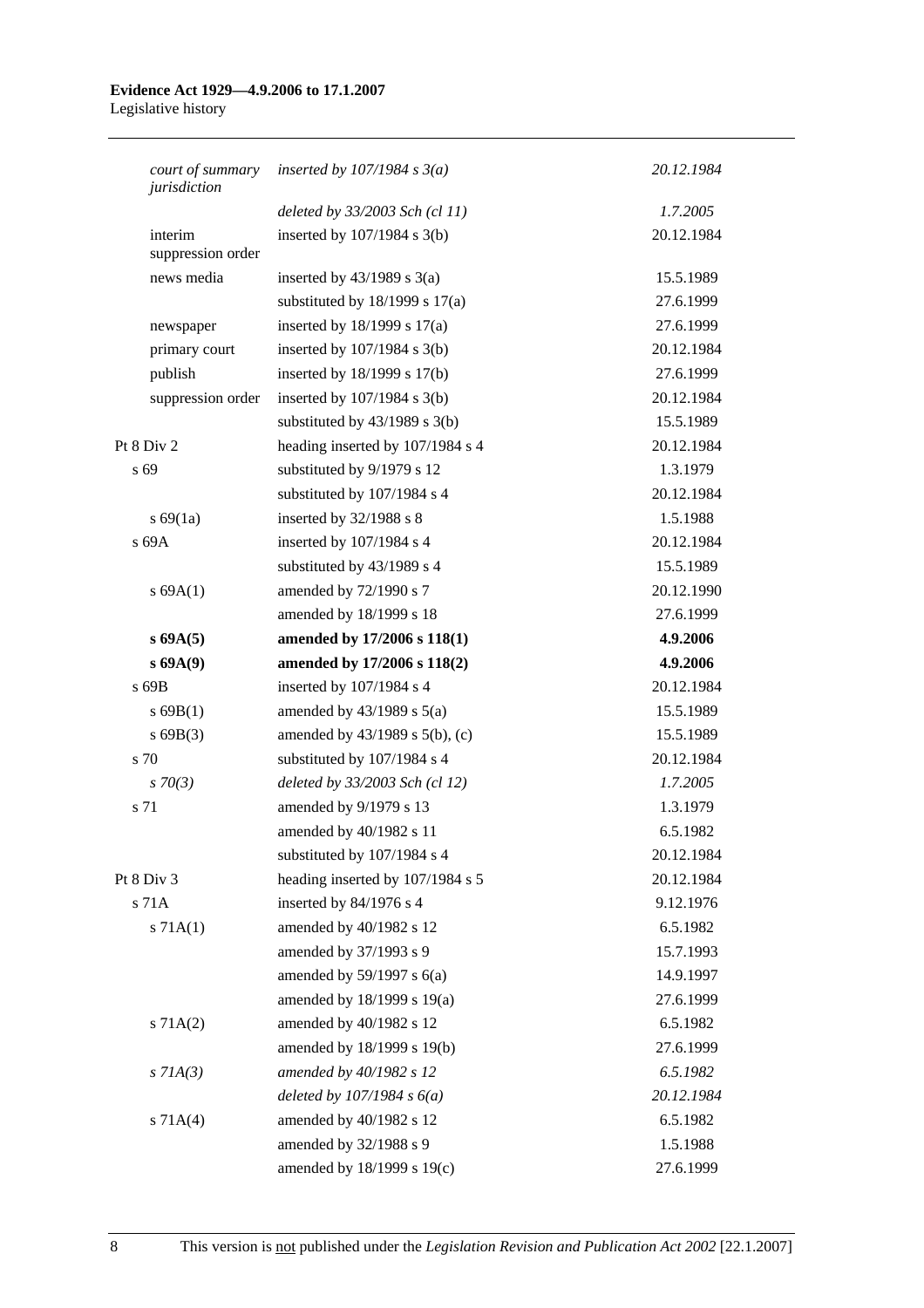| s 71A(5)          |                                                 |            |
|-------------------|-------------------------------------------------|------------|
| acquittal         | deleted by $107/1984 s 6(b)$                    | 20.12.1984 |
| newspaper         | deleted by $18/1999 s 19(d)$                    | 27.6.1999  |
| relevant date     | substituted by $59/1997$ s $6(b)$               | 14.9.1997  |
| Pt $8$ Div $4$    | heading inserted by 107/1984 s 7                | 20.12.1984 |
| s 71 <sub>B</sub> | inserted by $107/1984$ s 7                      | 20.12.1984 |
| $s$ 71B(1)        | amended by $18/1999$ s $20(a)$                  | 27.6.1999  |
| $s \, 71B(3)$     | amended by $18/1999$ s $20(b)$                  | 27.6.1999  |
| s 71C             | inserted by $37/1993$ s 10                      | 15.7.1993  |
| s $71C(1)$        | amended by $18/1999$ s $21(a)$                  | 27.6.1999  |
| $s \, 71C(2)$     | substituted by $18/1999$ s $21(b)$              | 27.6.1999  |
| Pt 8 Div 5        | amended by $107/1984$ s 8                       | 20.12.1984 |
|                   | deleted by $44/2003$ s $3(1)$ (Sch 1)           | 24.11.2003 |
| Pt9               | inserted by $72/1990$ s 8                       | 20.12.1990 |
| Sch 1             | heading substituted by $44/2003$ s 3(1) (Sch 1) | 24.11.2003 |
| Sch 4             | heading substituted by $44/2003$ s 3(1) (Sch 1) | 24.11.2003 |
| Sch 3             | deleted by $55/1983$ s 5                        | 1.8.1983   |
|                   |                                                 |            |

# **Transitional etc provisions associated with Act or amendments**

### *Evidence (Settlement Negotiations) Amendment Act 1996*

### **3—Application of amendment**

The amendment made by this Act applies to proceedings commenced before or after the commencement of this Act, but does not affect any order made before the commencement of this Act.

## **Historical versions**

Reprint No 1—1.7.1991 Reprint No 2—16.7.1992 Reprint No 3—1.1.1993 Reprint No 4—15.7.1993 Reprint No 5—1.9.1993 Reprint No 6—1.1.1995 Reprint No 7—10.7.1995 Reprint No 8—2.5.1996 Reprint No 9—14.9.1997 Reprint No 10—27.6.1999 Reprint No 11—1.7.1999 Reprint No 12—14.8.2000 Reprint No 13—1.1.2003 Reprint No 14—3.3.2003 Reprint No 15—24.11.2003